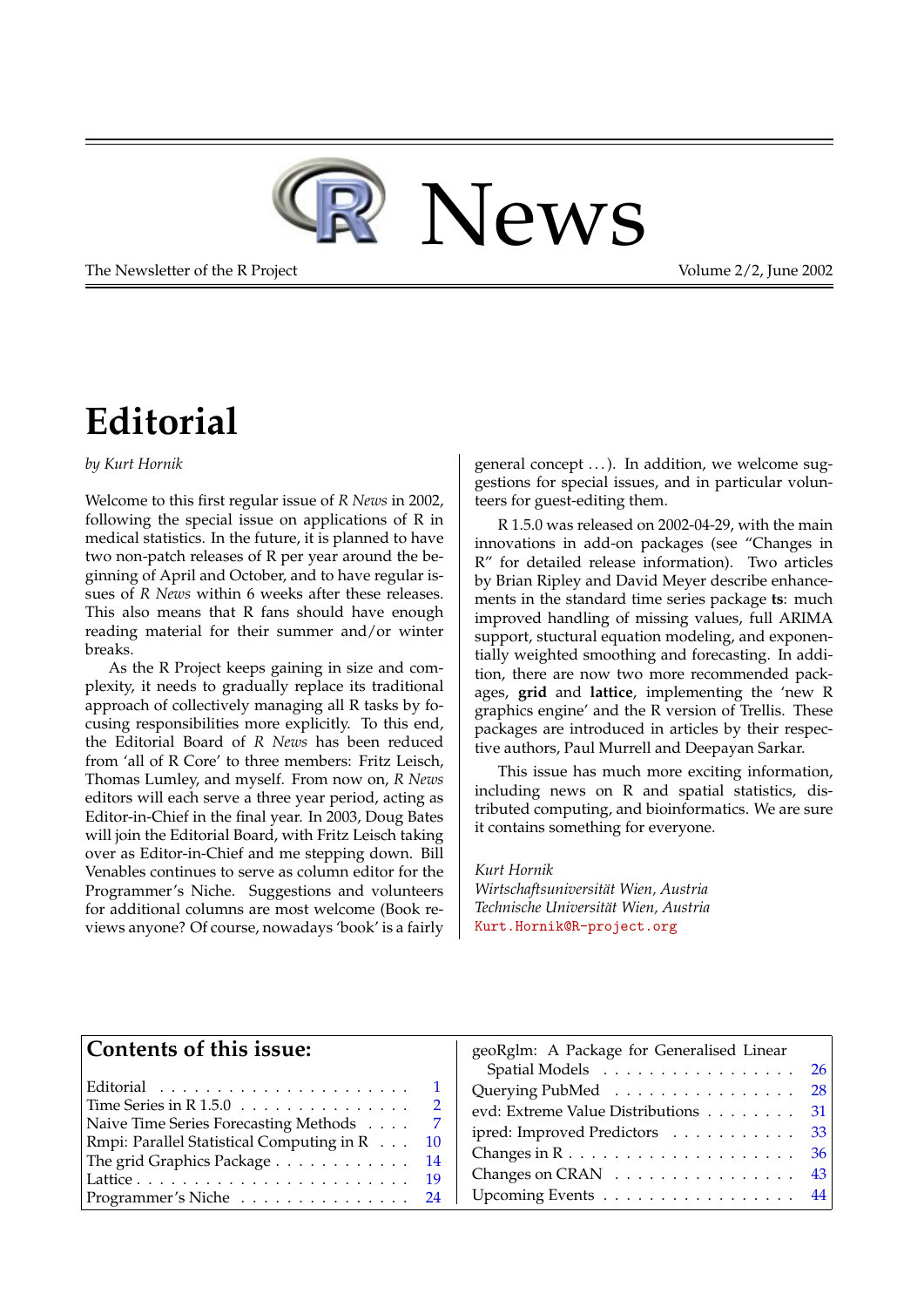# <span id="page-1-3"></span>**Time Series in R 1.5.0**

<span id="page-1-0"></span>*by Brian D. Ripley*

R has shipped with a package **ts** since 0.65.0 in mid 1999; this package has been enhanced considerably in version 1.5.0. The original release brought together several existing functions written by Paul Gilbert, Martyn Plummer, Adrian Trapletti and myself and included interfaces to a Fortran package I wrote for teaching time series in the late 1970's. Improvements were promised at the time, one function being called arima0 to signal its preliminary status.

There are contributed packages with other time series functionality, including **tseries** which has an econometric/financial slant, and bundle **dse**, a toolkit for working with state-space models of vector time series.

The new function HoltWinters is discussed in the following article by David Meyer.

One of the goals of package **ts** was to provide enough functionality to cover the time series chapter of [Venables and Ripley](#page-6-1) [\(1999\)](#page-6-1). Time-series analysis was part of the 'PLUS' of S-PLUS more than a decade ago, but unfortunately has been little updated since, and I had planned for a long time to provide better facilities to fit ARIMA processes. Indeed, this was on the list of new things we intended to cover in [Venables and Ripley](#page-6-1) [\(1999\)](#page-6-1), and it would have been embarrassing not to have done so by [Venables and](#page-6-2) [Ripley](#page-6-2) [\(2002\)](#page-6-2). So one of the innovations for R 1.5.0 is function arima, a version of which appears in the **MASS** library section for S-PLUS.

Updating package **ts** took so long because of technical challenges which this article hopes to illuminate. There can be a lot more detail to statistical computing than one finds even in the most complete monographs. It is often said that the way to learn a subject is to be forced to teach a course on it: writing a package is a much more searching way to discover if one really understands a piece of statistical methodology!

### **Missing values**

Missing values are an occupational hazard in some applications of time series: markets are closed for the day, the rain gauge jammed, a data point is lost, .... So it is very convenient if the time-series analysis software can handle missing values transparently. Prior to version 1.5.0, R's functions made little attempt to do so, but we did provide functions na. contiguous and na. omit.ts to extract nonmissing stretches of a time series.

There were several technical problems in supporting arbitrary patterns of missing values:

- Most of the computations were done in Fortran, and R's API for missing values only covers C code: this was resolved by carefully trans-lating code<sup>[1](#page-1-1)</sup> to C.
- Some computations only have their standard statistical properties if the series is complete. The sample autocorrelation function as returned by acf is a valid autocorrelation for a stationary time series if the series is complete, but this is not necessarily true if correlations are only computed over non-missing pairs. Indeed, it is quite possible that the pattern of missingness may make missing one or both of *all* the pairs at certain lags. Even if most of the pairs are missing the sampling properties of the ACF will be affected, including the confidence limits which are plotted by default by plot.acf.
- Standard time-series operations propagate missingness. This is true of most filtering operations, in particular the differencing operations which form the basis of the 'Box– Jenkins' methodology. The archetypal Box– Jenkins 'airline' model<sup>[2](#page-1-2)</sup> involves both differencing and seasonal differencing. For such a model one missing value in the original series creates three missing values in the transformed series.

Our approach has been to implement support for missing values where we know of a reasonably sound statistical approach, but expect the user to be aware of the pitfalls.

#### **Presidents**

One of R's original datasets is presidents, a quarterly time series of the Gallup polls of the approval rating of the US presidents from 1945 to 1974. It has 6 missing values, one at the beginning as well the last two quarters in each of 1948 and 1974. This seems a sufficiently complete series to allow a reasonable analysis, so we can look at the ACF and PACF (figure 1)

data(presidents) acf(presidents, na.action = na.pass) pacf(presidents, na.action = na.pass)

<span id="page-1-1"></span><sup>&</sup>lt;sup>1</sup>The usual route to translate Fortran code is to f2c  $-a$  -A from <http://www.netlib.org/f2c>. Unfortunately this can generate illegal C, as happened here, and if speed is important idiomatic C can run substantially faster. So the automatic translation was re-written by hand.

<span id="page-1-2"></span><sup>2</sup>as fitted to a monthly series of numbers of international airline passengers, now available as dataset AirPassengers in package **ts**.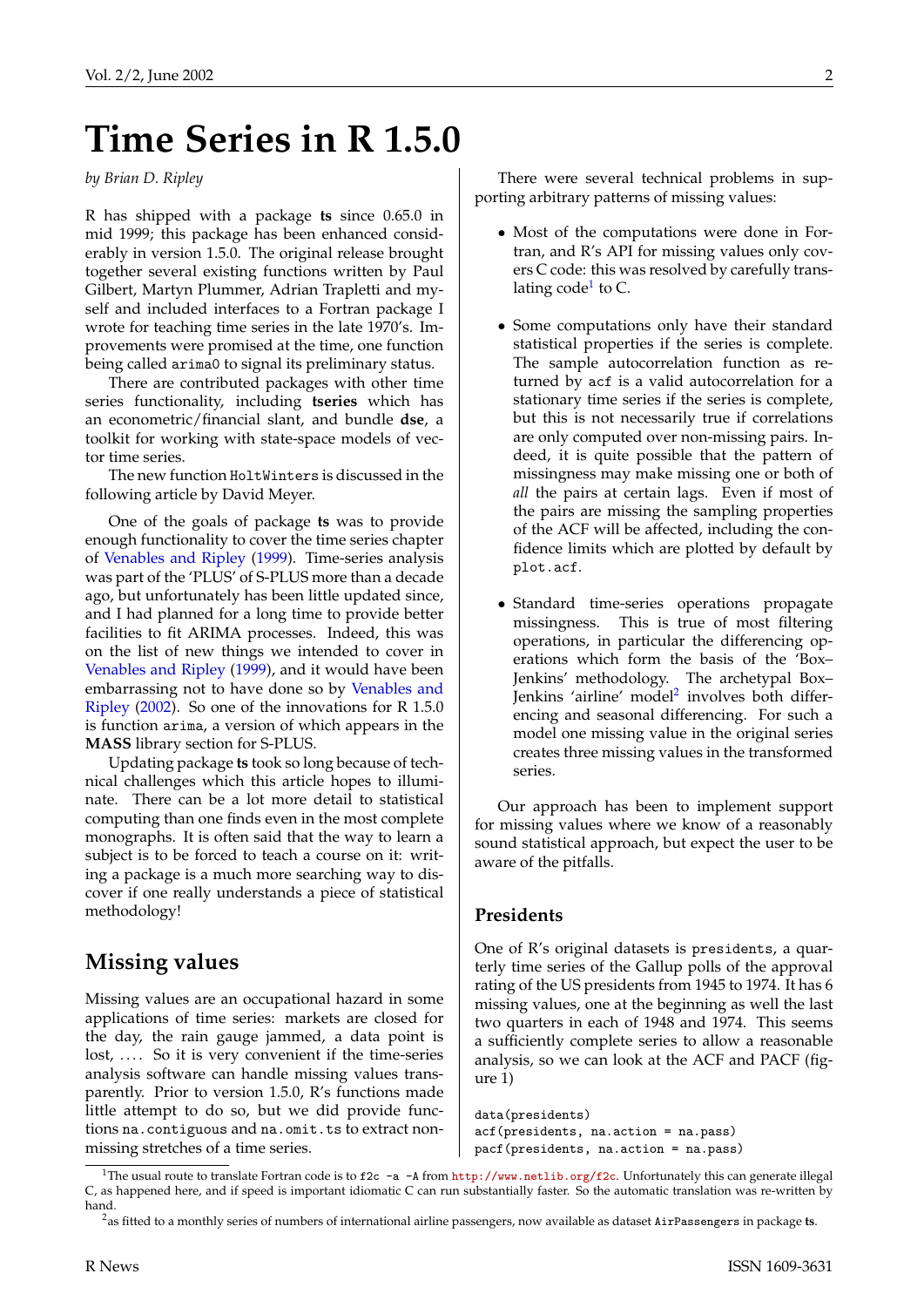We need an na. action argument, as the default behaviour is to fail if missing values are present. Function na.pass returns its input unchanged.



Figure 1: Autocorrelation and partial correlation plots of the presidents series. Note that the confidence limits shown do not take account of missingness.

The plots suggest an  $AR(1)$  or  $AR(3)$  model would be appropriate. We cannot use ar, but the new function arima will fit these models.

```
> (fit1 <- arima(presidents, c(1, 0, 0)))
Coefficients:
        ar1 intercept
     0.8242 56.1505
s.e. 0.0555 4.6434
sigma^2 estimated as 85.47:
log likelihood = -416.89, aic = 839.78
> tsdiag(fit1)
> (fit3 <- arima(presidents, c(3, 0, 0)))
Coefficients:
        ar1 ar2 ar3 intercept
     0.7496 0.2523 -0.1890 56.2223
s.e. 0.0936 0.1140 0.0946 4.2845
sigma^2 estimated as 81.12:
log likelihood = -414.08, aic = 838.16
```
This suggests a fairly clear preference for AR(3). Function tsdiag is a new generic function for diagnostic plots.

# **Fitting ARIMA models**

> tsdiag(fit3)

There are several approximations to full maximumlikelihood fitting of ARIMA models in common use. For an ARMA model (with no differencing) the model implies a multivariate normal distribution for the observed series. A very common approximation is to ignore the determinant in the normal density. The 'conditional sum of squares' approach uses a likelihood conditional on the first few observations, and reduces the problem to minimizing a sum of squared residuals. The CSS approach has the same asymptotics as the full ML approach, and the textbooks often regard it as sufficient. It is not adequate for two reasons:



Figure 2: Diagnostic plots for AR(1) (upper) and AR(3) (lower) fits to the presidents series.

- 1. **Missing values.** The residuals are found by a recursive filter which cannot be adapted to handle missing values. The theory can be, but loses its main appeal: simplicity.
- 2. **Short series.** Both conditioning and discarding the determinant term are essentially end corrections. Unlike spatial statistics, edge effects are normally ignored in time series, in the mistaken belief that time series are long. For example, AirPassengers is of length 144: surely that is not short? Yes it is: we are fitting 12 linked series of length 12 each, one for each month, and the relevant end effect is that there are only 12 years. For pedagogical purposes arima and arima0 include method = "CSS" so users can see for themselves the size of the effect.

The state-space approach ('Kalman filtering') has long been advocated as a good way to compute the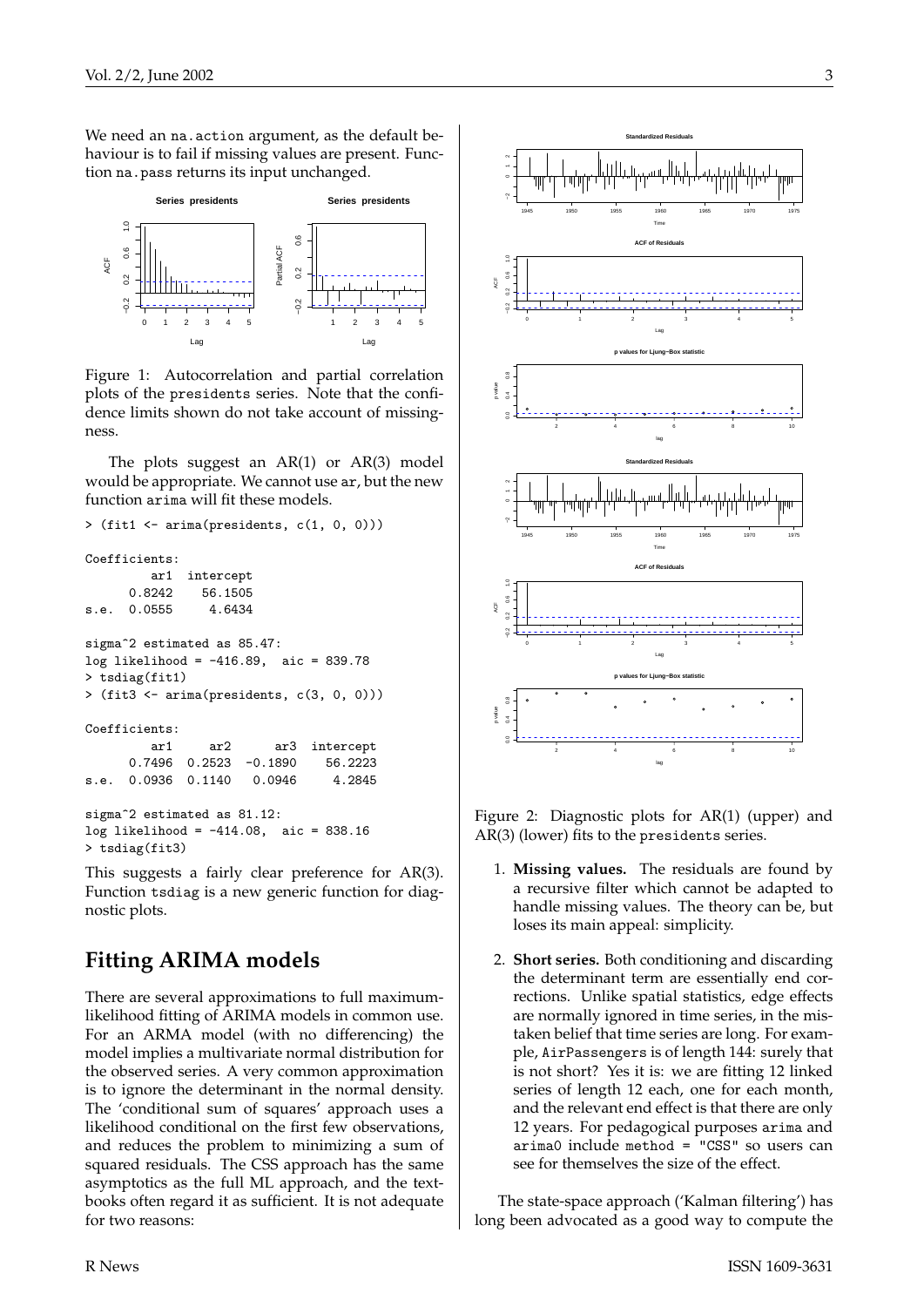<span id="page-3-2"></span>likelihood of an ARMA model even in the presence of missing values: computational details are given by [Durbin and Koopman](#page-6-3) [\(2001\)](#page-6-3), and the original arima0 used Fortran code<sup>[3](#page-3-0)</sup> published as long ago as [Gardner et al..](#page-6-4) The state-space approach used to be regarded (rightly) as slow, but that is no longer an issue for tasks likely to be done in R. It is important to use state-space models correctly, including initializing them at their stationary distribution or the end effects will return.

ARIMA models present a further challenge. The model is for a differenced version of the observed data rather than for the data themselves, so a likelihood is not actually defined. There are a number of approaches outlined in [Durbin and Koopman](#page-6-3)  $(2001)<sup>4</sup>$  $(2001)<sup>4</sup>$  $(2001)<sup>4</sup>$  $(2001)<sup>4</sup>$  of which I find the most satisfactory is the 'diffuse prior' approach, and that is implemented in arima. This assumes that the initial values of the time series on which the traditional approach conditions have mean zero (as someone chose the units of observation) but a large variance. Again there are both theoretical and numerical issues, as well as practical ones: what should one do if every January observation is missing? The approach in arima can cope with missing values in the initial segment.

Even when one has defined a log-likelihood and found an algorithm to compute it, there remains the task of optimizing it. Yet again this is much harder than the books make out. Careful study shows that there are often multiple local maxima. Finding good starting values is nigh to impossible if the end effects are going to be important. Finding reliable test examples is difficult. In the early days of arima0 someone reported that it gave different results from SPSS, and Bill Venables suggested on R-help that this might prove helpful to the SPSS developers! One good test is to reverse the series and see if the same model is fitted. All ARIMA processes are reversible and help("AirPassengers") provides an empirical demonstration. So if arima takes a long time to find a solution, please bear in mind that a reliable solution is worth waiting for.

#### **UK lung deaths**

[Venables and Ripley](#page-6-2) [\(2002,](#page-6-2) §14.3) analyse a time series from [Diggle](#page-6-5) [\(1990\)](#page-6-5) on monthly deaths from bronchitis, emphysema and asthma in the UK, 1974– 1979. As this has only 6 whole years, it is a fairly severe test of the ability to handle end effects.

Looking at ACFs of the seasonally differenced series suggests an ARIMA $((2,0,0) \times (0,1,0)_{12})$  model, which we can fit by arima:

data(deaths, package="MASS") deaths.diff <- diff(deaths, 12)

```
## plots not shown here
acf(deaths.diff, 30); pacf(deaths.diff, 30)
> (deaths.arima1 <-
    \text{arima}(\text{deaths}, \text{order} = c(2,0,0),seasonal = list(order = c(0,1,0),
                           period = 12))
Coefficients:
        ar1 ar2
      0.118 - 0.300s.e. 0.126 0.125
signa^2 = 118960:
log likelihood = -435.83, aic = 877.66
> tsdiag(deaths.arima1, gof.lag = 30)
```
However the diagnostics indicate the need for a seasonal AR term. We can try this first without differencing

```
> (deaths.arima2 <-
    \text{arima}(\text{deaths}, \text{order} = c(2,0,0),list(order = c(1,0,0)),
               period = 12)) )
Coefficients:
        ar1 ar2 sar1 intercept
      0.801 -0.231 0.361 2062.45
s.e. 0.446 0.252 0.426 133.90
signa^2 = 116053:
log likelihood = -523.16, aic = 1056.3
> tsdiag(deaths.arima2, gof.lag = 30)
```
The AICs are not comparable, as a differenced model is not an explanation of all the observations.



Figure 3: Diagnostic plots for deaths.arima2.

The diagnostics suggest that there is still seasonal structure in the residuals, so we next tried including both differencing and a seasonal AR term:

<span id="page-3-0"></span> $3$ Not only did this have to be translated to C to handle missing values, but several undocumented efficiency gains that resulted from assuming complete observation had to be undone.

<span id="page-3-1"></span><sup>4</sup>which in parts is an advertisement for non-free C code called **SsfPack** at <http://www.ssfpack.com> which links to a non-free Windows program called **Ox**.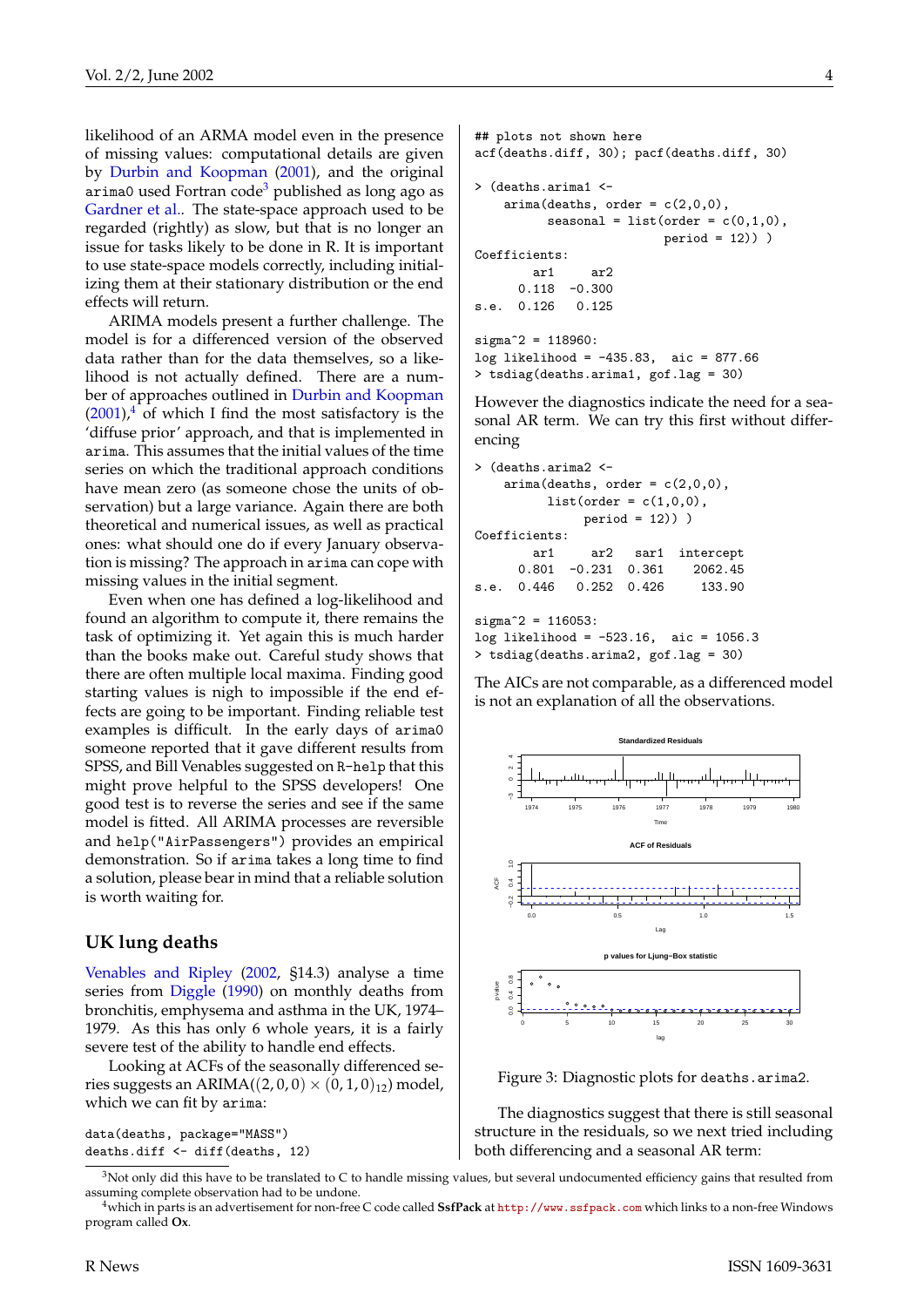```
> (deaths.arima3 <-
    arima(deaths, order = c(2.0.0).
         list(order = c(1,1,0)),
              period = 12)) )
Coefficients:
      ar1 ar2 sar1
    0.293 -0.271 -0.571
s.e. 0.137 0.141 0.103
sigma^2 = 77145:
log likelihood = -425.22, aic = 858.43
> tsdiag(deaths.arima3, gof.lag = 30)
```
for which the diagnostics plots look good.

#### **Structural time series**

*Structural* models of time series are an approach which is most closely linked to the group of Andrew Harvey (see in particular [Harvey,](#page-6-6) [1989\)](#page-6-6) but there are several closely related approaches, such as the dynamic linear models of Jeff Harrison and co-workers see [\(West and Harrison](#page-6-7) [\(1997\)](#page-6-7); [Pole et al.](#page-6-8) [\(1994\)](#page-6-8) is a gentler introduction).

I have long thought that the approach had considerable merit, but believe its impact has been severely hampered by the lack of freely-available software.<sup>[5](#page-4-0)</sup> It is beginning to appear in introductory time-series textbooks, for example [Brockwell and Davis](#page-6-9) [\(1996,](#page-6-9) §8.5). As often happens, I wrote StructTS both for my own education and to help promote the methodology.

Experts such as Jim Durbin have long pointed out that all the traditional time-series models are just ways to parametrize the second-order properties of stationary time series (perhaps after filtering/differencing), and even AR models are not models of the real underlying mechanisms. (The new functions ARMAacf, ARMAtoMA and acf2AR allow one to move between the ACF representing the second-order properties and various parametrizations.) Structural time series are an attempt to model a plausible underlying mechanism for nonstationary time series.

The simplest structural model is a *local level*, which has an underlying level  $m_t$  which evolves by

 $\mu_{t+1} = \mu_t + \xi_t, \qquad \xi_t \sim N(0, \sigma_{\xi}^2)$ 

The observations are

$$
x_t = \mu_t + \epsilon_t, \qquad \epsilon_t \sim N(0, \sigma_{\epsilon}^2)
$$

so there are two parameters,  $\sigma_{\xi}^2$  and  $\sigma_{\epsilon}^2$ , either of which could be zero. It is an  $ARIMA(0,1,1)$  model, but with restrictions on the parameter set.

The next step up is *local linear trend model* which has the same measurement equation, but with a time-varying slope in the dynamics for  $\mu_t$ , given by

$$
\begin{array}{rcl}\n\mu_{t+1} & = & \mu_t + \nu_t + \xi_t, \quad \xi_t \sim N(0, \sigma_{\xi}^2) \\
\nu_{t+1} & = & \nu_t + \zeta_t, \quad \zeta_t \sim N(0, \sigma_{\zeta}^2)\n\end{array}
$$

with three variance parameters. It is not uncommon to find  $\sigma_{\zeta}^2 = 0$  (which reduces to the local level model) or  $\sigma_{\xi}^2 = 0$ , which ensures a smooth trend. This is a (highly) restricted ARIMA(0,2,2) model.

For a seasonal model we will normally use the so-called *Basic Structural Model* (BSM) for a seasonal time series. To be concrete, consider energy consumption measures quarterly, such as the series UKgas in package **ts**. This is based on a (hypothetical) decomposition of the series into a level, trend and a seasonal component. The measurement equation is

$$
x_t = \mu_t + \gamma_t + \epsilon_t, \qquad \epsilon_t \sim N(0, \sigma_{\epsilon}^2)
$$

where  $\gamma_t$  is a seasonal component with dynamics

$$
\gamma_{t+1} = -(\gamma_t + \gamma_{t-1} + \gamma_{t-2}) + \omega_t, \quad \omega_t \sim N(0, \sigma_{\omega}^2)
$$

The boundary case  $\sigma_{\omega}^2 = 0$  corresponds to a deterministic (but arbitrary) seasonal pattern. (This is sometimes known as the 'dummy variable' version of the BSM.) There are now four variance parameters  $(\sigma_{\xi}^2, \sigma_{\xi}^2, \sigma_{\omega}^2, \sigma_{\epsilon}^2)$ , one or more of which (but not all) can be zero.

These models are quite similar to those used in exponential smoothing and Holt–Winters forecasting (see the accompanying article by David Meyer); one important difference is that structural time series are handled in a formal statistical framework.

#### **Estimation**

Structural time series are fitted by maximum likelihood with a diffuse prior for those components (such as the overall level) which are not fully specified by the model. Using the state-space approach (as detailed in [Durbin and Koopman,](#page-6-3) [2001\)](#page-6-3) makes it easy to handle missing values.

What is not easy is the optimization, and I am now convinced that many of the published examples (e.g., Figure 8-4 in [Brockwell and Davis](#page-6-9) [\(1996\)](#page-6-9)) are incorrect. One issue is multiple local maxima of the log-likelihood, and some examples do seem to be sub-optimal local maxima. Optimization under nonnegativity constraints can be tricky, $6$  and it appears that other software either assumes that all the variances are positive or that  $\sigma_{\epsilon}^2 > 0$ .

We can illustrate this on the classic airline passengers dataset.

<span id="page-4-0"></span><sup>5</sup>Harvey's coworkers have produced a Windows package called STAMP, <http://stamp-software.com>, and **SsfPack** provides code in **Ox** for these models.

<span id="page-4-1"></span><sup>6</sup>Function StructTS uses optim(method="L-BFGS-B"), and it was this application that I had in mind when programming that.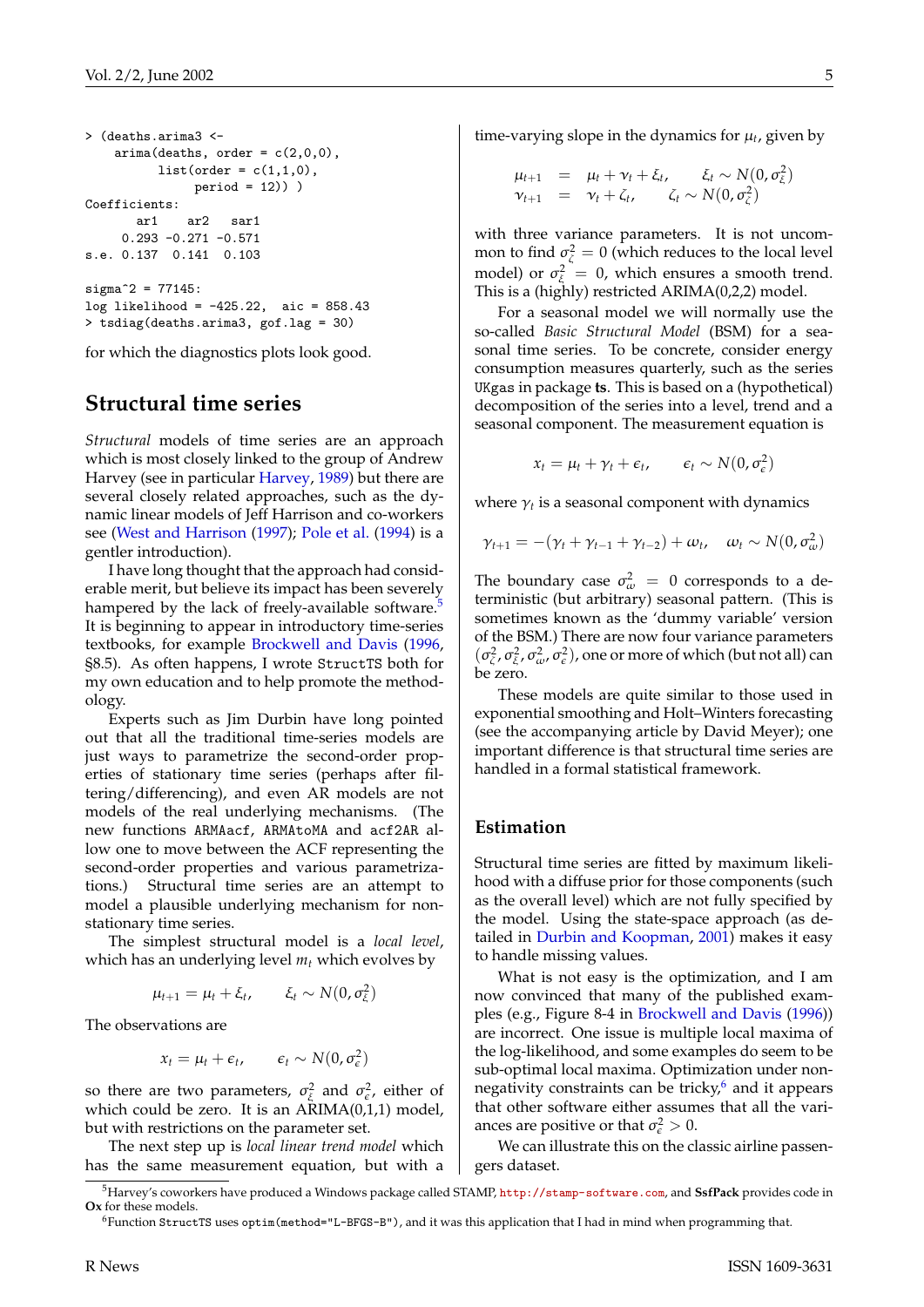```
data(AirPassengers)
## choose some sensible units on log scale
ap <- log10(AirPassengers) - 2
(fit <- StructTS(ap, type= "BSM"))
Call:
StructTS(x = ap, type = "BSM")Variances:
  level slope seas epsilon
```
0.000146 0.000000 0.000263 0.000000

Note that the measurement variance  $\sigma_{\epsilon}^2$  is estimated as zero.

#### **Prediction and smoothing**

One we have fitted a structural time series model, we can compute predictions of the components, that is the level, trend and seasonal pattern. There are two distinct bases on which we can do so. The fitted method for class "StructTS" displays the contemporaneous predictions, whereas the tsSmooth method displays the final predictions. That is, fitted shows the predictions of  $\mu_t$ ,  $\nu_t$  and  $\gamma_t$  based on observing  $x_1, \ldots, x_t$  for  $t = 1, \ldots, T$ , whereas tsSmooth gives predictions of  $\mu_t$ ,  $\nu_t$  and  $\gamma_t$  based on observing the whole time series  $x_1, \ldots, x_T$  (the 'fixed interval smoother' in Kalman filter parlance).

Looking at the fitted values shows how the information about the trend and seasonal patterns (in particular) builds up: it is like preliminary estimates of inflation etc given out by national statistical services. The smoothed values are the final revisions after all the information has been received and incorporated.



Figure 4: Fitted values (top) and smoothed values (bottom) of a BSM fit to the AirPassengers data, on  $log_{10}$  scale. The original series is solid black, the level is dashed red, the slope is dotted green and the seasonal component is dash-dotted blue.

We can illustrate this for the AirPassengers data by

```
plot(cbind(ap, fitted(fit)),
  plot.type = "single", lty=1:4, col=1:4)
plot(cbind(ap, tsSmooth(fit)),
   plot-type = "single", lty=1:4, col=1:4)
```
Note the way that fluctuations which are contemporaneously ascribed to level changes are revised to be part of the (changing) seasonal component as the latter changes shape around 1952–4. It is instructive to compare this with Figure 8-4 in [Brockwell and](#page-6-9) [Davis](#page-6-9) [\(1996\)](#page-6-9).

### **Implementation**

The tools available to the R programmer have moved on considerably since 1999. Like much of the statistical functionality in R, the internals of package **ts** were written in C or Fortran, interfaced via .C or .Fortran. Nowadays much new code is being written using C code interfaced with .Call which allows the R objects to be manipulated at C level, and in particular for the return object to be constructed in C code. The approach via .Call can also be much more efficient as it allows the programmer much more control over the copying of objects.

The first version of arima was written using the general-purpose Kalman filter code in the (new) functions KalmanLike and friends. This proved to be far too slow for seasonal ARIMA models, the time being spent in multiplying sparse matrices (and this was confirmed by profiling). The code was supplanted by special-purpose code, first for ARMA and then for ARIMA processes: having the slower reference implementation was very useful.

The original arima0 code had dynamically allocated global C arrays to store information passed down and retrieved by .C calls. This had been flagged as a problem in the planned move to a threaded version of R. A more elegant approach was needed. arima passes around an R list which represents the state space model, but arima0 only works at C level, so the obvious approach is to store all the information (which includes the data) in a C structure rather than in global variables. The remaining issue was to associate the instance of the structure with the instance of arima0 (since in a threaded version of R more than one could be running simultaneously or at least interleaved). This was solved by the use of *external references*. This is a little-documented area of R (but see [http:](http://developer.r-project.org/simpleref.html) [//developer.r-project.org/simpleref.html](http://developer.r-project.org/simpleref.html) and [http://developer.r-project.org/references.](http://developer.r-project.org/references.html) [html](http://developer.r-project.org/references.html)) that allows us to return *via* .Call an R ob-

ject (of type EXTPTRSXP) that contains a pointer to our structure. We chose to de-allocate the arrays in the structure in the on.exit function of arima0, but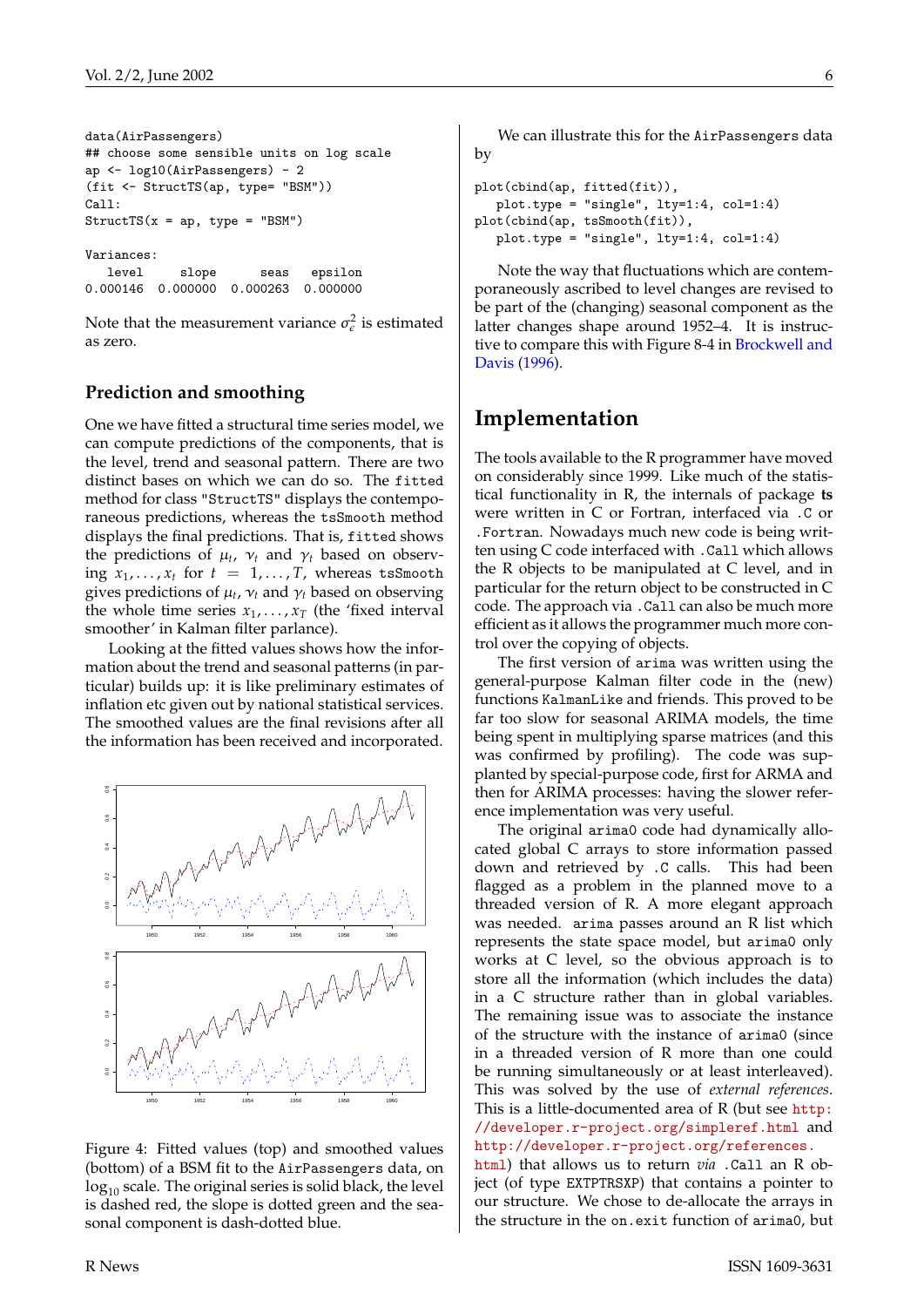<span id="page-6-12"></span>it is now possible to get the R garbage collector to do this via a *finalizer*.

### **Bibliography**

- <span id="page-6-9"></span>Peter J. Brockwell and Richard A. Davis. *Introduction to Time Series and Forecasting*. Springer-Verlag, New York, 1996. [5,](#page-4-2) [6](#page-5-0)
- <span id="page-6-5"></span>P. J. Diggle. *Time Series: A Biostatistical Introduction*. Oxford University Press, Oxford, 1990. [4](#page-3-2)
- <span id="page-6-3"></span>J. Durbin and S. J. Koopman, editors. *Time Series Analysis by State Space Methods*. Oxford University Press, Oxford, 2001. ISBN 0-19-852354-8. [4,](#page-3-2) [5](#page-4-2)
- <span id="page-6-4"></span>G. Gardner, A. C. Harvey, and G. D. A. Phillips. Algorithm as154. an algorithm for exact maximum likelihood estimation of autoregressive-moving average models by means of kalman filtering. *Applied Statistics*, 29:311–322. [4](#page-3-2)
- <span id="page-6-6"></span>A. C. Harvey. *Forecasting, Structural Time Series Models and the Kalman Filter*. Cambridge University Press, 1989. [5](#page-4-2)
- <span id="page-6-8"></span>A. Pole, M. West, and J. Harrison. *Applied Bayesian Forecasting and Time Series Analysis*. Chapman & Hall, 1994. [5](#page-4-2)
- <span id="page-6-1"></span>W. N. Venables and B. D. Ripley. *Modern Applied Statistics with S-PLUS*. Springer-Verlag, New York, third edition, 1999. [2](#page-1-3)
- <span id="page-6-2"></span>W. N. Venables and B. D. Ripley. *Modern Applied Statistics with S*. Springer-Verlag, New York, fourth edition, 2002. [2,](#page-1-3) [4](#page-3-2)
- <span id="page-6-7"></span>Mike West and Jeff Harrison. *Bayesian Forecasting and Dynamic Models*. Springer-Verlag, New York, second edition, 1997. ISBN 0-387-94725-6. [5](#page-4-2)

*Brian D. Ripley University of Oxford, UK* [ripley@stats.ox.ac.uk](mailto:ripley@stats.ox.ac.uk)

# **Naive Time Series Forecasting Methods**

#### <span id="page-6-0"></span>**The Holt-Winters Method in package ts**

#### *by David Meyer*

Exponential smoothing methods forecast time series by discounted past observations. They have become very popular because of their (relative) simplicity compared to their good overall performance. Common applications range from business tasks (e.g., forecasting of sales or stock fluctuations) to environmental studies (e.g., measurements of atmospheric components or rainfall data)—with typically no more *a priori* knowledge than the possible existence of trend of seasonal patterns. Such methods are sometimes also called *naive* because no covariates are used in the models, i.e., the data are assumed to be self-explaining. Their success is rooted in the fact that they belong to a class of *local* models which automatically adapt their parameters to the data during the estimation procedure and therefore implicitly account for (slow) structural changes in the training data. Moreover, because the influence of new data is controlled by hyperparameters, the effect is a smoothing of the original time series.

Among the simplest methods is the ordinary exponential smoothing, which assumes no trend and no seasonality. Holt's linear trend method (see [Holt,](#page-9-1) [1957\)](#page-9-1) and Winters extensions (see [Winters,](#page-9-2) [1960\)](#page-9-2) add a trend and a seasonal component (the latter either additive or multiplicative). Their methods are still surprisingly popular, although many extensions and more general frameworks do exist. We describe briefly the methods implemented in package **ts** and

give some examples of their application.

#### **Exponential smoothing**

Let  $Y_t$  denote a univariate time series. Exponential smoothing assumes that the forecast *Y*ˆ for period  $t + h$  based on period  $t$  is given by a variable level *a*ˆ at period *t*

<span id="page-6-11"></span>
$$
\hat{Y}_{t+h} = \hat{a}_t \tag{1}
$$

which is recursively estimated by a weighted average of the observed and the predicted value for *Y<sup>t</sup>* :

$$
\hat{a}_t = \alpha Y_t + (1 - \alpha) \hat{Y}_t \n= \alpha Y_t + (1 - \alpha) \hat{a}_{t-1}
$$

 $0 < \alpha < 1$  called the smoothing parameter; the smaller it is chosen, the less sensitive *Y*ˆ becomes for changes (i.e., the smoother the forecast time series will be). The initial value  $\hat{a}_1$  is usually chosen as  $Y_1$ .

An equivalent formulation for  $\hat{a}_t$  is the so called error-correction form:

<span id="page-6-10"></span>
$$
\begin{array}{rcl}\n\hat{a}_t & = & \hat{a}_{t-1} + \alpha \left( Y_t - \hat{a}_{t-1} \right) \\
& = & \hat{a}_{t-1} + \alpha \left( Y_t - \hat{Y}_t \right) \\
& = & \hat{a}_{t-1} + \alpha \, e_t\n\end{array} \tag{2}
$$

showing that  $\hat{a}_t$  can be estimated by  $\hat{a}_{t-1}$  plus an error *e* made in period *t*. (We will come back to this later on.)

Exponential smoothing can be seen as a special case of the Holt-Winters method with no trend and no seasonal component. As an example, we use the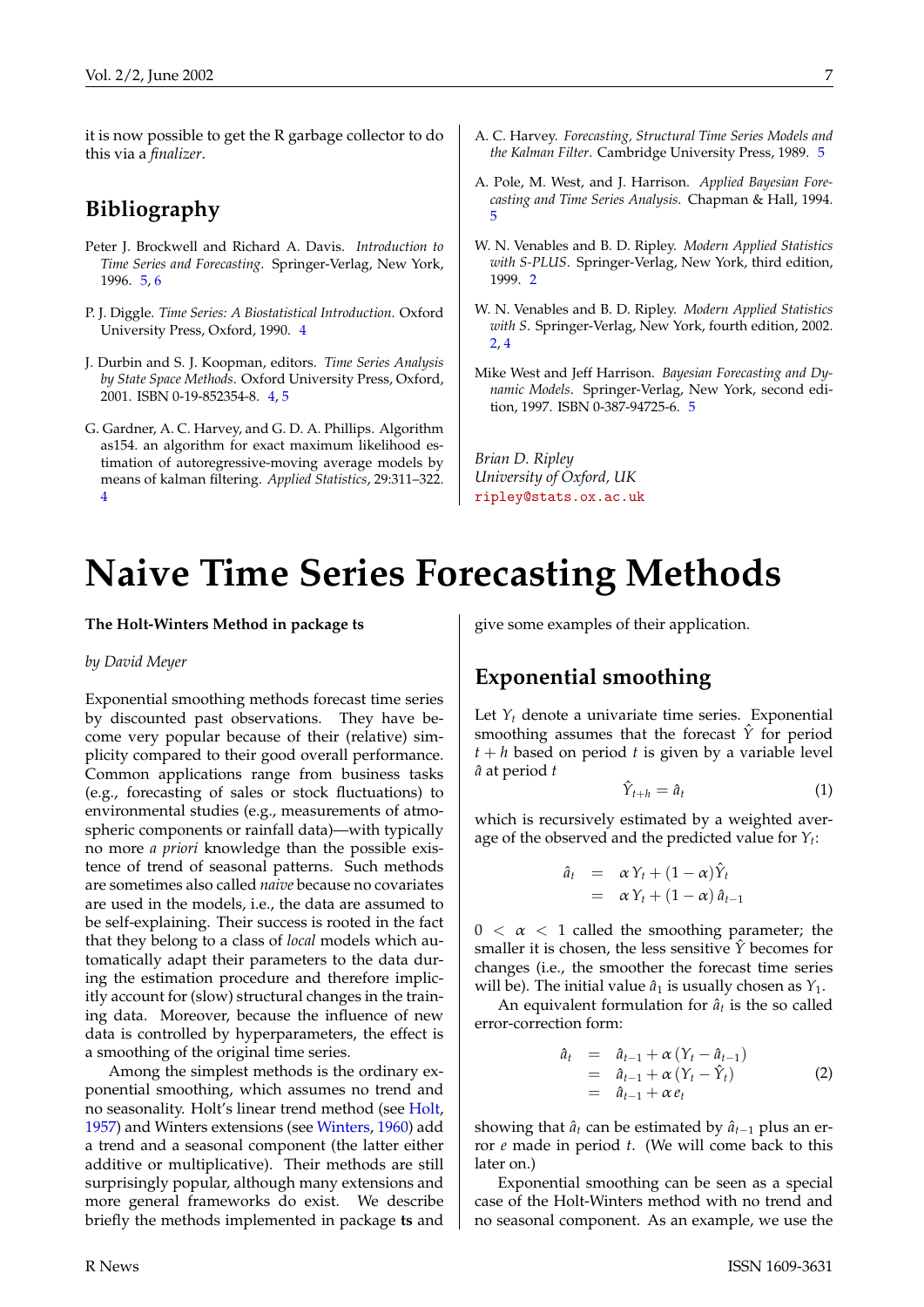Nile data for which an intercept-only model seems appropriate<sup>[1](#page-7-0)</sup>. We will try to predict the values from 1937 on, choosing  $\alpha = 0.2$ :

```
library(ts)
data(Nile)
past <- window(Nile, end = 1936)
future <- window(Nile, start = 1937)
alpha <-0.2
```
To obtain a level-only model, we set the other hyperparameters  $β$  and  $γ$  (see the next sections) to 0:

model <- HoltWinters(past, alpha = alpha, beta =  $0$ , gamma =  $0$ )

The object model contains an object of type "HoltWinters". The fitted values (obtained by  $\texttt{fitted}(\texttt{model})$ ) should of course be identical $^2$  $^2$  to those given by filter:

```
filter(alpha * past, filter = 1 - alpha,
       method = "recursive", init = past[1])
```
We predict 43 periods ahead (until the end of the series):

pred <- predict(model, n.ahead = 43)

The plot method for Holt-Winters objects shows the observed and fitted values, and optionally adds the predicted values (see figure [1\)](#page-7-2):

plot(model, predicted.values = pred) lines(future)



<span id="page-7-2"></span>Figure 1: Exponential smoothing for the Nile data up to 1937, and the predictions in 1937 of the rest of the series. The original series is in shown in gray.

The coefficients (here only the level) are listed in the output produced by print() or can be extracted with coef().

#### **Holt's linear trend method**

An obvious extension is to include an additional trend component, say  $\hat{b}_t$ . The forecast equation becomes:

$$
\hat{Y}_{t+h} = \hat{a}_t + h \cdot \hat{b}_t
$$

with updating formulas expressing similar ideas to those for exponential smoothing. There is an additional formula for the trend component:

$$
\hat{a}_t = \alpha Y_t + (1 - \alpha)(\hat{a}_{t-1} + \hat{b}_{t-1}) \n\hat{b}_t = \beta (\hat{a}_t - \hat{a}_{t-1}) + (1 - \beta) \hat{b}_{t-1}
$$

The use is a *local* fit of a straight line with the coefficients adjusted for new values. We now have one more parameter to choose:  $β$ . A straightforward approach to find the optimal values for both  $\alpha$  and  $\beta$ is to look for the OLS estimates, i.e., the parameter combination minimizing the sum of squared errors of the one-step-ahead predictions. That is what HoltWinters does for all the unspecified parameters, illustrated below for the Australian residents data:

```
data(austres)
past \leq window(austres, start = c(1985, 1),
                          end = c(1989, 4)future \le window(austres, start = c(1990, 1))
(model <- HoltWinters(past, gamma = 0))
Holt-Winters exponential smoothing with trend
and without seasonal component.
C_{2}11\cdotHoltWinters(x = past, gamma = 0)Smoothing parameters:
alpha: 0.931416
beta : 0.494141
gamma: 0
Coefficients:
         \lceil,1]
a 16956.68845
b 63.58486
```
The start values for  $\hat{a}_t$  and  $\hat{b}_t$  are  $Y[2]$  and  $Y[2] - Y[1]$ , respectively; the parameters are estimated via optim using method = "L-BFGS-B", restricting the parameters to the unit cube.

Another feature is the optional computation of confidence intervals for the predicted values, which by default are plotted along with them (see figure [2\)](#page-8-0):

```
pred <- predict(model, n.ahead = 14,
                prediction.interval = TRUE)
plot(model, pred); lines(future)
```
<span id="page-7-1"></span><span id="page-7-0"></span><sup>&</sup>lt;sup>1</sup>At least piecewise: note that one might expect a structural break in 1899 due to the construction of the first Ashwan dam

<sup>&</sup>lt;sup>2</sup>Currently the initial value is only observation 2 as it is for the trend model (for which this is sensible). This will be changed in R 1.5.1.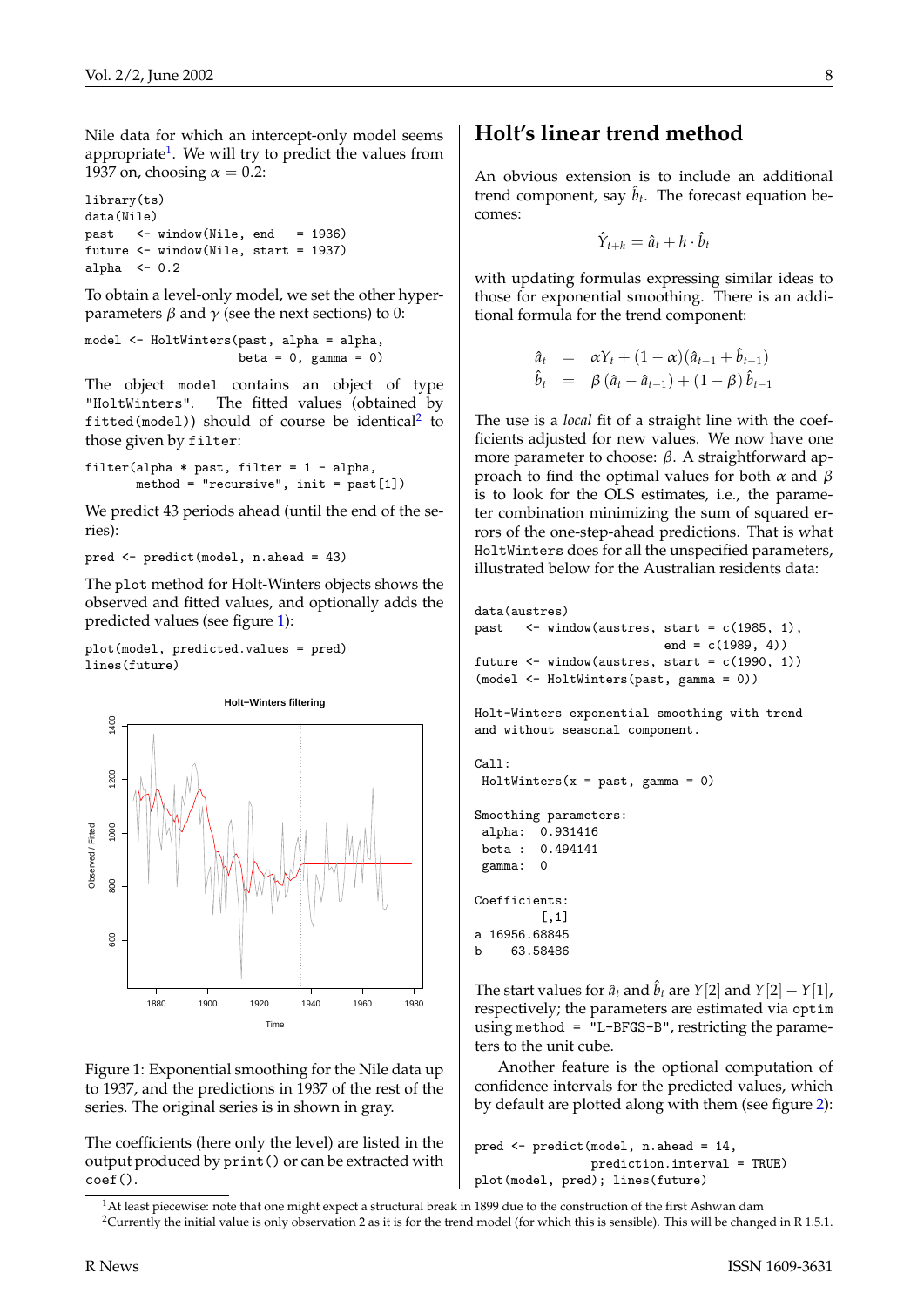<span id="page-8-2"></span>

<span id="page-8-0"></span>Figure 2: Holt's linear trend method applied to data on Autralian residents, with 95% confidence limits in dashed blue lines. Original data are plotted in gray, fitted and predicted values in red.

## **Winters' seasonal method**

Winters extended the method to include a seasonal component. There are additive and multiplicative versions. In the following, we suppose seasonal trend components  $\hat{s}_t$  and a period  $p$  (e.g., 4 for quarterly data).

#### **Additive version**

The additive model assumes the decomposition:

$$
\hat{Y}_{t+h} = \hat{a}_t + h \cdot \hat{b}_t + \hat{s}_t
$$

with an additional updating formula for the seasonal component:

$$
\hat{a}_t = \alpha (Y_t - \hat{s}_{t-p}) + (1 - \alpha)(\hat{a}_{t-1} + \hat{b}_{t-1}) \n\hat{b}_t = \beta (\hat{a}_t - \hat{a}_{t-1}) + (1 - \beta) \hat{b}_{t-1} \n\hat{s}_t = \gamma (Y_t - \hat{a}_t) + (1 - \gamma) \hat{s}_{t-p}
$$

#### **Multiplicative version**

This version assumes a model with time-increasing seasonal component (i.e., the amplitude becomes larger with increasing *t*). The prediction formula becomes:

$$
\hat{Y}_{t+h} = (\hat{a}_t + h \cdot \hat{b}_t) \hat{s}_t
$$

and the updating formulas change accordingly:

$$
\hat{a}_t = \alpha (Y_t - \hat{s}_{t-p}) + (1 - \alpha)(\hat{a}_{t-1} + \hat{b}_{t-1})
$$
\n
$$
\hat{b}_t = \beta (\hat{a}_t - \hat{a}_{t-1}) + (1 - \beta) \hat{b}_{t-1}
$$
\n
$$
\hat{s}_t = \gamma (Y_t/\hat{a}_t) + (1 - \gamma) \hat{s}_{t-p}
$$

For automatic parameter selection, we need at least three complete cycles to estimate an initial seasonal component, done via a classical seasonal decomposition using moving averages performed by the new function decompose(). The intercept and trend are estimated by a simple regression on the extracted trend component.

As an example, we apply the multiplicative version to the UK gas consumption data for 1960–80 and predict the next six years.

```
data(UKgas)
past \leftarrow window(UKgas, end = c(1980, 4))
future \le window(UKgas, start = c(1981, 1))
model <- HoltWinters(past, seasonal = "mult")
pred <- predict(model, n.ahead = 24)
```
For clarity, we plot the original time series and the predicted values separately (see figure [3\)](#page-8-1):

```
par(mfrow = c(2,1))plot(UKgas, main = "Original Time Series")
plot(model, pred)
```


<span id="page-8-1"></span>Figure 3: Winter's method applied to quarterly UK gas consumption data. The upper figure is the actual data, the lower the data (gray) and fited values (red) up to 1980Q4, the predictions (red) thereafter.

### **Conclusion**

We have seen that the Holt-Winters method consists in a simple yet effective forecasting procedure, based on exponential moving averages, covering both trend and seasonal models. Many extensions exist however (see, e.g., [Hyndman et al.,](#page-9-3) [2001\)](#page-9-3), and the various formulations can also be seen as special cases of a wider class of models. For example, all but the multiplicative Holt-Winters can be identified as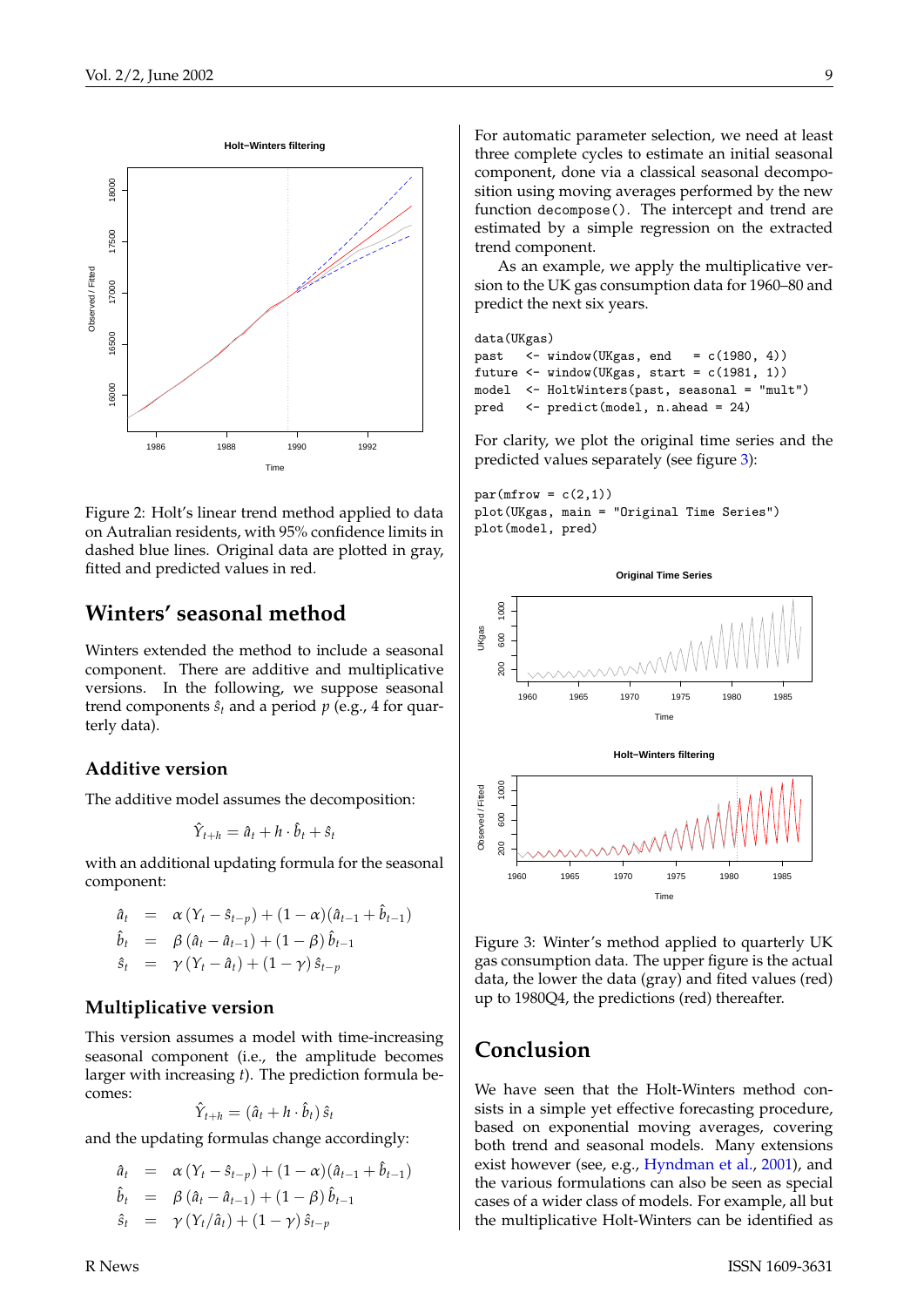(restricted) SARIMA models. To motivate this, consider equation [2—](#page-6-10)the error-correction form of exponential smoothing. By plugging it into the forecasting equation [1,](#page-6-11) we almost directly obtain:

$$
(1 - L)\hat{Y}_t = \alpha e_{t-1}
$$
  
= 
$$
(1 - \theta L)e_t
$$

 $(\theta = 1 - \alpha)$ , which is (in terms of estimates) the standard form of an ARIMA(0,1,1)-process. Finally, we note that we actually face *state-space* models: given process *Y<sup>t</sup>* , we try to estimate the underlying processes *a<sup>t</sup>* , *b<sup>t</sup>* and *s<sup>t</sup>* which cannot be observed directly. But this is the story of structural time series and the function structTS, told in an another article by Brian D. Ripley  $\dots$ 

## **Bibliography**

- <span id="page-9-1"></span>Holt, C. (1957). Forecasting seasonals and trends by exponentially weighted moving averages. *ONR Research Memorandum, Carnegie Institute 52*. [7](#page-6-12)
- <span id="page-9-3"></span>Hyndman, R., Koehler, A., Snyder, R., & Grose, S. (2001). A state space framework for automatic forecasting using exponential smoothing methods. *Journal of Forecasting*. To appear. [9](#page-8-2)
- <span id="page-9-2"></span>Winters, P. (1960). Forecasting sales by exponentially weighted moving averages. *Management Science*, **6**, 324– 342. [7](#page-6-12)

*David Meyer Technische Universität Wien, Austria* [David.Meyer@ci.tuwien.ac.at](mailto:David.Meyer@ci.tuwien.ac.at)

# **Rmpi: Parallel Statistical Computing in R**

<span id="page-9-0"></span>*by Hao Yu*

**Rmpi** is an R interface (wrapper) to the Message-Passing Interface (MPI). MPI is a standard application interface (API) governed by the MPI forum (<http://www.mpi-forum.org>) for running parallel applications. Applicable computing environments range from dedicated Beowulf PC clusters to parallel supercomputers such as IBM's SP2. Performance and portability are the two main strengths of MPI. In this article, we demonstrate how the MPI API is implemented in **Rmpi**. In particular, we show how interactive R slaves are spawned and how we use them to do sophisticated MPI parallel programming beyond the "embarrassingly parallel".

### **Introduction**

Put simply, parallel statistical computing means dividing a job into many small parts which will be executed simultaneously over a cluster of computers linked together in a network (LAN or WAN). Communications among the components is a crucial aspect of parallel computing. The message-passing model is highly suitable for such a task. There are two primary open-source message-passing models available: MPI and PVM (Parallel Virtual Machine, Geist et al., 1994). For PVM's implementation **rpvm** in R, see Li and Rossini, 2001.

Whether to use MPI or PVM largely depends on the underlying hardware structure and one's personal preference. Both models provide a parallel programming interface. The main difference is in how buffers are managed or used for sending and receiving data. Typically, in PVM, users are responsible for

packing data into a system designated buffer on the sender side and unpacking from a system buffer on the receiver side. This reduces the user's responsibility for managing the buffer; on the other hand, this may create problems of running out of buffer space if large amounts of data are transferred. PVM can also lead to performance draining copies. MPI, by contrast, requires no buffering of data within the system. This allows MPI to be implemented on the widest range of platforms, with great efficiency. Perhaps Luke Tierney's package **snow** (Simple Network of Workstations, [http://www.stat.umn.edu/~luke/R/](http://www.stat.umn.edu/~luke/R/cluster) [cluster](http://www.stat.umn.edu/~luke/R/cluster)) will ultimately provide a unified interface to both **Rmpi** and **rpvm** so users can freely choose either one to implement parallel computing.

There are 128 routines in the MPI-1 standard and 287 functions in the combined MPI (MPI-1 and MPI-2) standard. MPI is rich in functionality; it is also capable of handling the diversity and complexity of today's high performance computers. Likely the environment with highest potential for MPI use is the Beowulf cluster, a high-performance massively parallel computer built primarily out of commodity hardware components.

One of the goals of **Rmpi** is to provide an extensive MPI API in the R environment. Using R as an interface, the user can either spawn  $C(+)$  or Fortran programs as children or join other MPI programs. Another goal is to provide an interactive R master and slave environment so MPI programming can be done completely in R. This was achieved by implementing a set of MPI API extensions specifically designed for the R or R slave environments.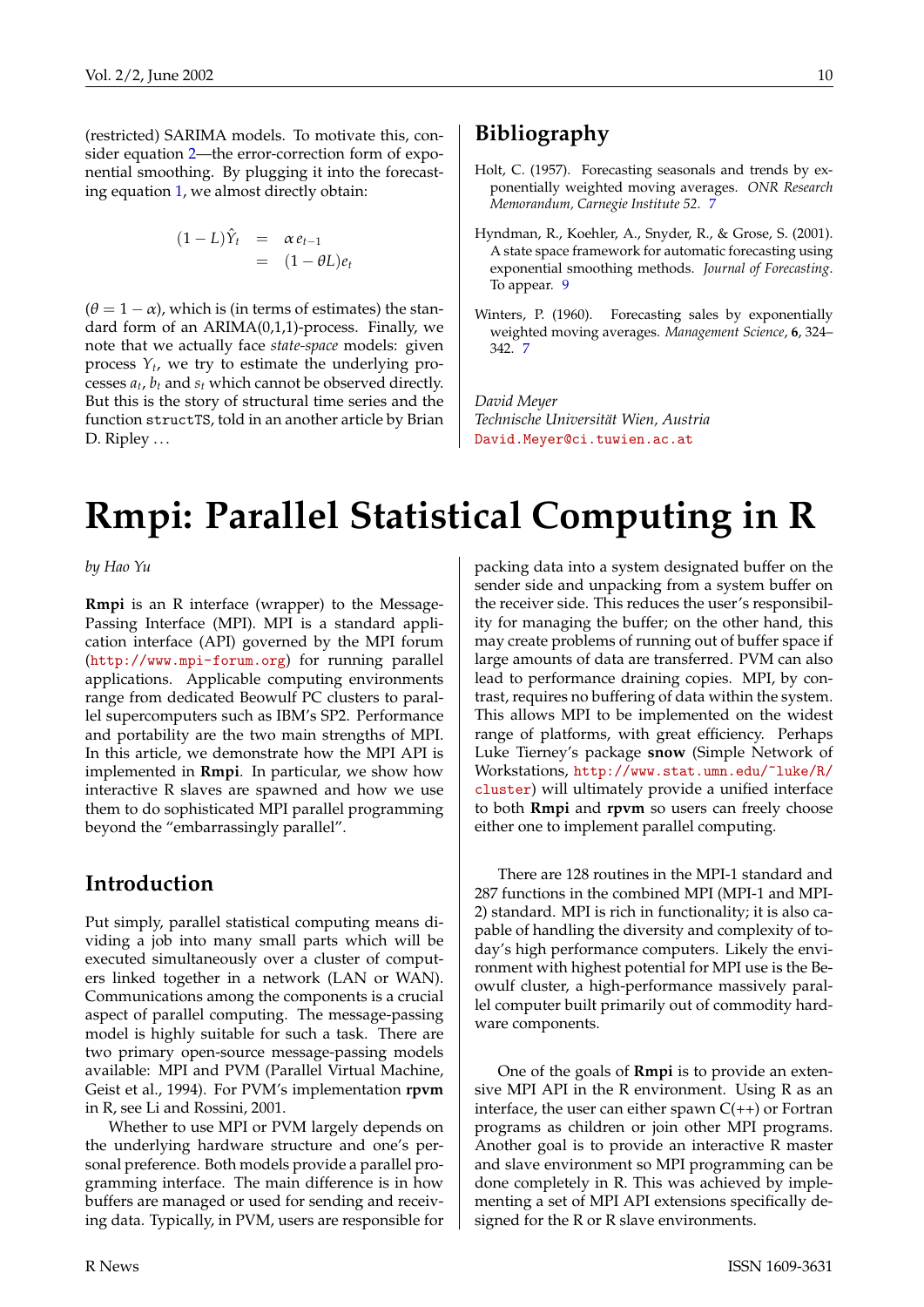# **Installation**

Although MPI is a standard, its form does not necessitate implementation of all defined functions. There are at least ten freely available implementations of MPI, the most notable of which are MPICH (<http://www.mcs.anl.gov/mpi/mpich>) and LAM-MPI (<http://www.lam-mpi.org>). **Rmpi** uses LAM-MPI primarily because its implementation of the MPI API is more comprehensive than other implementations. However, **Rmpi** tries to use as few LAM specific functions as possible to avoid portability problems.

Before attempting installing LAM and **Rmpi**, a Beowulf cluster should be set up properly. See [http:](http://www.beowulf.org) [//www.beowulf.org](http://www.beowulf.org) for details.

#### **Installing LAM**

The source code or pre-compiled Linux RPMs can be downloaded from the LAM web site. When attempting to install LAM at the system level, one should ensure that there is no other MPI, such as MPICH, already installed. Two MPIs cannot coexist at the system level. Once LAM is installed, edit the file 'lambhost.def' either in the '/etc/lam' system directory or 'etc' in the user's home directory to add all hosts in a cluster. LAM uses rsh by default for remote execution. This can be changed to ssh. Check LAM and SSH documents for setting ssh and public key authentication to avoid passwords.

Use lamboot to boot LAM environment and run lamexec C hostname to see if all hosts respond. LAM provides a set of tools for host management and MPI program monitoring (mpitask).

#### **Installing Rmpi**

For LAM installed in '/usr' or '/usr/local' or for the Debian system with installed packages **lam3**, **lam3 dev**, and **lam-runtime**, just use

```
R CMD INSTALL Rmpi_version.tar.gz
```
For LAM installed in another location, please use

```
R CMD INSTALL Rmpi_version.tar.gz
  --configure-args=--with-mpi=/mpipath
```
**Rmpi** relies on Luke Tierney's package **serialize** for sending or receiving arbitrary R objects across the network and it must be installed. If you want to use any random number distributions in parallel environment, please install Michael Li's package **rsprng**: a wrapper to SPRNG (Scalable Parallel Random Number Generators).

#### **A sample Rmpi session**

{karl:10} lamboot {karl:11} R

```
> library(Rmpi)
Rmpi version: 0.4-4
Rmpi is an interface (wrapper) to MPI APIs
with interactive R slave functionalities.
See 'library (help=Rmpi)' for details.
Loading required package: serialize
> mpi.spawn.Rslaves(nslaves=3)
3 slaves are spawned successfully. 0 failed.
master (rank 0,comm 1) of size 4 is running
   on: karl
slave1 (rank 1,comm 1) of size 4 is running
   on: karl
slave2 (rank 2,comm 1) of size 4 is running
   on: karl
slave3 (rank 3,comm 1) of size 4 is running
   on: karl4
> mpi.remote.exec(mean(rnorm(1000)))
           X1 X2 X3
1 -0.04475399 -0.04475399 -0.04475399
> mpi.bcast.cmd(mpi.init.sprng())
> mpi.init.sprng()
Loading required package: rsprng
> mpi.remote.exec(mean(rnorm(1000)))
            X1 X2 X3
1 -0.001203990 -0.0002667920 -0.04333435
> mpi.bcast.cmd(free.sprng())
> mpi.close.Rslaves()
[1] 1
> free.sprng()
> mpi.exit()
[1] "Detaching Rmpi. Rmpi cannot be used
   unless relaunching R."
> q()
{karl:12} lamhalt
```
# **MPI implementation in R**

MPI uses a number of objects for message-passing. The most important one is a *communicator*. There are two types of communicators: *intracommunicator* and *intercommunicator*. A *communicator* (*comm*) usually refers to an *intracommunicator* which is associated with a group of members (CPU nodes). Most point-to-point and collective operations among the members must go through it. An *intercommunicator* is associated with two groups instead of members.

**Rmpi** defines several pointers in system memory to represent commonly used MPI objects. When loading **Rmpi**, an array of size 10 is allocated for *comm* objects, and arrays of size 1 are allocated for *status* and *info* objects. These objects are addressed using the R argument assignment. For example, comm = 0 represents *comm* object 0 which by default is assigned to MPI\_COMM\_WORLD. MPI datatypes integer, double, and character are represented by type=1, type=2, and type=3 respectively. They match R's integer, double, and character datatypes. Other types require serialization.

A general R object can be serialized to characters (type=3) before sending and unserialized after receiving. On a heterogeneous environment, MPI takes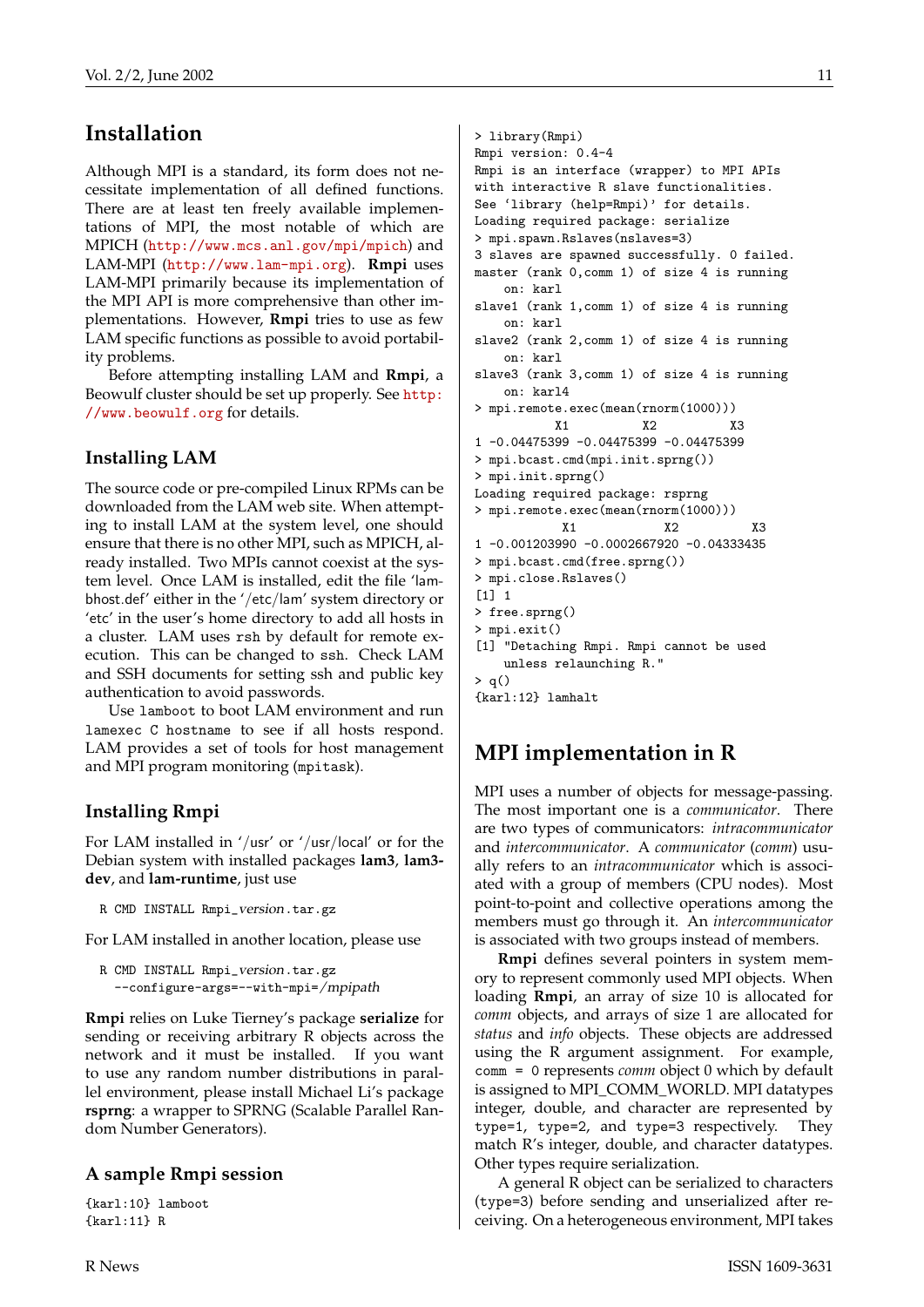care of any necessary character conversion provided characters are represented by the same number of bytes on both sending and receiving systems.

**Rmpi** retains the original MPI C interface. A notable exception is the omission of message length because of R's way of determining length.

Regarding receive buffer preparation, one can use integer(n) (double(n)) for an integer buffer (a double buffer) of size n. However, R does not have a function for creating a character buffer (character(1) only creates an empty string). The function string(n) is supplied to create a character vector with one length n element. For example,

```
> string(2)
[1] " "
```
string can be used as a receiver buffer for either a character vector of length 1 or a binary character vector generated by serialization.

In .First.lib, the LAM/MPI runtime environment is checked by a LAM command lamnodes. If it is not up, lamboot will be launched to boot a LAM session. After **Rmpi** is loaded, R becomes an MPI master with one member only (i.e., itself). Then it can use mpi.comm.spawn to spawn children. During spawning, an *intercommunicator* (default to *comm* 2) is created. The master (group 1) and children (group 2) should use intercomm merger so they will be in the same group for point-to-point or collective operations.

### **Interactive R slaves**

In this section, we give details on how to spawn R slaves and communicate with them. The main function is mpi.spawn.Rslaves. This spawns a set of R slaves by using a shell program 'Rslaves.sh' in the Rmpi installation directory. The slaves will run on nodes specified by either LAM or a user. 'Rslave.sh' usually makes R run in BATCH mode so input (Rscript) and output (log) are required. Those log files are uniquely named after their host names, master process id, and master comm number. They can be very useful when debugging.

The default Rscript, 'slavedaemon.R' in the Rmpi installation directory, performs the necessary steps (intercomm merger) to establish communication with the master and runs in a while loop (waiting for an instruction from the master). When slaves are spawned, they form their own group accessed by *comm* 0. After intercomm merger, slaves use the default *comm* .comm (=1) to communicate with the master while the master uses the default *comm* 1 to communicate with the slaves. If necessary, the master can spawn additional sets of R slaves by using *comm* 3, 4, etc. (slaves still use .comm=1).

To determine the maximum number of slaves to be spawned, **Rmpi** provides a function mpi.universe.size to show the total nodes (CPUs) available in a LAM session. The master should not participate in numerical computation since the number of master and slaves may then exceed the number of nodes available.

In a heterogeneous environment, the user may wish to spawn slaves to specific nodes to achieve uniform CPU speed. For example,

```
> lamhosts()
karl karl karl4 karl4 karl5 karl5
   0 1 2 3 4 5
> mpi.spawn.Rslaves(hosts=c(3, 4), comm=3)
2 slaves are spawned successfully. 0 failed.
master (rank 0,comm 3) of size 3 is running
   on: karl
slave1 (rank 1,comm 1) of size 3 is running
   on: karl4
slave2 (rank 2,comm 1) of size 3 is running
   on: karl5
```
Once R slaves are spawned (assuming 3 slaves on *comm* 1 and 2 slaves on *comm* 3), the master can use mpi.bcast.cmd to send a command to be executed by all slaves. For example,

```
> mpi.bcast.cmd(print(date()), comm=1)
```
will let all slaves (associated with *comm* 1) execute the command print(date()) and the results can be viewed by tail.slave.log(comm=1). The command

```
> mpi.bcast.cmd(print(.Last.value), comm=1)
```
tells the slaves to put their last value into the log. If the executed results should be returned to master, one can use

```
> mpi.remote.exec(date(), comm=1)
```
We can think of mpi.remote.exec as a parallel apply function. It executes "embarrassingly parallel" computations (i.e., those where no node depends on any other). If the master writes a function intended to be executed by slaves, this function must be transferred to them first. One can use mpi.bcast.Robj2slave for that purpose. If each slave intends to do a different job, mpi.comm.rank can be used to identify itself:

```
> mpi.remote.exec(mpi.comm.rank(.comm),
   comm=1)
 X1 X2 X3
1 1 2 3
> mpi.remote.exec(1:mpi.comm.rank(.comm),
    comm=3)
$slave1
[1] 1
$slave2
[1] 1 2
```
Often the master will let all slaves execute a function while the argument values are on the master. Rather than relying on additional MPI call(s), one can pass the original arguments as in the following example.

```
> x < -1:10> mpi.remote.exec(mean, x, comm=1)
  X1 X2 X3
1 5.5 5.5 5.5
```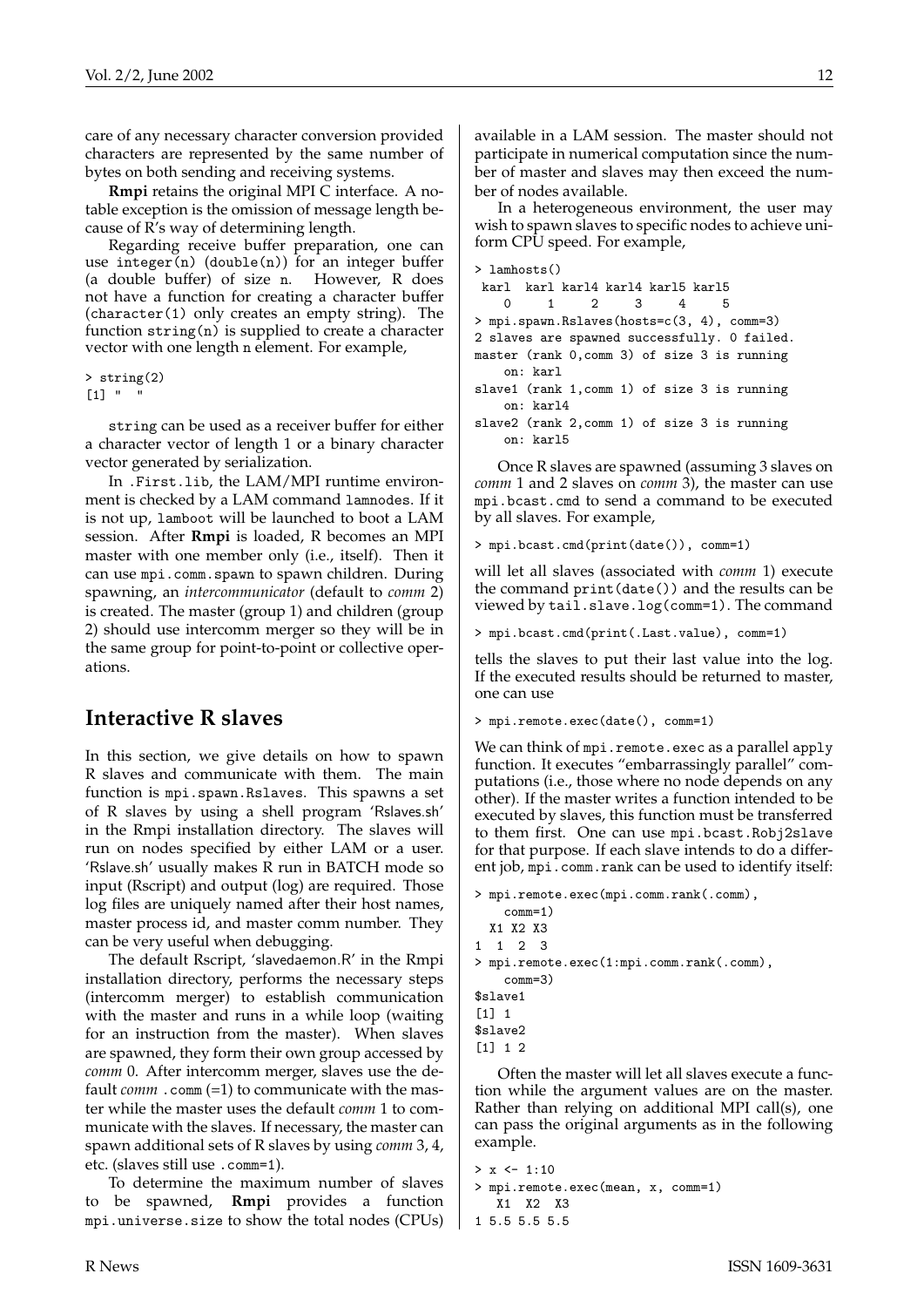Here, the slaves execute mean $(x)$  with x replaced by 1:10. Note that mpi.remote.exec allows only a small amount of data to be passed in this way.

# **Example**

**Rmpi** comes with several demos. The following two functions are similar to the demo script 'slave2PI.R'.

```
slave2 <- function(n) {
  request <-1; job <-2anytag <- mpi.any.tag(); mypi <- 0
  while (1) {
    ## send master a request
   mpi.send(integer(1), type=1, dest=0,
     tag=request,comm=.comm)
    jobrange<-mpi.recv(integer(2), type=1,
     source=0, tag=anytag, comm=.comm)
    tag <- mpi.get.sourcetag()[2]
    if (tag==job) #do the computation
      mypi <- 4*sum(1/(1+((seq(jobrange[1],
        jobrange[2]) - .5)/n) 2))/n + mypi
    else break #tag=0 means stop
  }
 mpi.reduce(mypi, comm=.comm)
}
master2PI <- function(n, maxjoblen, comm=1) {
  tsize <- mpi.comm.size(comm)
  if (tsize < 2)
    stop("Need at least 1 slave")
  ## send the function slave2 to all slaves
  mpi.bcast.Robj2slave(slave2, comm=comm)
  #let slave run the function slave2
  mpi.remote.exec(slave2, n=n, comm=comm,
        ret=FALSE)
  count \leq 0; request \leq 1; job \leq 2
  anysrc <- mpi.any.source()
  while (count \langle n \rangle {
   mpi.recv(integer(1), type=1,
     source=anysrc, tag=request, comm=comm)
    src <- mpi.get.sourcetag()[1]
    jobrange <- c(count+1,
            min(count+maxjoblen, n))
   mpi.send(as.integer(jobrange), type=1,
      dest=src, tag=job, comm=comm)
    count <- count+maxjoblen
  }
  ## tell slaves to stop with tag=0
  for (i in 1:(tsize-1)) {
   mpi.recv(integer(1), type=1,
      source=anysrc, tag=request, comm=comm)
    src <- mpi.get.sourcetag()[1]
    mpi.send(integer(1), type=1,
      dest=src, tag=0, comm=comm)
  }
 mpi.reduce(0, comm=comm)
}
```
The function slave2 is to be executed by all slaves and master2PI is to be run on the master. The computation is simply a numerical integration of  $\int_0^1 1/(1 + x^2) dx$ . qA load balancing approach is used, namely, the computation is divided into more small jobs than there are slaves so that whenever a slave finishes a job, it can request a new one and continue. This approach is particularly useful in a heterogeneous environment where CPU's speeds differ.

Notice that the wild card mpi.any.source is used by the master in mpi.recv for first-come-first-served (FCFS) type of queue service. During computation, slaves keep their computed results until the last step mpi.reduce for global reduction. Since the master is a member, it must do the same by adding 0 to the final number. For 10 small jobs computed by 3 slaves, one can

```
> master2PI(10000, 1000, comm=1) - pi
[1] 8.333334e-10
```
By replacing the slaves' computation part, one can easily modify the above codes for other similar types of parallel computation.

# **On clusters with other MPIs**

Several parallel computer vendors implement their MPI based on MPICH without spawning functionality. Can **Rmpi** still be used with interactive R slaves capability? This will not be an issue if one installs LAM at the user level. However, this practice is often not allowed for two reasons. First, vendors already optimize MPIs for their hardware to maximize network performance; LAM may not take advantage of this. Second, a job scheduler is often used to dispatch parallel jobs across nodes to achieve system load balancing. A user-dispatched parallel job will disrupt the load balance.

To run **Rmpi** in such clusters, several steps must be taken. The detailed steps are given in the 'README' file. Here we sketch these steps.

- 1. Modify and install **Rmpi** with the system supplied MPI;
- 2. Copy and rename the file 'Rprofile' in the Rmpi installation directory to the user's root directory as '.Rprofile';
- 3. Run mpirun -np 5 R -save -q to launch 1 master and 4 slaves with default *comm* 1.

On some clusters mpirun may dispatch the master to a remote node which effectively disables R interactive mode. **Rmpi** will still work in pseudointeractive mode with command line editing disabled. One can run R in R CMD BATCH mode as mpirun -np 5 R CMD BATCH Rin Rout. Notice that only the master executes the Rscript Rin, exactly the same as in interactive mode.

# **Discussion**

MPI has many routines. It is not currently feasible to implement them all in **Rmpi**. Some of the routines are not necessary. For example, many of the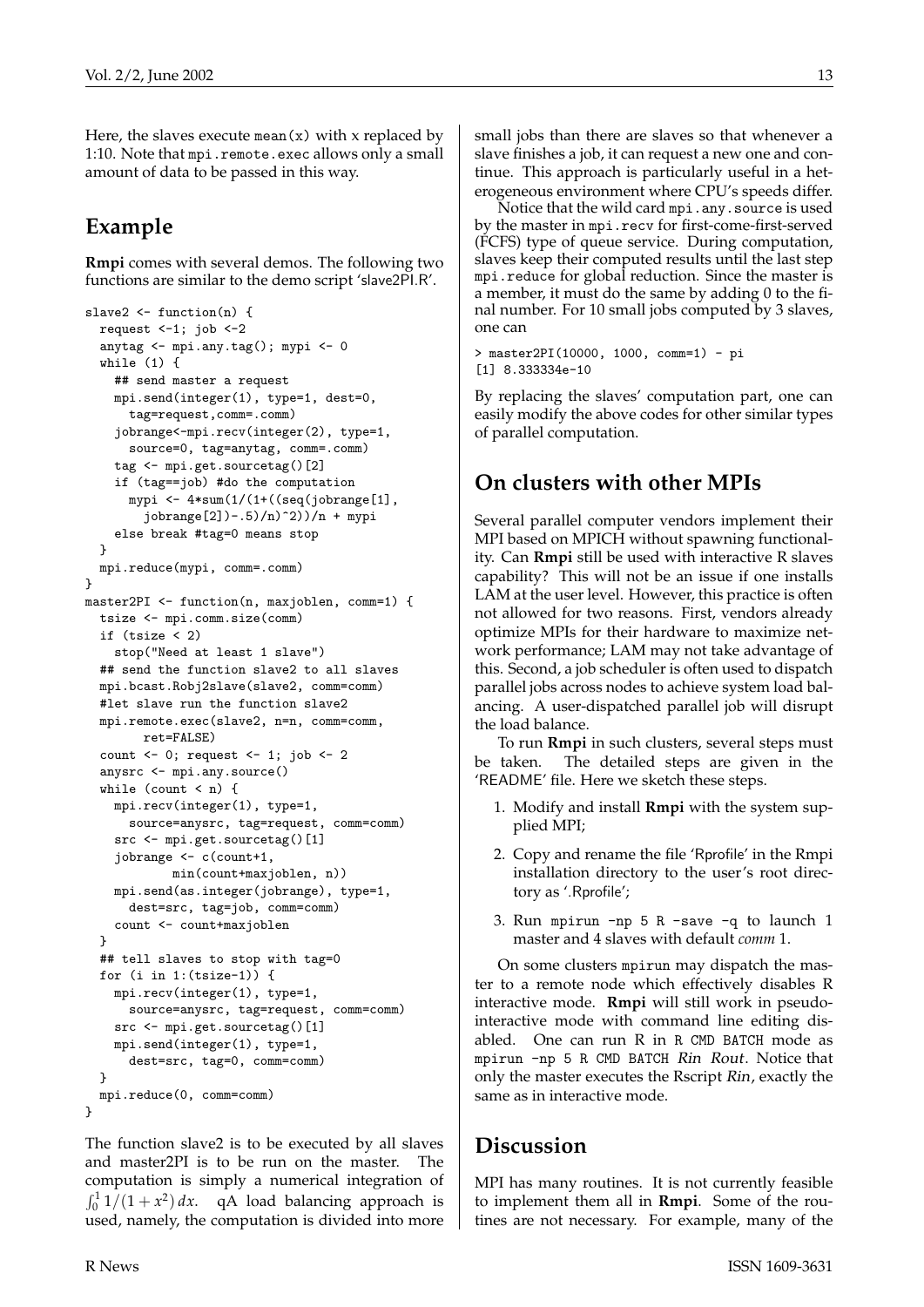data management routines are not needed, since R has its own sophisticated data subsetting tools.

Virtual topology is a standard feature of MPI. Topologies provide a high-level method for managing CPU groups without dealing with them directly. The *Cartesian* topology implementation will be the target of future version of **Rmpi**.

MPI profiling is an interesting area that may enhance MPI programming in R. It remains to be seen if the MPE (Multi-Processing Environment) library can be implemented in **Rmpi** or whether it will best be implemented as a separate package.

Other exotic advanced features of MPI under consideration are Parallel I/O and Remote Memory Access (RMA) for one-sided communication.

With parallel programming, debugging remains a challenging research area. Deadlock (i.e., a situation arising when a failed task leaves a thread waiting) and race conditions (i.e., bugs caused by failing to account for dependence on the relative timing of events) are always issues regardless of whether one is working at a low level  $(C(+))$  or Fortran) or at a high level (R). The standard MPI references can provide help.

#### **Acknowledgements**

**Rmpi** is primarily implemented on the SASWulf Beowulf cluster funded by NSERC equipment grants. Support from NSERC is gratefully acknowledged.

Thanks to my colleagues Drs. John Braun and Duncan Murdoch for proofreading this article. Their effects have made this article more readable.

# **Bibliography**

- A. Geist, A. Beguelin, J. Dongarra, W. Jiang, R. Manchek, and V. Snuderam. *PVM: Parallel Virtual Machine. A user's guide and tutorial for networked parallel computing*. The MIT Press, Massachusetts, 1994.
- W. Gropp, S. Huss-Lederman, A. Lumsdaine, E. Lusk, B. Nitzberg, W. Saphir, and M. Snir. *MPI-The Complete Reference: Volume 2, MPI-2 Extensions*. The MIT Press, Massachusetts, 1998.
- W. Gropp, E. Lusk, and A. Skjellum. *Using MPI: Portable Parallel Programming with the Message-Passing Interface*. The MIT Press, Massachusetts, 1999a.
- W. Gropp, E. Lusk, and R. Thakur. *Using MPI-2: Advanced Features of the Message-Passing Interface*. The MIT Press, Massachusetts, 1999b.
- Michael Na Li and A.J. Rossini. RPVM: Cluster statistical computing in R. *R News*, 1(3):4–7, September 2001. URL <http://CRAN.R-project.org/doc/Rnews/>.
- M. Snir, S. Otto, S. Huss-Lederman, D. Walker, and J. Dongarra. *MPI-The Complete Reference: Volume 1, The MPI Core*. The MIT Press, Massachusetts, 1998.

*Hao Yu University of Western Ontario* [hyu@stats.uwo.ca](mailto:hyu@stats.uwo.ca)

# **The grid Graphics Package**

<span id="page-13-0"></span>*by Paul Murrell*

## **Introduction**

The **grid** package provides an alternative set of graphics functions within R. This article focuses on **grid** as a drawing tool. For this purpose, **grid** provides two main services:

- 1. the production of low-level to medium-level graphical components such as lines, rectangles, data symbols, and axes.
- 2. sophisticated support for arranging graphical components.

The features of **grid** are demonstrated via several examples including code. Not all of the details of the code are explained in the text so a close consideration of the output and the code that produced it, plus reference to the on-line help for specific **grid** functions, may be required to gain a complete understanding.

The functions in **grid** do not provide complete high-level graphical components such as scatterplots or barplots. Instead, **grid** is designed to make it very easy to build such things from their basic components. This has three main aims:

- 1. The removal of some of the inconvenient constraints imposed by R's default graphical functions (e.g., the fact that you cannot draw anything other than text relative to the coordinate system of the margins of a plot).
- 2. The development of functions to produce highlevel graphical components which would not be very easy to produce using R's default graphical functions (e.g., the **lattice** add-on package for R, which is described in a companion article in this issue).
- 3. The rapid development of novel graphical displays.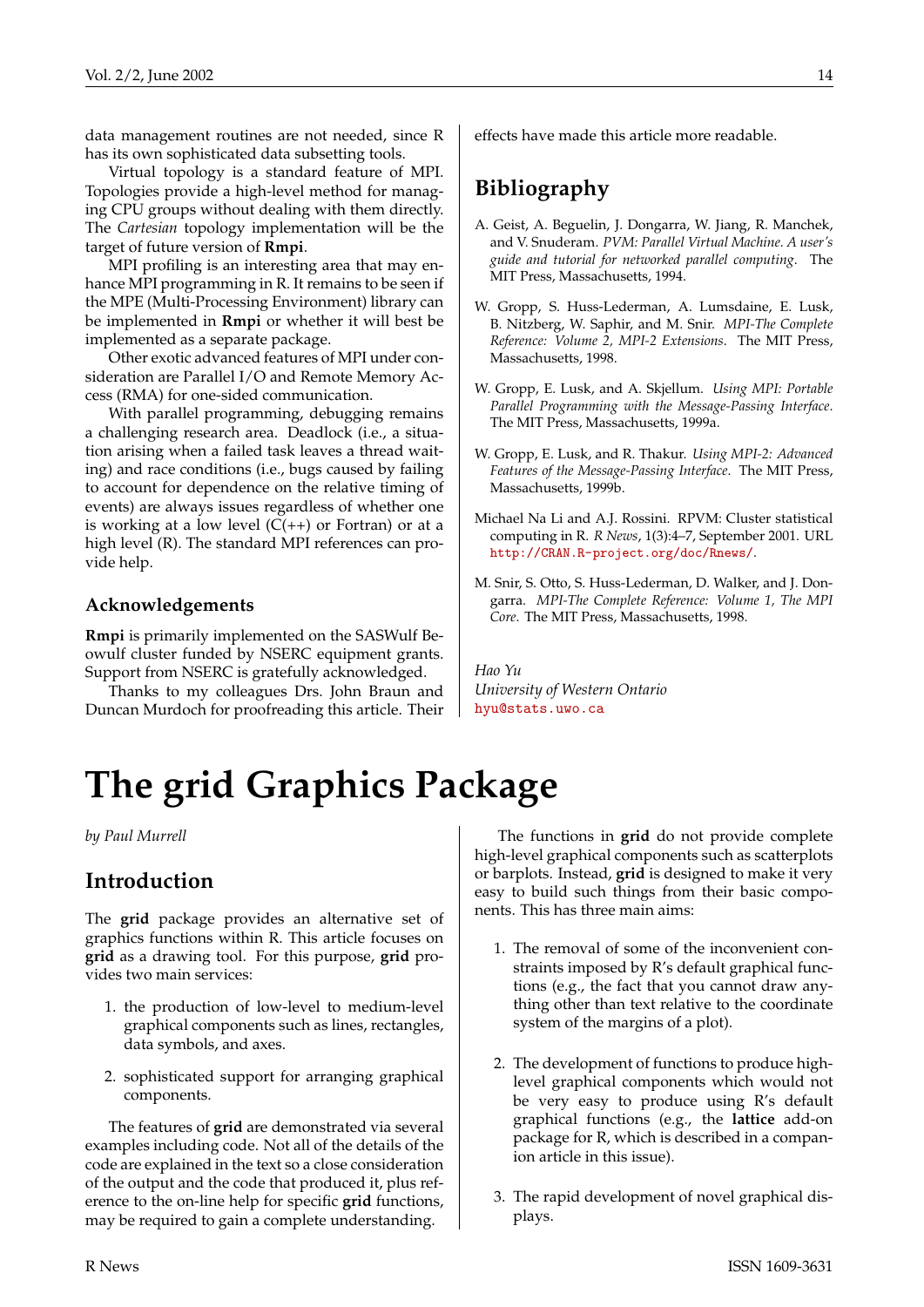

## **Drawing primitives**



<span id="page-14-0"></span>**grid** provides the standard set of basic graphical components: lines, text, rectangles, circles, polygons, and data symbols. A slight difference from the base graphics is that a set of text may be drawn such that any overlapping text is omitted. Also, **grid** has the notion of a "current location" and provides a command for resetting this location and a command for drawing a line from the previous location. The following set of code is from a sample **grid** session; the output produced by this code is shown in Figure [1.](#page-14-0)

```
grid.move.to(0.1, 0.8)
grid.line.to(0.1, 0.9)
grid.line.to(0.2, 0.9)
grid.text("Some text", x=0.15, y=0.8,
          just=c("left", "center"),
          gp=gpar(fontsize=20))
grid.text("Some text at an angle", x=0.85, y=0.1,
          just=c("right", "center"), rot=350,
          gp=gpar(fontsize=16))
grid.text(c("Overlapping", "text", "", "drawn"),
          0.1 + 0:3/8, 0.4, gp=gpar(col="grey"),
          just=c("left", "center"))
grid.text(c("Overlapping", "text", "not",
            "drawn"),
          0.1 + 0.3/8, 0.4,just=c("left", "center"),
          check.overlap=TRUE)
grid.circle(1:4/10, 0.2, r=1:4/40)
grid.points(rep(0.9, 25), 1:25/26, pch=1:25,
            size=unit(0.1, "inches"))
grid.polygon(0.4 + 0:8/20,
             0.6 + c(2,1,2,1,1,2,1,2,1)/10,
             gp=gpar(fill="grey"))
grid.rect(x=0.7, y=0.3, w=0.2, h=0.3)
grid.lines(x=1:50/60,
           y=0.6 + 0.1*sin(seq(-3*pi, 3*pi,
                               length=60)))
```
The functions are very similar to the base R counterparts, however, one important difference is in the way that graphical parameters, such as line colour and line thickness, are specified. There are default graphical parameter settings and any setting may be overridden by specifying a value via the gp argument, using the gpar function. There is a much smaller set of graphical parameters available:

- lty line type (e.g., "solid" or "dashed").
- lwd line width.
- col "foreground" colour for drawing borders.
- fill "background" colour for filling shapes.
- font a number indicating plain, bold, italic, or bolditalic.

fontsize the point size of the font.

lineheight the height of a line of text given as a multiple of the point size.

There may be additions to this list in future versions of **grid**, but it will remain much smaller than the list available in R's par command. Parameters such as pch are provided separately only where they are needed (e.g., in grid.points()).

# **Coordinate systems**

All of the drawing in Figure [1](#page-14-0) occurred within a so-called "normalised" coordinate system where the bottom-left corner of the device is represented by the location (0, 0) and the top-right corner is represented by the location (1, 1). For producing even simple statistical graphics, a surprising number of coordinate systems are required. **grid** provides a simple mechanism for specifying coordinate systems within rectangular regions, based on the notion of a viewport.

**grid** maintains a "stack" of viewports, which allows control over the context within which drawing occurs. There is always a default top-level viewport on the stack which provides the normalised coordinate system described above. The following commands specify a new coordinate system in which the y-axis scale is from −10 to 10 and the x-axis scale is from 0 to 5 (the call to grid.newpage() clears the device and resets the viewport stack):

```
grid.newpage()
push.viewport(viewport(yscale=c(-10, 10),
                      xscale=c(0, 5))
```
All drawing operations occur within the context of the viewport at the top of the viewport stack (the current viewport). For example, the following command draws symbols relative to the new x- and yscales:

grid.points(1:4, c(-3, 0, 3, 9))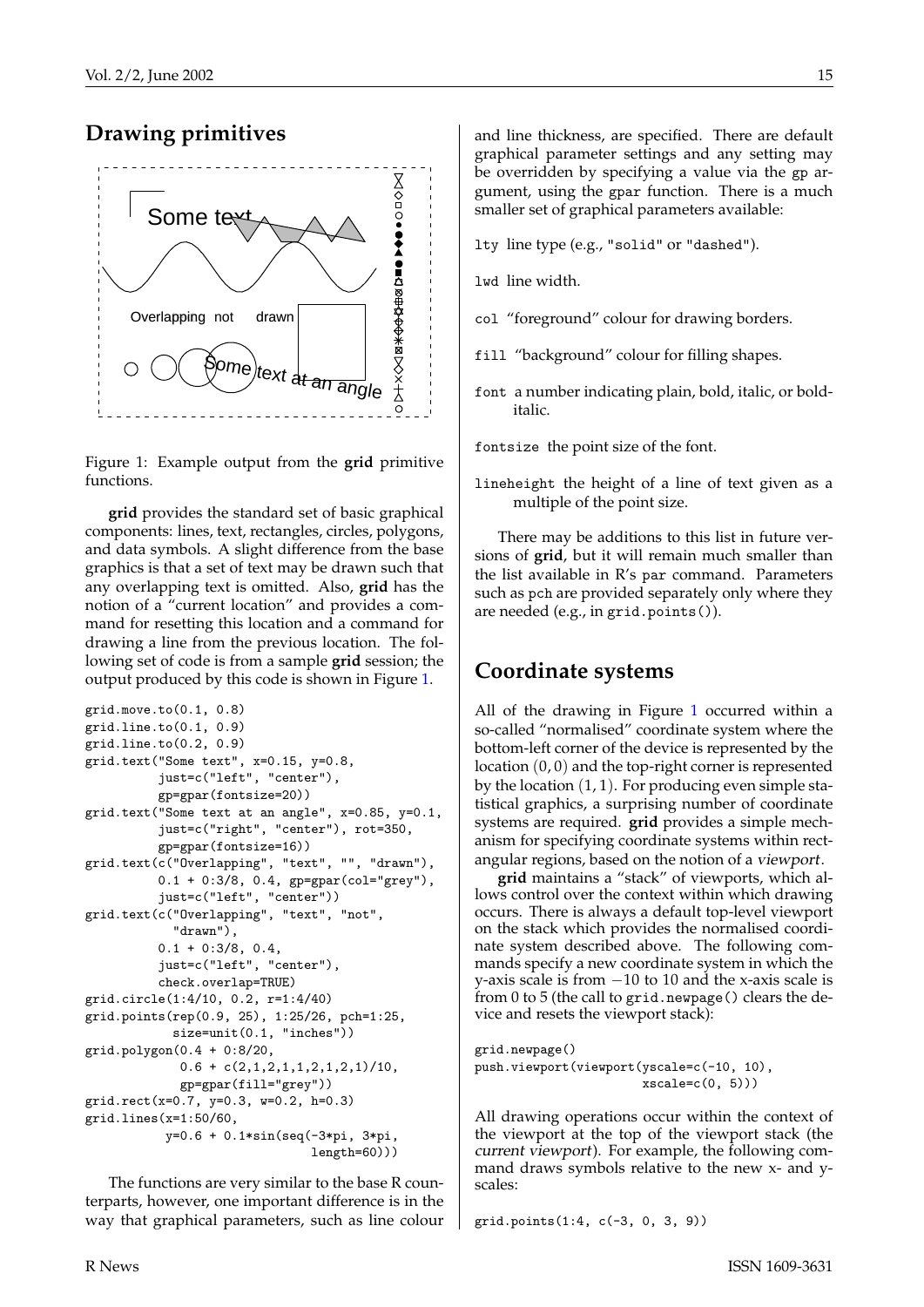<span id="page-15-2"></span>In addition to x- and y-scales, a **grid** viewport can have a location and size, which position the viewport within the context of the previous viewport on the stack. For example, the following commands draw the points in a viewport that occupies only the central half of the device (the important bits are the specifications width=0.5 and height=0.5):

```
grid.newpage()
push.viewport(
  viewport(width=0.5, height=0.5,
           yscale=c(-10, 10), xscale=c(0, 5)))
grid.points(1:4, c(-3, 0, 3, 9))
grid.rect(gp=gpar(lty="dashed"))
```
The margins around a plot in R are often specified in terms of lines of text. **grid** viewports provide a number of coordinate systems in addition to the normalised one and that defined by the x- and y-scales. When specifying the location and size of a graphical primitive or viewport, it is possible to select which coordinate system to use by specifying the location and/or size using a unit object. The following commands draw the points in a viewport with a margin given in lines of text. An x-axis and a y-axis, some labels, and a border are added to make something looking like a standard R plot (the output is shown in Figure [2\)](#page-15-0). The important bits in the following code involve the use of the unit() function:

```
grid.newpage()
plot.vp <-
  viewport(x=unit(4, "lines"),
          y=unit(4, "lines"),
          width=unit(1, "npc") -
                unit(4 + 2, "lines"),height=unit(1, "npc") -
                 unit(4 + 3, "lines").
          just=c("left", "bottom"),
          yscale=c(-10.5, 10.5),
          xscale=c(-0.5, 5.5))push.viewport(plot.vp)
grid.points(1:4, c(-3, 0, 3, 9))
grid.xaxis()
grid.text("X Variable",
         y=unit(-3, "lines"))
grid.yaxis()
grid.text("Y Variable",
         x=unit(-3, "lines"), rot=90)
grid.rect()
grid.text("Plot Title",
         y=unit(1, "npc") + unit(2, "lines"),gp=gpar(fontsize=14))
multiple rows and columns of plots. ●
```
In terms of the arrangement of the graphical components, these few lines of code reproduce most of the layout of standard R plots. Another basic **grid** feature, layouts<sup>[1](#page-15-1)</sup>, allows a simple emulation of R's



<span id="page-15-0"></span>Figure 2: A standard scatterplot produced by **grid**.

If a viewport has a layout specified, then the next viewport in the stack can specify its position within that layout rather than using unit objects. For example, the following code draws the plot in the previous example within a 1-row by 2-column array (and an outer margin is added for good measure; the output is shown in Figure [3\)](#page-16-0). The important bits to look for involve the specification of a layout for the first viewport, layout=grid.layout(1, 2), and the specification of a position within that layout for the next viewport that is pushed onto the viewport stack, layout.pos.col=1:

```
grid.newpage()
push.viewport(
 viewport(x=unit(1, "lines"),
           y=unit(1, "lines"),
           width=unit(1, "npc") -
                 unit(2, "lines"),
           height=unit(1, "npc") -
                  unit(2, "lines"),
           just=c("left", "bottom"),
           layout=grid.layout(1, 2),
           gp=gpar(fontsize=6)))
grid.rect(gp=gpar(lty="dashed"))
push.viewport(viewport(layout.pos.col=1))
grid.rect(gp=gpar(lty="dashed"))
push.viewport(plot.vp)
grid.points(1:4, c(-3, 0, 3, 9))
grid.xaxis()
grid.text("X Variable", y=unit(-3, "lines"))
grid.yaxis()
grid.text("Y Variable", x=unit(-3, "lines"),
          rot=90)
grid.rect()
grid.text("Plot Title",
          y=unit(1, 'npc") + unit(2, 'lines"),gp=gpar(fontsize=8))
```
It should be noted that the fontsize=6 setting in the first viewport overrides the default setting for all subsequent viewports in the stack and for all graphical components within the contexts that these view-

<span id="page-15-1"></span><sup>&</sup>lt;sup>1</sup>These are similar to the facility provided by the base 1 ayout function, which mostly follows the description in [Murrell, Paul R.](#page-18-1) [\(1999\)](#page-18-1), but there is additional flexibility provided by the addition of extra units and these layouts can be nested by specifying multiple viewports in the viewport stack each with its own layout.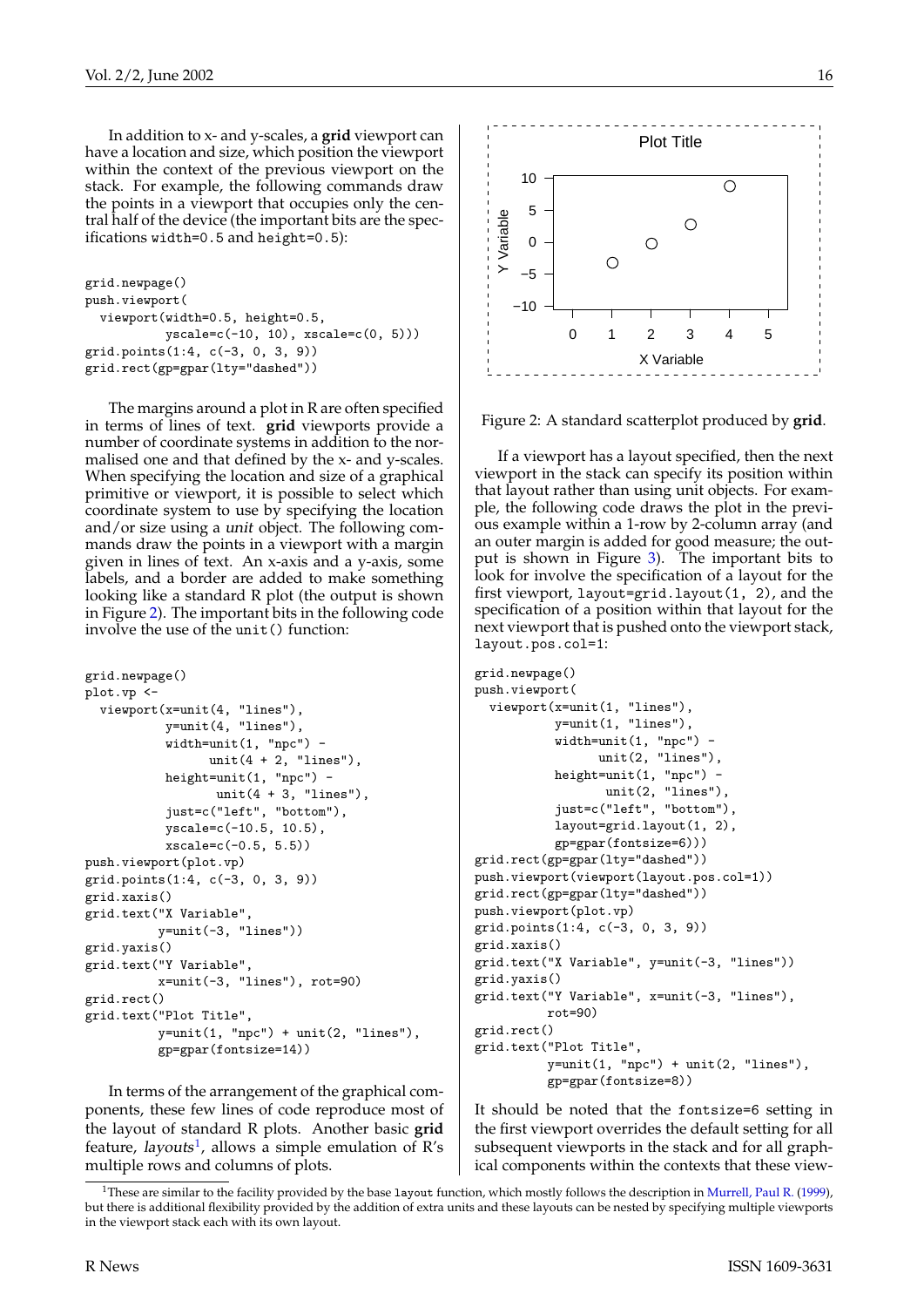<span id="page-16-1"></span>ports provide. This "inheritance" of graphical context from parent viewports is true for all graphical parameter settings.



<span id="page-16-0"></span>Figure 3: A **grid** scatterplot within a 1-by-2 array, within an outer margin.

There are three important features of this emulation of R's plot layout capabilities:

- 1. the control of the layout was performed completely within R code.
- 2. the amount of R code required was small.
- 3. the layout is actually more flexible than the R equivalent.

In order to illustrate the last point, the following examples add a couple of simple annotations to Figure [3](#page-16-0) which are inconvenient or impossible to achieve in R.

The first three come from some requests to the Rhelp mailing list over over the last couple of years: drawing a plotting symbol that is a fixed number of millimeters square; drawing text within a plot in a location that is "in the top-left corner" rather than relative to the current axis scales; and drawing text at a location in the plot margins with an arbitrary rotation. The final example demonstrates the ability to draw from one coordinate system to another.

```
grid.rect(x=unit(1:4, "native"),
          width=unit(4, "mm"),
          y=unit(c(-3, 0, 3, 9), "native"),
         height=unit(4, "mm"))
grid.text("Text in\nthe upper-left\ncorner",
          x=unit(1, "mm"),
          y=unit(1, "npc") - unit(1, "mm"),
          just=c("left", "top"),
          gp=gpar(font=3))
grid.yaxis(main=FALSE, label=FALSE)
grid.text(c("-ten", "-five", "zero",
            "five", "ten"),
          x=unit(1, "npc") + unit(0.8, "lines"),y=unit(seq(-10, 10, 5), "native"),
          just=c("left", "centre"), rot=70)
```

```
pop.viewport(2)
push.viewport(viewport(layout.pos.col=2))
push.viewport(plot.vp)
grid.rect()
grid.points(1:4, c(-8, -3, -2, 4))
line.between \leq function(x1, y1, x2, y2) {
  grid.move.to(unit(x2, "native"),
               unit(y2, "native"))
  pop.viewport(2)
  push.viewport(viewport(layout.pos.col=1))
  push.viewport(plot.vp)
  grid.line.to(unit(x1, "native"),
               unit(y1, "native"),
               gp=gpar(col="grey"))
  pop.viewport(2)
  push.viewport(viewport(layout.pos.col=2))
  push.viewport(plot.vp)
\overline{ }line.between(1, -3, 1, -8)
line.between(2, 0, 2, -3)
line.between(3, 3, 3, -2)
line.between(4, 9, 4, 4)
```


Figure 4: A **grid** scatterplot with simple annotations.

# **Applications of grid**

R's base graphics are based on the notion of a plot which is surrounded by margins for axes and labels. Many statistical graphics cannot be conveniently described using such a plot as the basic building block. A good example, is the Trellis Graphics system [\(Becker et al.,](#page-18-2) [1996;](#page-18-2) [Cleveland,](#page-18-3) [1993\)](#page-18-3), particularly the multipanel Trellis displays. Here, the more natural building block is a "panel", which consists of a plot plus one or more "strips" above it. The construction of such a panel is straightforward using grid, as the following code demonstrates (the output is shown in Figure [5:](#page-17-0)

```
grid.newpage()
lyt \leftarrowgrid.layout(3, 1,
    heights=unit(c(1.5, 1.5, 1),c("lines", "lines", "null")))
push.viewport(viewport(width=0.7,
```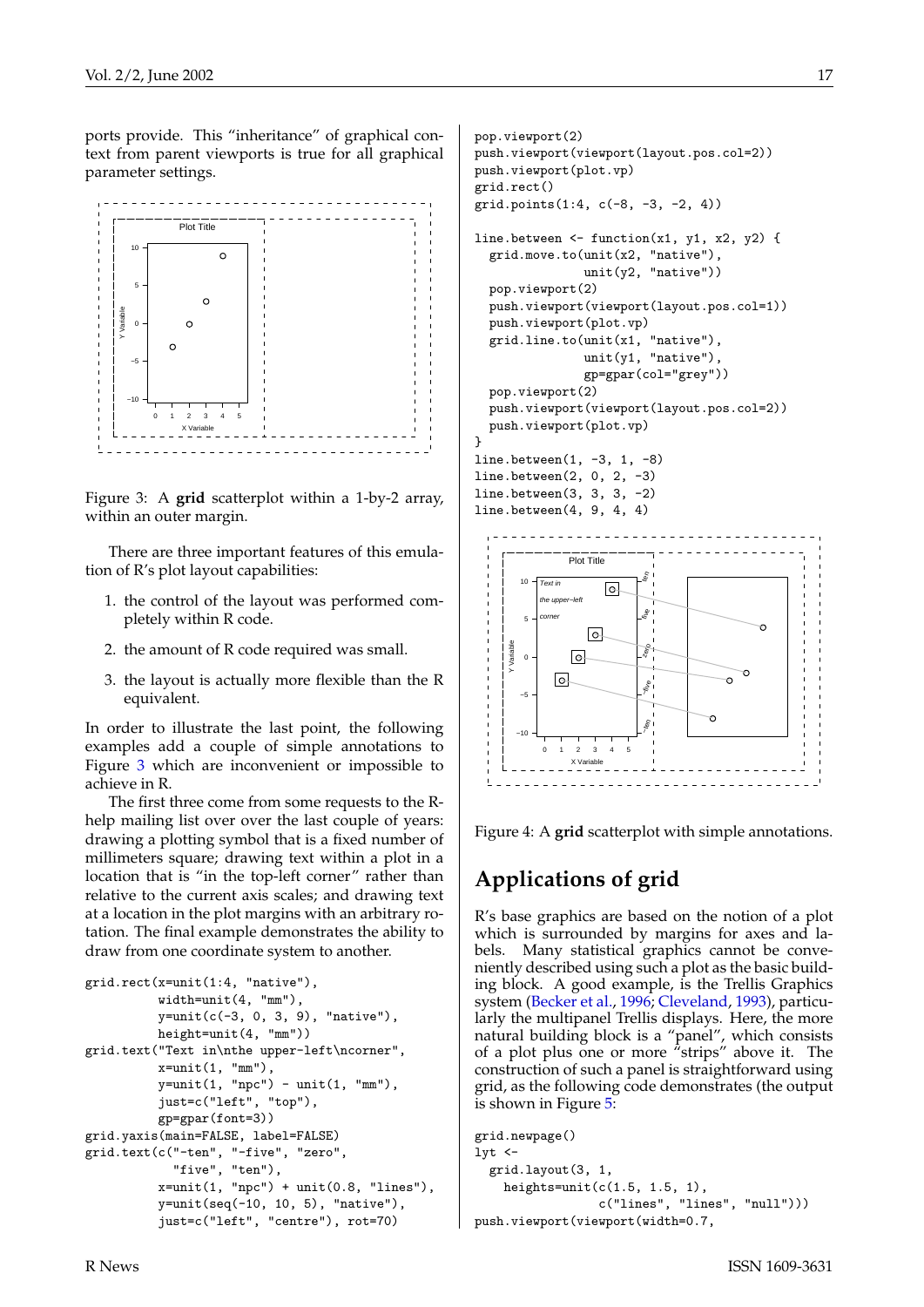```
height=0.7,
                       layout=lyt,
                       xscale=c(0.5, 8.5))push.viewport(viewport(layout.pos.row=1))
grid.rect(gp=gpar(fill="light green"))
grid.text("Strip 1")
pop.viewport()
push.viewport(viewport(layout.pos.row=2))
grid.rect(gp=gpar(fill="orange"))
grid.text("Strip 2")
pop.viewport()
push.viewport(viewport(layout.pos.row=3,
                       xscale=c(0.5, 8.5),
                       yscale=c(.1, .9)))
grid.rect()
grid.grill()
grid.points(unit(runif(5, 1, 8), "native"),
            unit(runif(5, .2, .8), "native"),
            gp=gpar(col="blue"))
grid.yaxis()
grid.yaxis(main=FALSE, label=FALSE)
pop.viewport()
grid.xaxis()
grid.xaxis(main=FALSE, label=FALSE)
```
This panel can now be included in a higher-level layout to produce an array of panels just as a scatterplot was placed within an array previously.

An important point about this example is that, once the command

```
push.viewport(viewport(layout.pos.row=1))
```
has been issued, drawing can occur within the context of the top strip, with absolutely no regard for any other coordinate systems in the graphic. For example, lines and rectangles can be drawn relative to an x-scale within this strip to indicate the value of a third conditioning variable and a text label can be drawn relative to the normalised coordinates within the strip  $-$  e.g., at location  $x=unit(0, "npc")$  with just=c("left", "centre") to left-align a label.



<span id="page-17-0"></span>Figure 5: A Trellis-like panel produced using **grid**.

Given this sort of flexibility and power for combining graphical components, it becomes possible to seriously consider generating novel statistical graphics and producing custom images for the needs of individual data sets.

The following example, uses data from a study which was conducted to investigate the speed of cars at a location in Auckland, New Zealand. The variable of interest was the proportion of cars travelling above 60kph. This variable was recorded every hour for several days. In addition, the total volume of cars per hour was recorded. The researchers wanted to produce a graphic which presented the proportion data in a top panel and the volume data in a bottom panel as well as indicate day/night transitions using white versus grey bands and weekends or public holidays using white versus black strips.

The following code produces the desired graph, which is shown in Figure [6.](#page-19-0)

```
n \leftarrow \dim(\text{cardata})[1]
xrange \leftarrow c(0, n+1)
grid.newpage()
push.viewport(
  viewport(x=unit(3, "lines"),
           width=unit(1, "npc") -
                  unit(4, "lines"),
           y=unit(3, "lines"),
           height=unit(1, "npc") -
                   unit(5, "lines"),
           just=c("left", "bottom"),
           layout=grid.layout(5, 1,
                     heights=unit(rep(3, 1),
                       rep(c("mm", "null"),
                           length=5))),
           xscale=xrange, gp=gpar(fontsize=8)))
grid.rect(x=unit((1:n)[cardata$day == "night"],
                  "native"),
          width=unit(1, "native"),
          gp=gpar(col=NULL, fill="light grey"))
grid.rect()
grid.xaxis(at=seq(1, n, 24), label=FALSE)
grid.text(cardata$weekday[seq(1, n, 24)],
          x=unit(seq(1, n, 24)+12.5, "native"),
          y=unit(-1, 'lines''))draw.workday <- function(row) {
    push.viewport(viewport(layout.pos.row=row,
                            xscale=xrange))
    grid.rect(gp=gpar(fill="white"))
    x \leftarrow (1:n) [cardata$workday == "yes"]
    grid.rect(x=unit(x, "native"),
              width=unit(1, "native"),
              gp=gpar(fill="black"))
    pop.viewport()
}
draw.workday(1)
push.viewport(viewport(layout.pos.row=2,
                        xscale=xrange,
                        yscale=c(0.5, 1)))
grid.lines(unit(1:n, "native"),
           unit(cardata$prop, "native"))
grid.yaxis()
pop.viewport()
draw.workday(3)
push.viewport(
```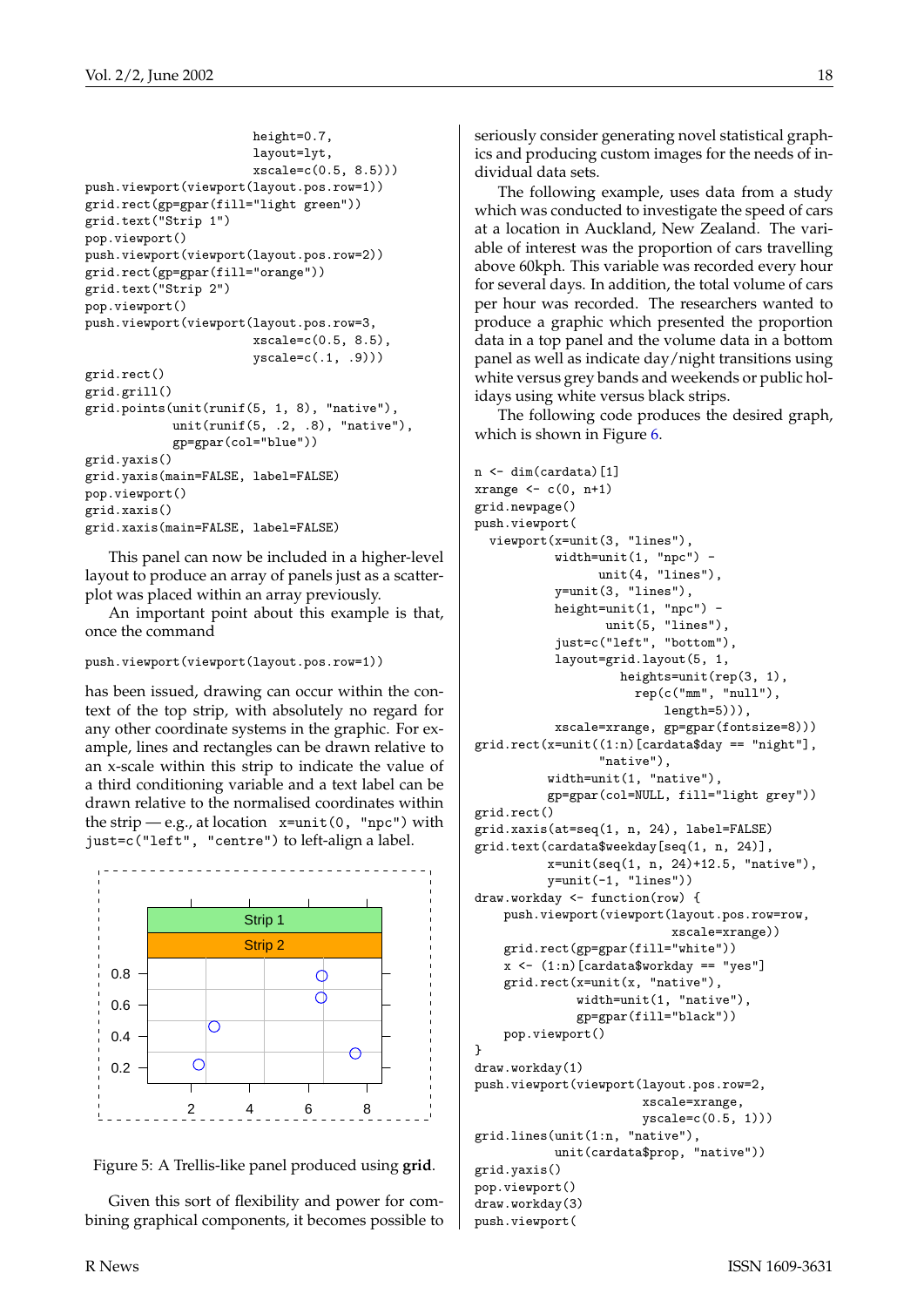```
viewport(layout.pos.row=4,
           xscale=xrange,
           yscale=c(0, max(cardata$total))))
grid.lines(unit(1:n, "native"),
           unit(cardata$total, "native"))
grid.yaxis()
pop.viewport()
draw.workday(5)
```
Some important points about this example are:

- 1. It is not impossible to do this using R's base graphics, but it is more "natural" using **grid**.
- 2. Having created this graphic using **grid**, arbitrary annotations are possible — all coordinate systems used in creating the unusual arrangement are available at the user-level for further drawing.
- 3. Having created this graphic using **grid**, it may be easily embedded in or combined with other graphical components.

# **Final remarks**

The most obvious use of the functions in **grid** is in the development of new high-level statistical graphics functions, such as those in the **lattice** package. However, there is also an intention to lower the barrier for normal users to be able to build everyday graphics from scratch.

There are currently no complete high-level plotting functions in **grid**. The plan is to provide some default functions for high-level plots, but such functions inevitably have to make assumptions about what the user wants to be able to do — and these assumptions inevitably end up constraining what the

# **Lattice**

<span id="page-18-0"></span>**An Implementation of Trellis Graphics in R**

*by Deepayan Sarkar*

# **Introduction**

The ideas that were later to become Trellis Graphics were first presented by Bill Cleveland in his book *Visualizing Data* (Hobart Press, 1993); to be later developed further and implemented as a suite of graphics functions in S/S-PLUS. In a broad sense, Trellis is a collection of ideas on how statistical graphics should be displayed. As such, it can be implemented on a variety of systems. Until recently, however, the user is able to achieve. The focus for **grid** will continue to be the provision of as much support as possible for producing complex statistical graphics by combining basic graphical components.

**grid** provides a number of features not discussed in this article. For information on those features and more examples of the use of **grid**, see the documentation at [http://www.stat.auckland.ac.nz/~paul/](http://www.stat.auckland.ac.nz/~paul/grid/grid.html) [grid/grid.html](http://www.stat.auckland.ac.nz/~paul/grid/grid.html). **grid** was also described in a paper at the second international workshop on Distributed Statistical Computing [\(Murrell,](#page-18-4) [2001\)](#page-18-4).

# **Bibliography**

- Bell lab's trellis page. URL [http://cm.bell-labs.com/](http://cm.bell-labs.com/cm/ms/departments/sia/project/trellis/) [cm/ms/departments/sia/project/trellis/](http://cm.bell-labs.com/cm/ms/departments/sia/project/trellis/).
- <span id="page-18-2"></span>Richard A. Becker, William S. Cleveland, and Ming-Jen Shyu. The visual design and control of trellis display. *Journal of Computational and Graphical Statistics*, 5:123– 155, 1996. [17](#page-16-1)
- <span id="page-18-3"></span>William S. Cleveland. *Visualizing data*. Hobart Press, 1993. ISBN 0963488406. [17](#page-16-1)
- <span id="page-18-4"></span>Paul Murrell. R Lattice graphics. In Kurt Hornik and Friedrich Leisch, editors, *Proceedings of the 2nd International Workshop on Distributed Statistical Computing, March 15-17, 2001, Technische Universität Wien, Vienna, Austria*, 2001. URL [http://www.ci.tuwien.ac.](http://www.ci.tuwien.ac.at/Conferences/DSC-2001/Proceedings/) [at/Conferences/DSC-2001/Proceedings/](http://www.ci.tuwien.ac.at/Conferences/DSC-2001/Proceedings/). ISSN 1609- 395X. [19](#page-18-5)
- <span id="page-18-1"></span>Murrell, Paul R. Layouts: A mechanism for arranging plots on a page. *Journal of Computational and Graphical Statistics*, 8:121–134, 1999. [16](#page-15-2)

*Paul Murrell University of Auckland, NZ* [paul@stat.auckland.ac.nz](mailto:paul@stat.auckland.ac.nz)

only actual implementation was in S-PLUS, and the name Trellis is practically synonymous with this implementation.

**lattice** is another implementation of Trellis Graphics, built on top of R, and uses the very flexible capabilities for arranging graphical components provided by the **grid** add-on package. **grid** is discussed in a companion article in this issue.

In keeping with the R tradition, the API of the high-level Lattice functions are based on published descriptions and documentation of the S-PLUS Trellis Graphics suite. It would help to remember, however, that while every effort has been made to enable Trellis code in S-PLUS to run with minimal modification, Lattice is different from Trellis in S-PLUS in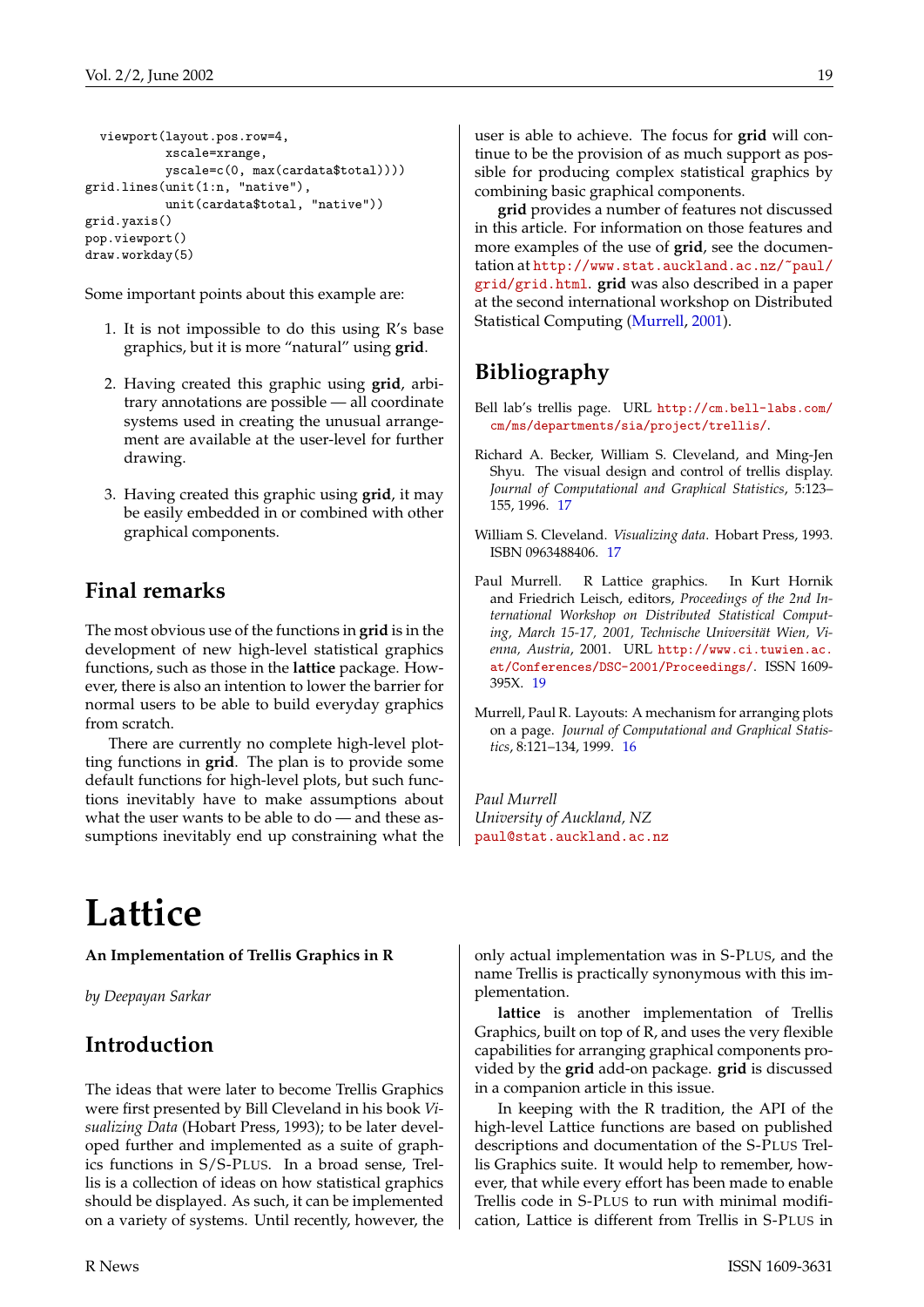

<span id="page-19-0"></span>Figure 6: A custom plot produced using **grid**.

many respects; some unavoidable, some intentional.

# **The Trellis paradigm**

Familiarity with some general principles Trellis uses in displaying statistical graphs can go a long way towards understanding it. The most important feature of Trellis Graphics is the ability to produce *multipanel, multi-page* graphs — this was in fact the primary motivation (as well as the origin of the name) for Trellis. Perhaps no less important, however, is a *basic paradigm shift* from the way graphics is formulated and displayed conventionally in the S languages.

Conventional S graphics draws plots incrementally. For example, it is common to draw a histogram, then draw a box around it, add the axes, and perhaps add a few labels (main, sub, etc) to get the final plot. Trellis, on the other hand, would first create an object that would contain all the information necessary to create the plot (including what to draw, how to mark the axes, what main, sub are, if anything), and then plot it in one go.

This approach has certain advantages. For conventional S graphics, there is no way of knowing in advance whether the axes will be drawn, whether there will be a main label (and if so, how long or how large it would be), etc. Consequently, when the first plot is drawn, there has to be enough space left for everything else, in case the user decides to add these later. This is done by pre-allocating space for axis labels, main labels, etc. Obviously, the default amount of space is not always appropriate, and it is often necessary to change these spacings via the par() function. Trellis plots, however, take a different approach. A plot is drawn all at once, and thus

exactly the requisite amount of space can be used for each component of the display.

Also unlike conventional S graphics, high level Lattice functions do not directly draw anything when they are called, but rather, they are more like other S functions in that they produce an object (of class "trellis") which when printed produces the actual plot. This enables changing several aspects of the plot with minimal recomputation via the update.trellis method, as well as the ability to save a plot for later plotting and draw the same plot in several devices. The print method for "trellis" objects also allows finer control over the placement of plots within the plotting region, in turn making possible more than one Trellis plot per page. This is similar to setting par(mfrow), but slightly more flexible.

On the downside, this holistic approach to plotting can make calls to produce even slightly complicated plots look very intimidating at first (although the default display options are quite satisfactory for the most part, the need to change these also arises quite frequently).

# **Getting started**

A few high level functions provide the basic interface to Lattice. Each of these, by default, produce a different kind of statistical graph. Scatter Plots are produced by xyplot, Box Plots and Dot Plots by bwplot and dotplot, Scatter Plot Matrices by splom, Histograms and Kernel Density Plots by histogram and densityplot, to name the most commonly used ones. These functions need, at a minimum, only one argument: a formula specifying the variables to be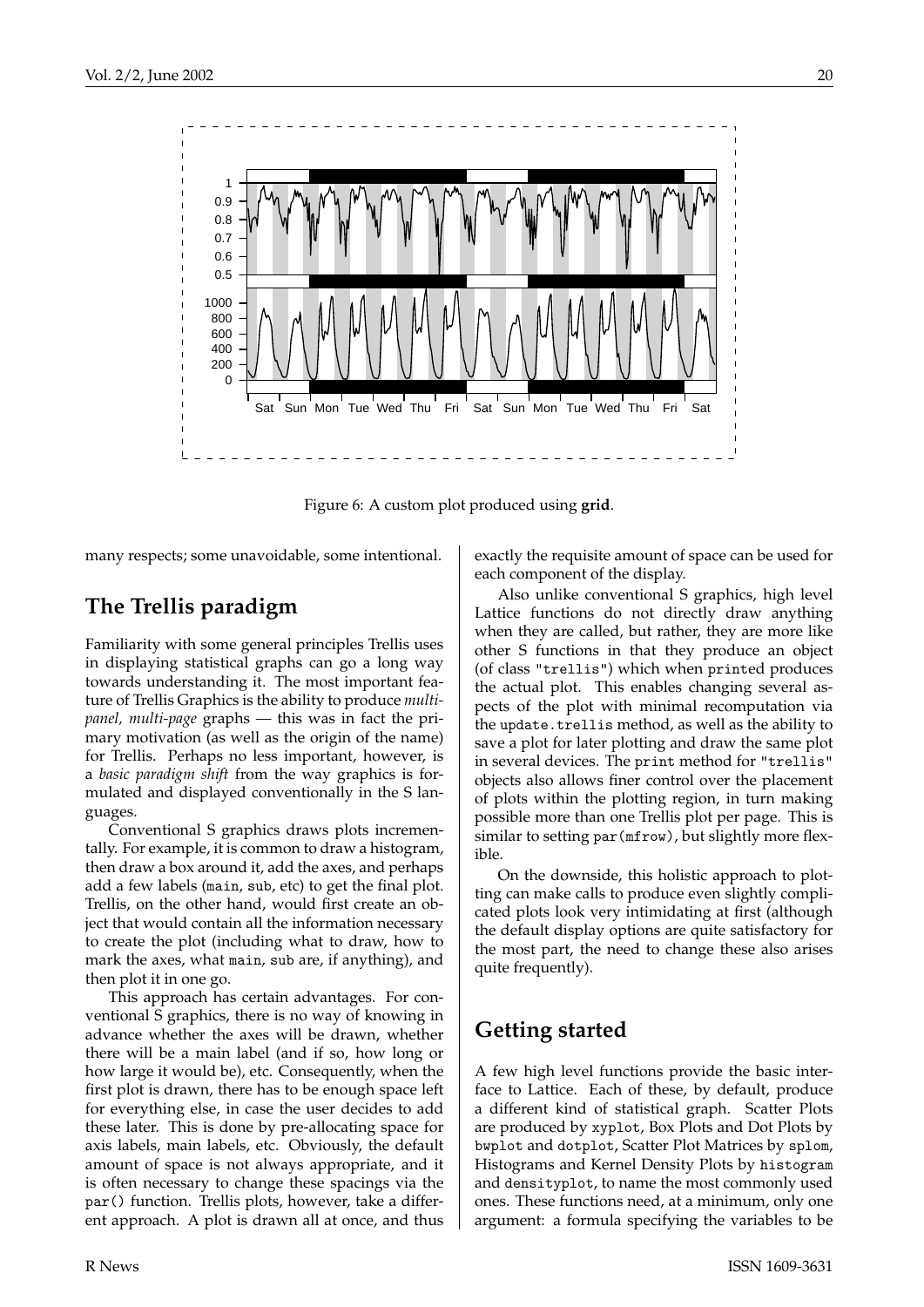used in the plot, and optionally, the name of a data frame containing the variables in the formula.

#### **The** formula **argument and conditioning**

Unlike most conventional graphics functions, the variables in the plot are almost always specified in terms of a formula describing the structure of the plot. This is typically the unnamed first argument. For bivariate functions like xyplot, bwplot, etc, it is of the form  $y^x x \mid g1 \ast \cdots \ast gn$ . Here  $x, y, g1$ , ..., gn should be vectors of the same length, optionally in a data frame, in which case its name has to be given as the data argument.

The variables  $g1, \ldots, gn$  are optional, and are used to investigate the relationship of several variables through conditioning. When they are absent, the plots produced are similar to what can be done with conventional S graphics. When present, we get Conditioning Plots — separate 'panels' are produced for each unique combination of the levels of the conditioning variables, and only the subset of x and y that corresponds to this combination is used for displaying the contents of that panel. These conditioning variables are usually factors, but they can also be *shingles*, an innovative way of conditioning on continuous variables. Conditioning is illustrated in (the left part of) Figure [3,](#page-22-0) where dotplots of yields of different varieties of barley are displayed in different panels determined by the location of the experiment.

Conditioning can be done in all high level functions, but the form of the first part of the formula changes according to the type of plot produced. The typical form is  $y \sim x$ , where the y variable is plotted on the vertical axis, and x on the horizontal. For univariate functions like histogram and densityplot, where only the x variable is needed, the form of the first part is ~x, and for trivariate functions like cloud and levelplot whose panels use three variables, the form is  $z \tilde{z} \tilde{x} * y$ .

### **Aspect ratio and banking**

The information that the human eye can perceive from a plot can change significantly depending simply on the aspect ratio used for displaying the plot. Some Trellis functions can use 'banking' to automatically select a close to optimum aspect ratio that makes the plot more informative, when given the aspect="xy" argument. Figure [3](#page-22-0) includes an example illustrating the usefulness of this feature.

## **Changing panel functions using grid**

While the high level functions provide the ability to produce the most commonly used statistical graphs, it is often necessary to go beyond that and produce displays tailored for the problem at hand. Much of the power of Trellis comes from the ability to change the default display by means of a function supplied as the panel argument. This can be any function written using **grid**, and is called with the panel region set as the current viewport.

**A word of caution:** Conventional R graphics code will not work in the panel function. However, many predefined functions that can serve as building blocks of custom panel functions are already included in the Lattice package. (These usually suffice for *porting* Trellis code written for S-PLUS.)

An example below illustrates how to modify a call to bwplot to produce an *interaction plot*:



Figure 1: Interaction plot produced by bwplot with a custom panel function

Date of third cutting

None Sep 1 Sep 20 Oct

None Sep 1 Sep 20 Oct 7

A very useful feature of Lattice is that all arguments not recognized by high level functions are passed on to the panel function. This allows very general panel functions to be written, which can then be controlled by arguments given directly to the high level function.

#### **Other commonly used features**

Sep 1 Sep 20 Oct 7

All high level Lattice functions accept several arguments that modify various components of the display, some of which have been used in the examples given here. The most commonly used ones are briefly mentioned below, further details can be found in the documentation.

**Panel Layout:** When using conditioning variables, especially when a large number of panels are produced, it is important to arrange the panels in a nice and informative manner. While the default layout is usually satisfactory, finer control can be achieved via the layout, skip, between and as.table arguments.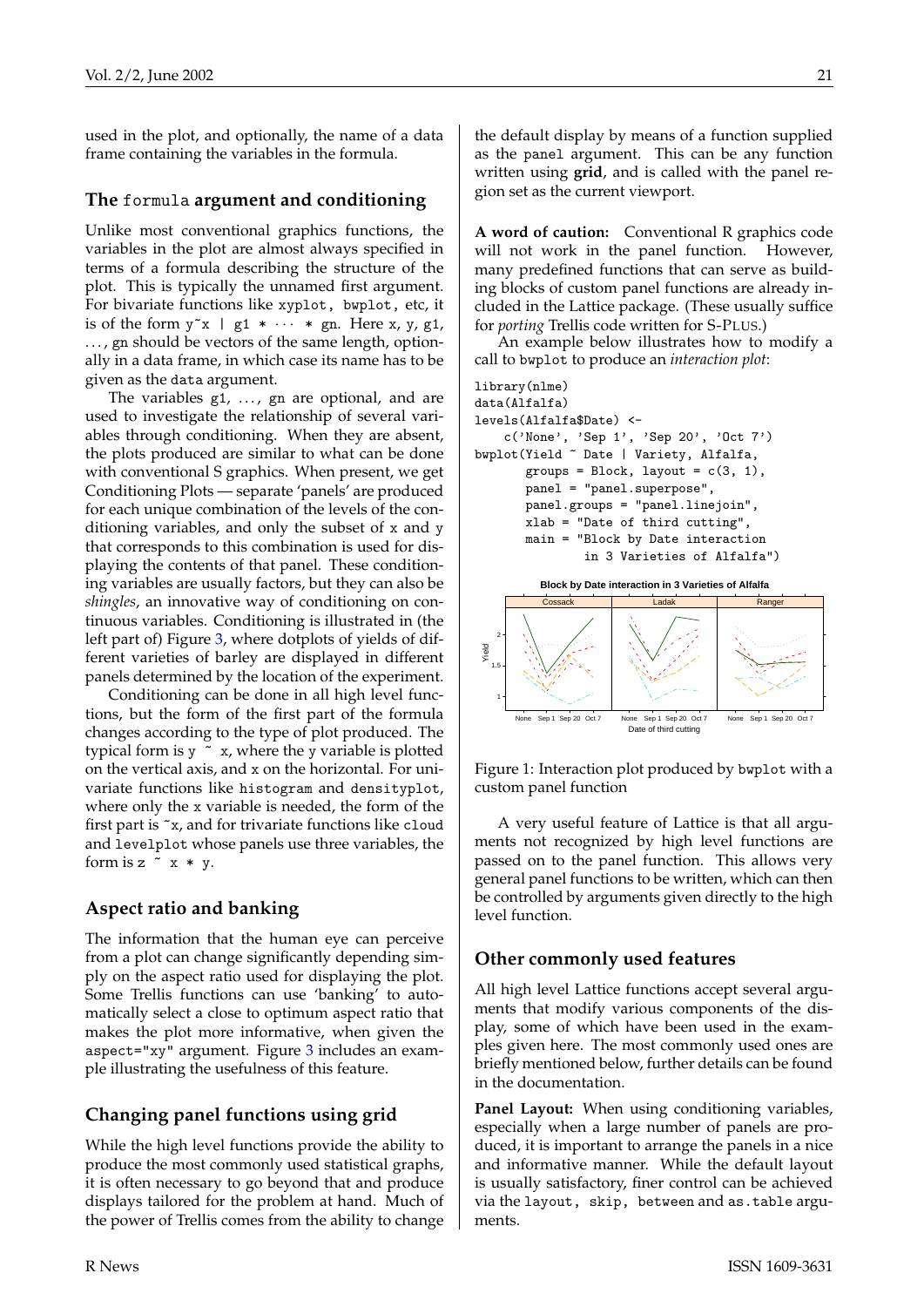**Scales:** An important component of the display is how the axis tick marks and labels are shown. This is controlled by the scales argument (pscales for splom).

**Grouping variable:** Apart from conditioning, another very common way to look at the relationship between more than two variables, particularly when one of them is a factor with a small number of levels, is by using different graphical parameters to distinguish between levels of this factor. This can be done using the groups argument, usually with panel.superpose as the panel function.

### **Handling multiple plots**

The print.trellis function, when called explicitly with extra arguments, enables placing more than one Lattice plot on the same page. For example, the following code places two 3d scatter plots together to form a stereogram (figure [2\)](#page-21-0):

```
data(iris)
print(cloud(Sepal.Length ~
            Petal.Length * Petal.Width,
            data = iris, perspective = FALSE,groups = Species,
            subpanel = panel.superpose,
            main = "Stereo",
            screen = list(z=20, x=-70, y=3)),split = c(1,1,2,1), more = TRUE)
print(cloud(Sepal.Length ~
            Petal.Length * Petal.Width,
            data = iris, perspective = FALSE,groups = Species,
            subpanel = panel.superpose,
            main = "Stereo",
            screen = list(z=20, x=-70, y=0),
      split = c(2,1,2,1))
```


<span id="page-21-0"></span>Figure 2: 3d Scatter plots (using cloud) of the Iris data, grouped by Species. Stare at the plot and focus your eyes behind the page so that the two images merge. The result should be the illusion of a 3D image.

#### **Settings: Modifying the look and feel**

The choice of various parameters, such as color, line type, text size, etc can change the look and feel of the plots obtained. These can be controlled to an extent by passing desired values as arguments named col, lty, cex, etc to high level functions. It is also possible to change the settings globally, by modifying a list that determines these parameters. The default settings are device specific — screen devices get a grey background with mostly light colors, while postscript output has a white background with darker colors. It is possible to change these settings, and to define entirely new 'themes' suited to particular tastes and purposes — for example, someone using the prosper package to create presentations in LATEX might want to set all the foreground colors to white and use larger text. The functions trellis.device, trellis.par.set, lset and show.settings can be useful in this context. Lattice currently comes with one predefined theme that can be loaded by calling lset(col.whitebg()), and it is fairly easy to create new ones.

# **Using Lattice as a tool**

Trellis was designed for a specific purpose, namely, to provide effective graphical presentation of the relationship between several variables through conditioning; and that is what it does best. It is a high level graphics package, and makes several assumptions about the form of the display it produces. In that respect, it is not always suitable as a tool for developing new graphical methods. It is quite flexibile in its own way, however, and can be particularly useful for creating custom display functions for specific types of data — the pkgnlme package, for example, uses Lattice functions extensively for its plot methods.

# **Conclusion**

This article provides a brief overview of the functionality in the Lattice package, but is by no means a comprehensive introduction. For those interested in learning more, an excellent place to start is Bell Lab's Trellis webpage at [http://cm.bell-labs.com/cm/](http://cm.bell-labs.com/cm/ms/departments/sia/project/trellis/) [ms/departments/sia/project/trellis/](http://cm.bell-labs.com/cm/ms/departments/sia/project/trellis/); although specific to the S-PLUS implementation, most of it is also applicable to Lattice. Gory details are of course available from the documentation accompanying the Lattice package, ?Lattice is the recommended launching point. Finally, Lattice has its own webpage at [http://packages.r-project.org/](http://packages.r-project.org/lattice/) [lattice/](http://packages.r-project.org/lattice/).

*Deepayan Sarkar University of Wisconsin, U.S.A.* [deepayan@stat.wisc.edu](mailto:deepayan@stat.wisc.edu)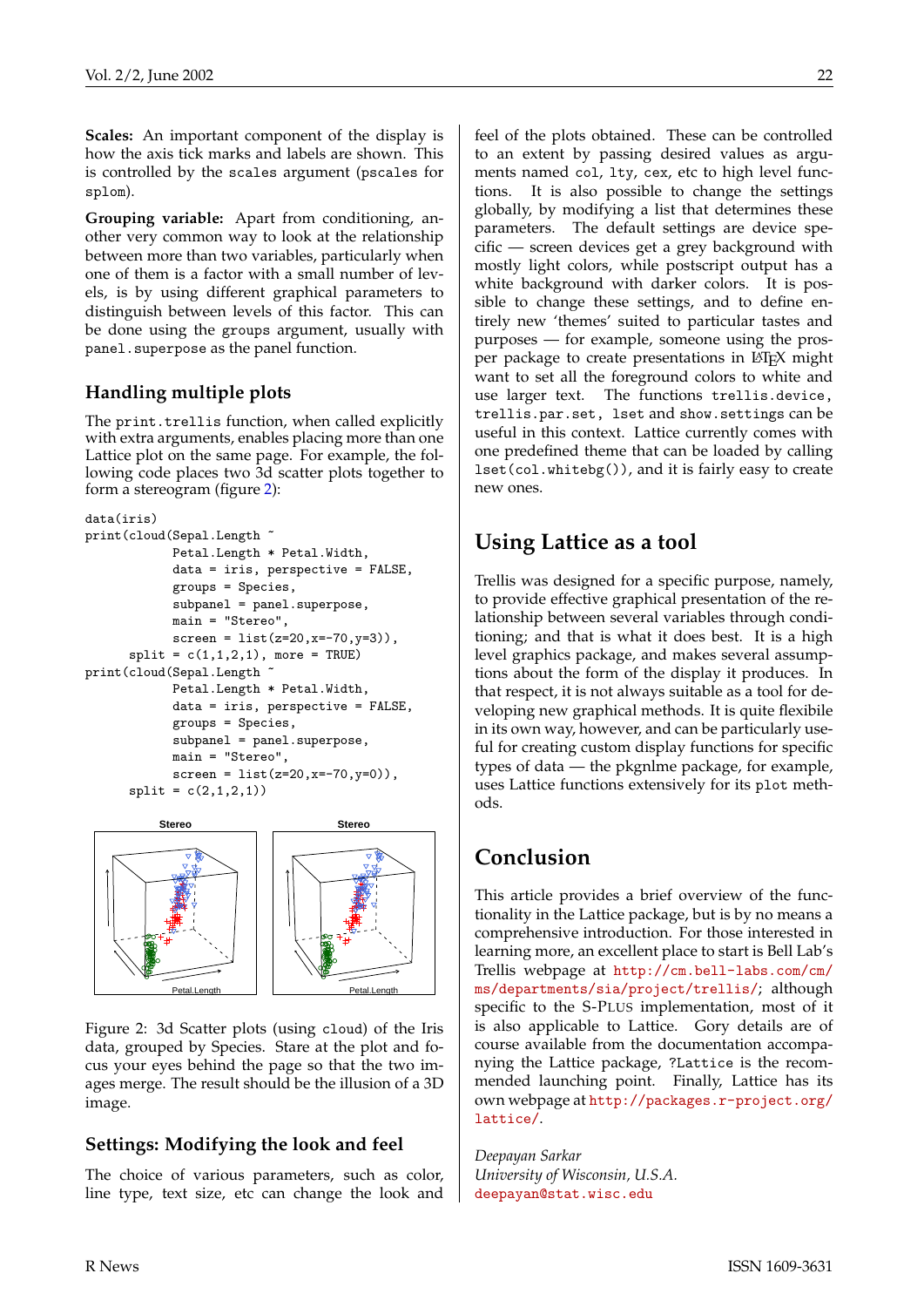

<span id="page-22-0"></span>Figure 3: Two well known examples from Cleveland (1993). The left figure shows the yield of 10 different varieties of barley in 6 farms recorded for two consecutive years. The data has been around since Fisher, but this plot suggested a possible mistake in recording the data from Morris. The plots on the right show the usefulness of banking. The top figure is what an usual time series plot of the average yearly sunspots from 1749 to 1983 would look like. The bottom plot uses banking to adjust the aspect ratio. The resulting plot emphasizes an important feature, namely, that the ascending slope approaching a peak is steeper than the descending slope. [This plot was created using print.trellis for the layout. See accompanying code for details. The colour schemes used here, as well as in the other plots, are not the defaults. See the section on **Settings** for references on how to set 'themes'.]

```
data(barley)
plot1 \leq dotplot(variety \sim yield | site, data = barley, groups = year, aspect = .5,
                 panel = "panel.superpose", panel.groups = "panel.dotplot", layout = c(1, 6),
                 col.line = c("grey", "transparent"), xlab = "Barley Yield\n(Bushels per Acre)",
                 key = list( text = list(c("1932", "1931")),
                 points = Rows(trellis.par.get("superpose.symbol"), 1:2)))
data(sunspots)
spots <- by(sunspots, gl(235, 12, lab = 1749:1983), mean)
plot2 <- xyplot(spots~1749:1983, xlab = "", type = "l", main = "Average Yearly Sunspots",
                scales = list(x = list(alternating = 2)),
plot3 <- xyplot(spots~1749:1983, xlab = "Year", type = "l", aspect = "xy")
print(plot1, position = c(0, 0, .3, .1), more = TRUE)print(plot2, position = c(.28, .12, 1, 1), more = TRUE)print(plot3, position = c(.28, 0, 1, .13))
```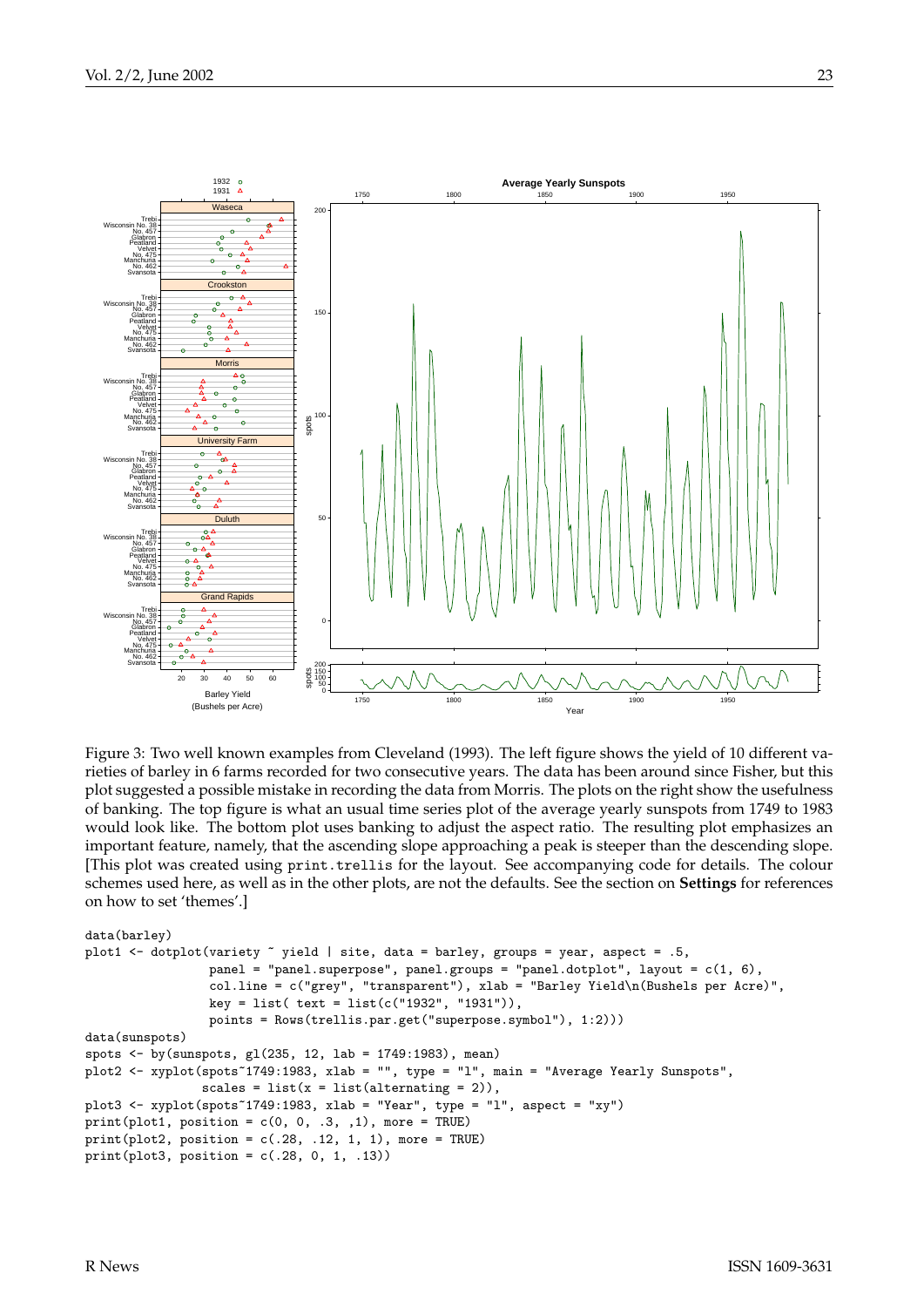# <span id="page-23-1"></span>**Programmer's Niche**

#### <span id="page-23-0"></span>**Mind Your Language**

*Bill Venables*

# **Introduction**

John Chambers once told me that with S (including R) you have the choice of typing a command and implicitly presenting it to the evaluator or getting the engine to construct the command and explicitly presenting to the evaluator. The first is what everyone does when they use R and the second seemed to me at the time to be an esoteric possibility that might only be used in the most arcane situations imaginable. However it is not so. Language manipulation within R is a live possibility to consider for everyday data analysis and can be a boon to lazy typists. There is also one situation where without trying to do anything extreme or extraordinary you *must* use the second of John's alternatives to achieve the result you need.

In *S Programming*[Venables and Ripley](#page-25-1) [\(2000\)](#page-25-1) there is a discussion on language manipulation and its uses (see §3.4) which I do not want to repeat that here. Rather, what I would like to do is give a real example of a data analysis problem where a language manipulation solution offers an elegant, natural and practical solution. If you have the book you may wish to go back afterwards and read more, but the example should still make sense even if you have never heard of that book and intend never to go anywhere near it.

# **The problem**

In biodiversity studies samples are taken from many different sites and, in the simplest case, a record is taken of whether or not each member of a suite of biological taxa is present or not. At the same time environmental variables are measured at each site to be used as predictor variables in building models for the probability that a taxon, say, is present at any site. In the particular case I will discuss here there are 1194 sites on the Great Barrier Reef from a study conducted by the Queensland Department of Primary Industry. The data frame containing the variables is called QDPI. There are 60 variables in the frame, the first three are location variables, the next 30 are possible environmental predictors and the final 27 are 0/1 variables indicating the presence/absence of 27 marine taxa.

We will consider separate models for each taxon. It would be natural to consider either logistic regression models or perhaps generalized additive models (in package **mgcv**) for example. For our purposes here tree models (using package **rpart**) have several advantages. So the problem is to construct separate tree models for each of 27 taxa where each model will have the full suite of 30 possible predictor variables from which to choose.

# **A strategy**

Let's agree that we will put the fitted tree model objects in a list, say tList. We set up a dummy list to take them first

```
> nam <- names(QDPI)
> namX <- nam[4:33]
> namY <- nam[34:60]
> tList <- vector("list", length(namY))
> names(tList) <- namY
```
So far so good. Now for a bit of language manipulation. First we construct a character string version of an assignment to an element of tList of an rpart object, which will be evaluated at each cycle of a for loop:

```
> tAsgn <- paste("tList[[n]] <- try(rpart(X ~",
  pastenamX, collapse = " + "),", QDPI, method = 'class')", sep = "")
> tAsgn <- parse(text = tAsgn)[[1]]
```
(Notice how quotes within character strings can be handled by single quotes enclosed within doubles.) Turning character versions of commands into language objects is done by parse(text = string) but the result is an expression which in this case is rather like a list of language objects of length 1. It is not strictly necessary to extract the first object as we have done above, but it makes things look a little neater, at least. Here is the assignment object that we have constructed:

#### > tAsgn

```
tList[[n]] \leftarrow try(rpart(X \text{ }\tilde{ }\text{   } \text{Depth } +GBR.Bathyetry + GBR.Aspect +
     GBR.Slope + M.BenthicStress +
     SW.ChlorophyllA +
     SW.ChlorophyllA.SD + SW.K490 +
     SW.K490.SD + SW.BenthicIrradiance +
     OSI.CaCO3 + OSI.GrainSize +
     OSI.Rock + OSI.Gravel + OSI.Sand +
     OSI.Mud + CARS.Nitrate +
     CARS.Nitrate.SD + CARS.Oxygen +
     CARS.Oxygen.SD + CARS.Phosphate +
     CARS.Phosphate.SD + CARS.Salinity +
     CARS.Salinity.SD + CARS.Silica +
     CARS.Silica.SD + CARS.Temperature +
     CARS.Temperature.SD + Effort +
     TopographyCode, QDPI, method = "class"))
```
You can probably see now why I was not keen to type it all out. The index n will be supplied as a loop variable but the X dummy response variable will need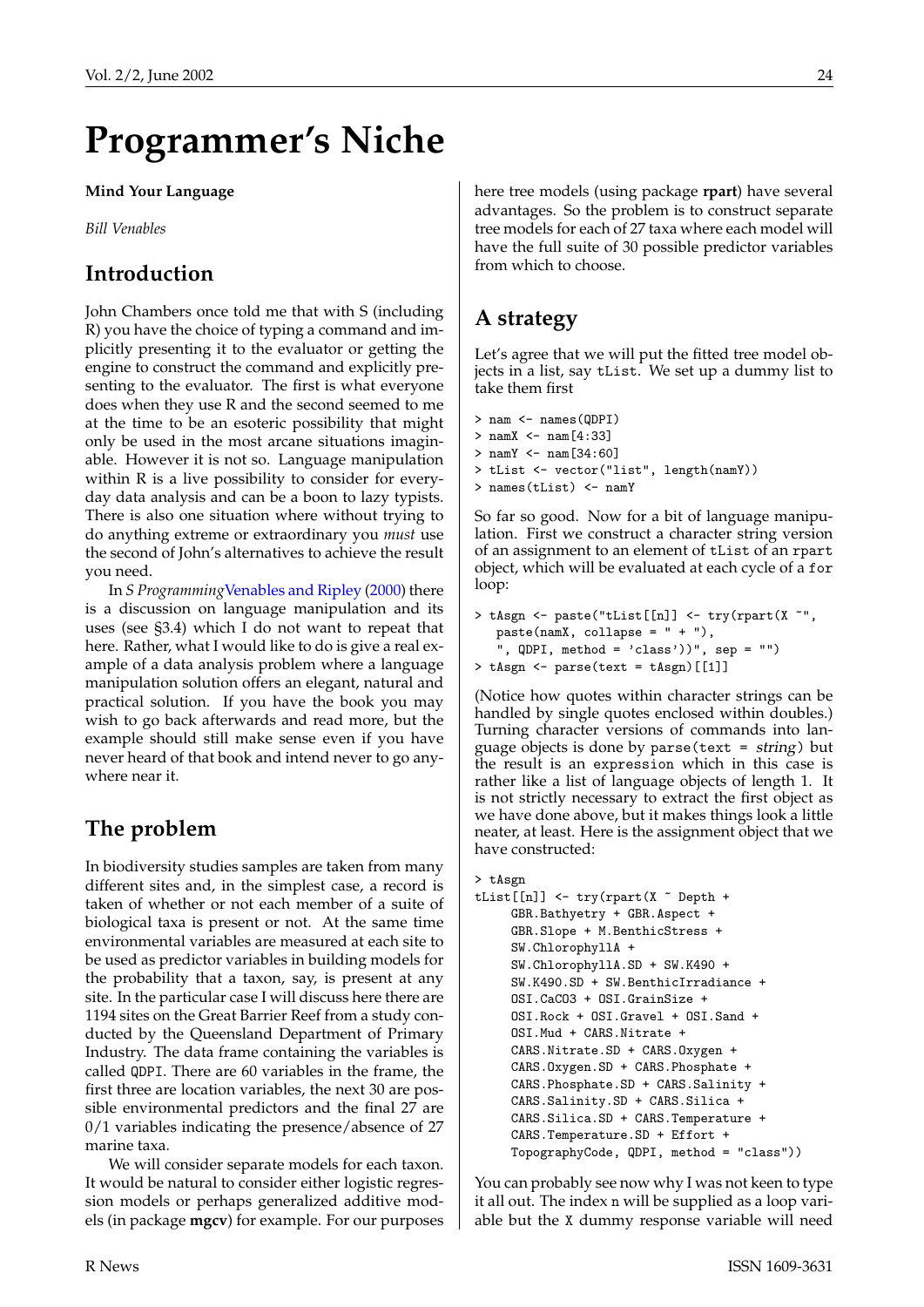to be replaced the by the *name* of each taxon in turn. Note that here *name* is a technical term. Language elements are composed of objects of a variety of special modes (and some, line numbers, not so special) and an object of mode "name" is the appropriate constituent of a language object to stand for a variable name.

Now for the main loop:

```
> for(n in namY) {
  TAsgn <- do.call("substitute",
  list(tAsgn, list(n = n, X = as.name(n))))eval(TAsgn)
  }
Error in matrix(c(rp$isplit[, 2:3], rp$dsplit),
  ncol = 5, dimnames = list(tname[rp$isplit[,:
  length of dimnames[1] not equal to array extent
```
There has been a problem with one of the modelling computations. We can find out which one it is by seeing which object does not have the correct mode at the finish:

```
> namY[which(sapply(tList, class) != "rpart")]
[1] "Anemone"
```
So Anemones were un able to have a tree model constructed for their presence/absence. [I am using an older version of R here and this seems to be a bug in pkgrpart that has since been corrected. It serves as an example here, though.]

### **Notes on** do.call**,** substitute **and** eval

The three crucial functions we have used above, so far with no explanation are do.call, substitute and eval. We will not go into an extended explanation here but some pointers may be useful. First of all do.call. This used to be a well-kept secret but in recent years it has become fairly familiar to readers of R-news. It is perhaps the simplest to use function that constructs and evaluates a language object, so it is usually the first one people meet in their travels in R programming.

The function do.call is used to evaluate a function call where the name of the function is given as a character string as the first argument and the arguments to be used for the call to that function are given as a list in the second argument. It is probably useful to know that this second argument can be a list of objects, or a list of *names* of objects, or a mixture of both.

Nearly everyone knows of substitute through the idiom deparse(substitute(arg)) for getting a character string version of the actual bit of code used for a formal argument, arg, on a call to a function. In this case substitute(arg) merely grabs the actual argument supplied without evaluating it and the deparse(...) step turns it back from a language object into a character string equivalent, essentially as

it might have been typed. This is only one use of substitute though. In general it may be used to take an expression and do a bit of surgery on it. Any of the *name*s appearing in the first argument may be changed to something else, as defined by a second argument, which has to be a named list. Here is a much simpler example than the one above:

```
> substitute(a+b+c,
             list(a=1, c = as.name("foo"))1 + b + foo
```
The small detail often overlooked in this kind of demonstration is that the first argument is *quoted*, that is, the surgery is done on the object verbatim. What happens if the thing we want to do surgery upon is a long, complicated expression that we are holding as a language object, such as the case above?

At first sight it may seem that the following should work:

> substitute(tAsgn, list(n = "Anemone", X = as.name("Anemone")))

tAsgn

but you can see the result is a disappointment. The quoting prevents the first argument from being evaluated. So how do we say "evaluate the first argument, dummy"? The solution is to use R to construct a call to substitute as we might have typed it and evaluate that. This is what do.call does, and here it is essential to use this indirect approach.

```
> do.call("substitute",
      list(tAsgn, list(n = "Anemone",
              X = as.name("Anemone"))tList[["Anemone"]] <- try(rpart(Anemone ~
   CARS.Nitrate + CARS.Nitrate.SD + ... +
    SW.K490 + SW.K490.SD + TopographyCode,
    QDPI, method = "class"))
```
The third in the trio of functions is eval. As the name suggests this can be used for explicitly submitting a language object to the evaluator for, well, evaluation within the current environment. There are more general and subtle facilities for modifying the environment using a second or third argument, but they need not bother us here. There is no deep mystery, but it is important to know that such a function exists.

# **Final comments**

It is possible to think of simpler ways that might achieve the same result as ours. For example we could put all the X variables into one data frame, say QDPI.X and all the response variables into QDPI.Y and then use a loop like

```
> for(n in namY)
    tList[[n]] \leftarrow try(rpart(QDPI.Y[, n] \sim.
              QDPI.X, method = "class"))
```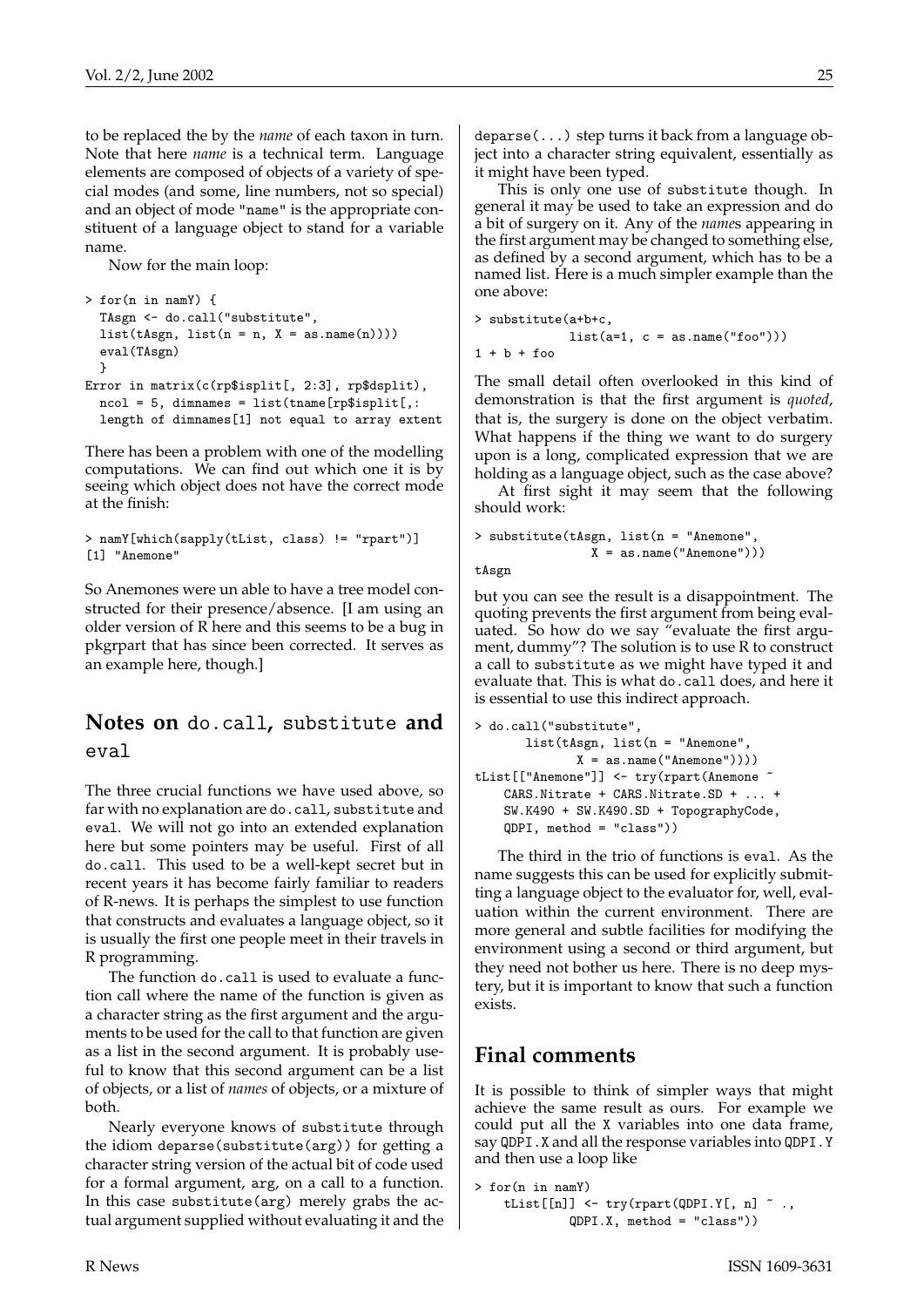<span id="page-25-2"></span>and it would work. The problem with this is that the objects we construct have a formula that has, literally QDPI.Y[, n] as the dependent variable in the formula. If we want to do anything with the objects afterwards, such as prune them, update them, &c, we need to re-establish what n is in this particular case. The original object n was the loop variable and that is long gone. This is not difficult, of course, but it is an extra detail we need to carry along that we don't need. Essentially the formula part of the object we generate would not be self-contained and this can cause problems.

The strategy we have adopted has kept all the variables together in one data frame and explicitly encoded the correct response variable by name into

the formula of each object as we go. At the end each fitted rpart object may be manipulated in the usual way witout this complication involving the now defunct loop variable.

### **Bibliography**

<span id="page-25-1"></span>W. N. Venables and B. D. Ripley. *S Programming*. Springer-Verlag, New York, 2000. [24](#page-23-1)

*Bill Venables CSIRO Marine Labs, Cleveland, Qld, Australia* [Bill.Venables@cmis.csiro.au](mailto:Bill.Venables@cmis.csiro.au)

# **geoRglm: A Package for Generalised Linear Spatial Models**

<span id="page-25-0"></span>*by Ole F. Christensen and Paulo J. Ribeiro Jr*

**geoRglm** is a package for inference in generalised linear spatial models using Markov chain Monte Carlo (MCMC) methods. It has been developed at the Department of Mathematical Sciences, Aalborg University, Denmark and the Department of Mathematics and Statistics, Lancaster University, UK. A web site with further information can be found at [http://www.maths.lancs.ac.](http://www.maths.lancs.ac.uk/~christen/geoRglm) [uk/~christen/geoRglm](http://www.maths.lancs.ac.uk/~christen/geoRglm). **geoRglm** is an extension to the **geoR** package [\(Ribeiro, Jr. and Diggle,](#page-27-1) [2001\)](#page-27-1). Maximum compatibility between the two packages has been intended and **geoRglm** also uses several of **geoR**'s internal functions.

#### **Generalised linear spatial models**

The classical geostatistical model assumes Gaussianity, which may be an unrealistic assumption for some data sets. The *generalised linear spatial model* (GLSM) as presented in [Diggle et al.](#page-27-2) [\(1998\)](#page-27-2), [Zhang](#page-27-3) [\(2002\)](#page-27-3) and [Christensen and Waagepetersen](#page-27-4) [\(2002\)](#page-27-4) provides a natural extension to deal with response variables for which a standard distribution other than the Gaussian more accurately describes the sampling mechanism involved.

The GLSM is a generalised linear mixed model in which the random effects are derived from a spatial process  $S(\cdot)$ . This leads to the following model specification.

Let  $S(\cdot) = \{S(x) : x \in A\}$  be a Gaussian stochastic process with  $E[S(x)] = d(x)^T \beta$ ,  $Var\{S(x)\}$  =  $\sigma^2$  and correlation function Corr $\{S(x), S(x')\}$  =  $\rho(u; \phi)$  where  $u = ||x - x'||$  and  $\phi$  is a parameter. As-

sume that the responses  $Y_1, \ldots, Y_n$  observed at locations  $x_1, \ldots, x_n$  in the sampling design, are conditionally independent given  $S(\cdot)$ , with conditional expectations  $\mu_1, ..., \mu_n$ , where  $h(\mu_i) = S(x_i)$ ,  $i = 1, ..., n$ , for a known link function  $h(\cdot)$ .

We write  $S = (S(x_1), \ldots, S(x_n))^T$  for the unobserved values of the underlying process at *x*1, . . . , *xn*, and  $S^*$  for the values of  $S(\cdot)$  at all other locations of interest, typically a fine grid of locations covering the study region.

The conditional independence structure of the GLSM is then indicated by the following graph.



The likelihood for a model of this kind is in general not expressible in closed form, but only as a high-dimensional integral

$$
L(\beta, \sigma^2, \phi) = \int \prod_{i=1}^n f(y_i; h^{-1}(s_i)) p(s; \beta, \sigma^2, \phi) ds,
$$

where  $f(y; \mu)$  denotes the density of the error distribution parameterised by the mean  $\mu$ , and  $p(s; \beta, \sigma^2, \phi)$  is the multivariate Gaussian density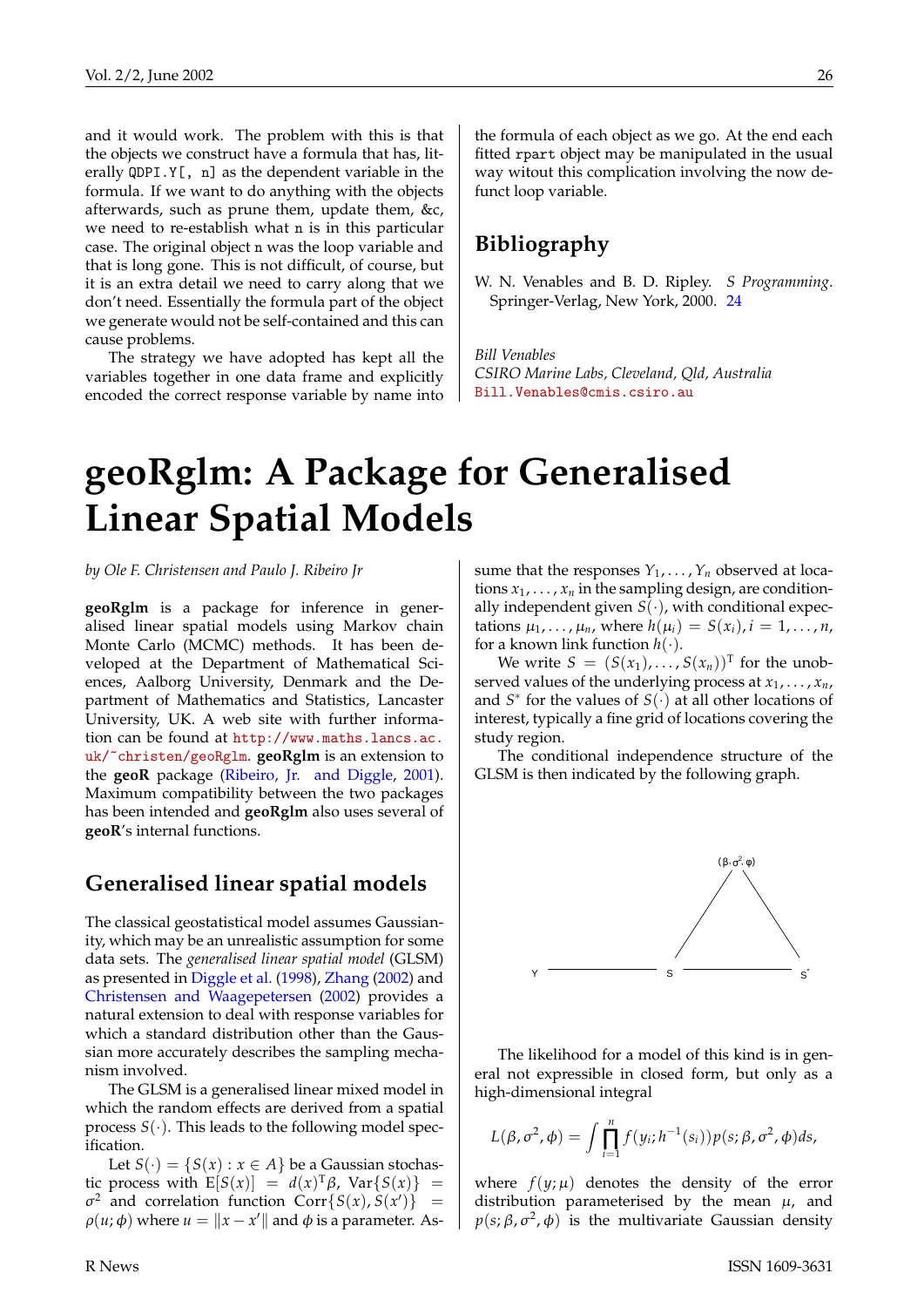<span id="page-26-0"></span>for the vector *S*. The integral above is also the normalising constant in the conditional distribution  $[S|y, \beta, \sigma^2, \phi],$ 

$$
p(s | y, \beta, \sigma^2, \phi) \propto \prod_{i=1}^n f(y_i; h^{-1}(s_i)) p(s; \beta, \sigma^2, \phi).
$$

In practice, the high dimensionality of the integral prevents direct calculation of the predictive distribution  $[S^* | y, \beta, \sigma^2, \phi]$ . Markov chain Monte Carlo provides a solution to this. First by simulating a Markov chain we obtain a sample  $s(1), \ldots, s(m)$  from  $[S|y, \beta, \sigma^2, \phi]$ , where each  $s(j)$ is an *n*-dimensional vector. Second, by direct sampling from  $[S^*|s(j), \beta, σ^2, φ]$ ,  $j = 1, ..., m$  we obtain a sample  $s^*(1)$ , ...,  $s^*(m)$  from  $[S^*|y, \beta, \sigma^2, \phi]$ . The MCMC algorithm uses Langevin-Hastings updates of *S* which are simultaneous updates based on gradient information.

In a Bayesian analysis priors must be assigned to the parameters in the model. For  $(\beta, \sigma^2)$  a conjugate prior exists such that these parameters can be integrated out analytically, whereas for  $\phi$  one has to extend the MCMC algorithm above with updates of this parameter. We use a Metropolis random walktype proposal for updating  $\phi$ .

In its current version **geoRglm** implements the spatial Poisson model and the spatial binomial model.

#### **Package features**

The following example gives a short demonstration of an analysis for a binomial spatial model with logistic link using the function binom.krige.bayes. We omit the specific commands here, but refer to the **geoRglm** homepage for further details. Consider the simulated data set shown below which consists of binomial data of size 4 at 64 locations.



Priors for the parameters and options for the MCMC algorithm are set using the prior.glm.control and mcmc.control functions, respectively. As a rule of thumb the proposal variances must be tuned such that the acceptance rates for updating the random effects and the parameter  $\phi$ are approximately 60% and 25%, respectively.

Output from the MCMC algorithm is presented below for the parameter  $\phi$  and for the two random effects at locations marked with a circle in the figure above.



Predicted values of the probabilities  $p(x)$  =  $\exp(S(x))/(1 + \exp(S(x)))$  at 1600 locations are plotted below using the function image.kriging from **geoR**.



Further details about this example and an introduction to the models can be found in [Diggle](#page-27-5) [et al.](#page-27-5) [\(2002\)](#page-27-5) and in the files 'inst/doc/bookchap.pdf' and 'inst/doc/geoRglm.intro.pdf' distributed with the package.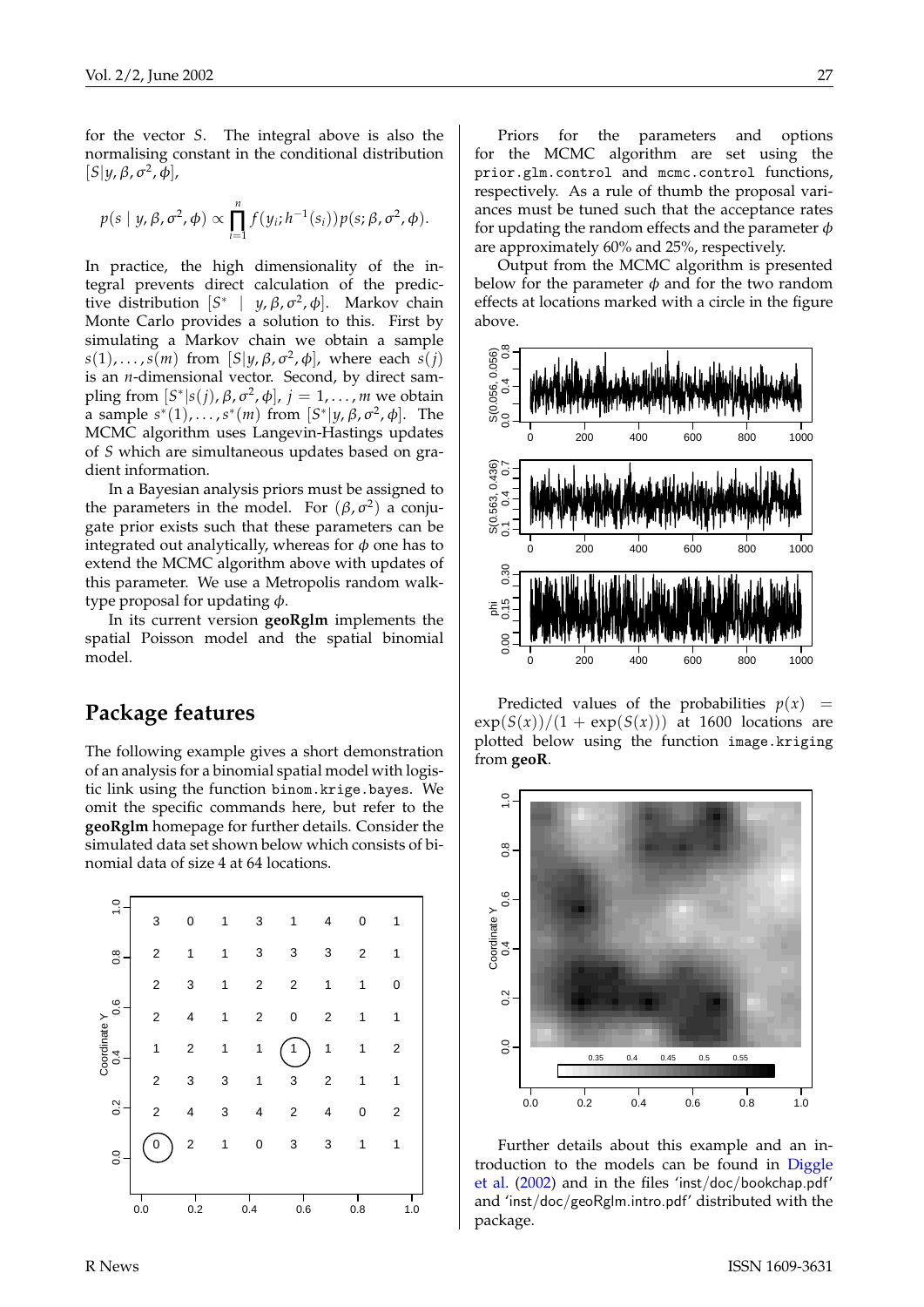## **Future developments**

Work in progress with Gareth Roberts and Martin Sköld aims to improve convergence and mixing of the MCMC algorithm by using a more appropriate parameterisation.

#### **Acknowledgements**

Some of the C code in the package is based on code originally developed together with Rasmus Waagepetersen. We are grateful to Peter J. Diggle for giving encouragement and support to the development of the package. Ole acknowledges support from DINA, NERC and the EU TMR network. Paulo acknowledges CAPES/Brasil grant 1676/96-2.

# **Bibliography**

<span id="page-27-4"></span>O.F. Christensen and R.P. Waagepetersen. Bayesian prediction of spatial count data using generalized linear mixed models. *Biometrics*, 58:280–286, 2002. [26](#page-25-2)

# **Querying PubMed**

<span id="page-27-0"></span>**Web Services**

*by Robert Gentleman and Jeff Gentry*

## **Introduction**

While many view the world wide web (WWW) as an interactive environment primarily designed for interactive use, more and more sites are providing web services that can be accessed programmatically. In this article we describe some preliminary tools that have been added to the *annotate* package in the Bioconductor project <www.bioconductor.org>. These tools facilitate interaction with resources provided at the National Center for Biotechnology Information (NCBI) located at <www.ncbi.nlm.nih.gov>. These ideas represent only a very early exploration of a single site and we welcome any contributions to the project in the form of enhancements, new tools, or tools adapted to other sites providing web services.

We believe that web services will play a very important role in computational biology. In part this is because the data are complex and gain much of their relevance by association with other data sources. For example, knowing that there is a particularly high level of messenger RNA (mRNA) for some gene (or set of genes) does not provide us with much insight. However, associating these genes with the relevant scientific literature and finding common themes often does provide new insight into how these genes

- <span id="page-27-5"></span>P. J. Diggle, P. J. Ribeiro Jr, and O. F. Christensen. An introduction to model-based geostatistics. In M. B. Hansen and J. Møller, editors, *Spatial statistics and computational methods*. Springer Verlag, 2002. (to appear). [27](#page-26-0)
- <span id="page-27-2"></span>P. J. Diggle, J. A. Tawn, and R. A. Moyeed. Model-based geostatistics (with discussion). *Appl. Statist.*, 47:299–350, 1998. [26](#page-25-2)
- <span id="page-27-1"></span>Paulo J. Ribeiro, Jr. and Peter J. Diggle. geoR: A package for geostatistical analysis. *R News*, 1(2):14–18, 2001. [26](#page-25-2)
- <span id="page-27-3"></span>H. Zhang. On estimation and prediction for spatial generalised linear mixed models. *Biometrics*, 58:129–136, 2002. [26](#page-25-2)

*Ole F. Christensen Lancaster University, UK* [o.christensen@lancaster.ac.uk](mailto:o.christensen@lancaster.ac.uk)

*Paulo J. Ribeiro Jr Universidade Federal do Paraná, Brasil* and *Lancaster University, UK* [Paulo.Ribeiro@est.ufpr.br](mailto:Paulo.Ribeiro@est.ufpr.br)

#### interact.

We can think of a cellular pathway as a set of genes that interact (through the proteins that they produce) to provide a particular function or protein. A second way of obtaining insight into the role of certain genes would be to examine the expression of mRNA for a set of genes in a particular pathway, or to take a set of genes and determine whether there is a particular pathway that contains (most of) these genes.

Both of these examples rely on associating experimental data with data that are available in databases or in textual form. These latter data sources are often large and are continually evolving. Thus, it does not seem practical nor prudent to keep local versions of them suitable for querying. Rather, we should rely on retrieving the data when it is wanted and on tools to process the data that are obtained from on-line sources.

It is important to note that most of the processes we are interested in can be carried out interactively. However, there are two main advantages to designing programmatic interfaces. First, interactive use introduces a rate limiting step. The analysis of genomic data needs to be high throughput. A second reason to prefer programmatic access is that it allows for the possibility of combining data from several sources, possibly filtered through online resources, to provide a new product. Another reason to prefer a programmatic approach is that it makes fewer mistakes and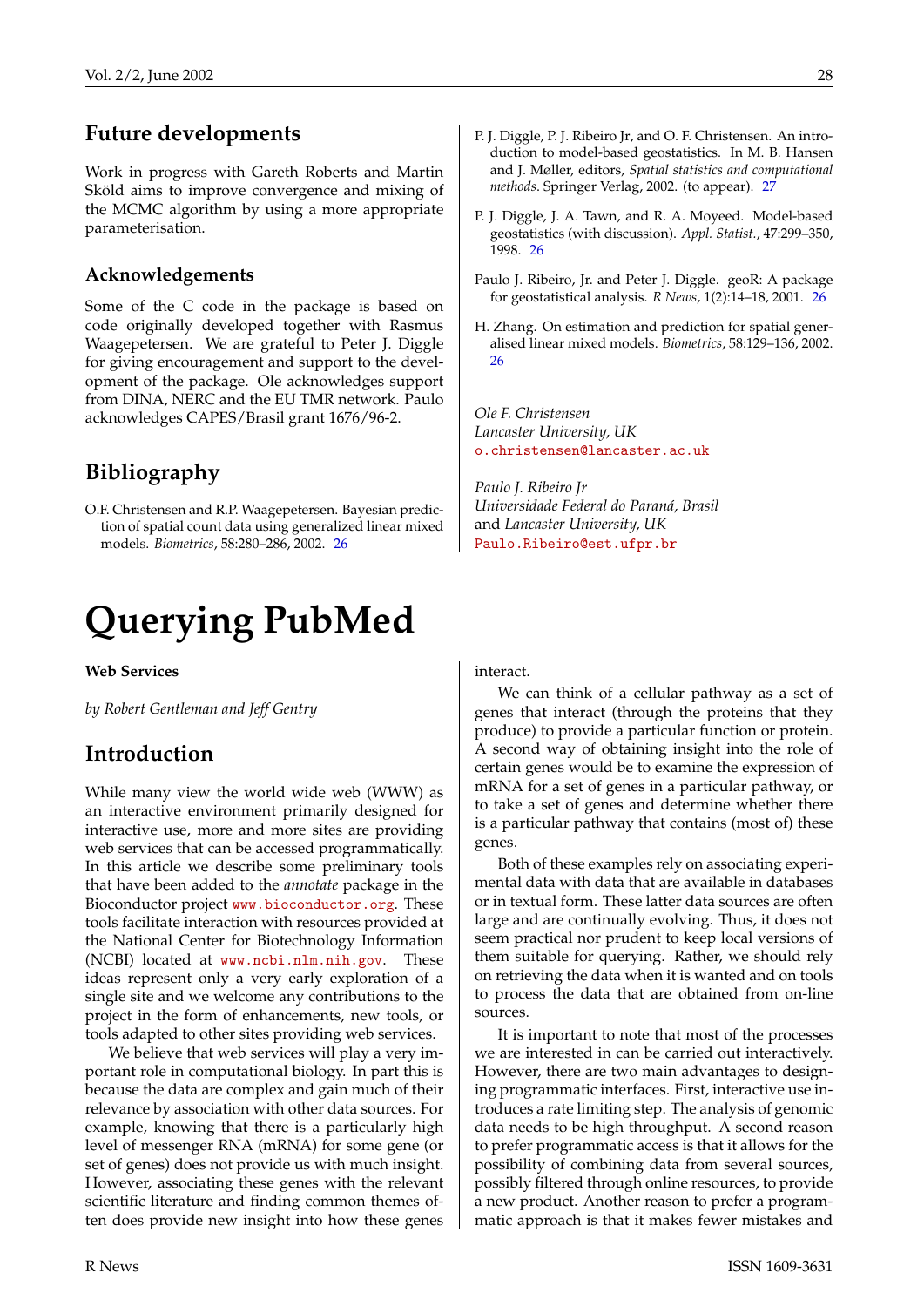gets bored or distracted somewhat less easily than a human.

In this article we describe the features added to the **annotate** package that facilitate interactions with abstracts made available from the PubMed archive supplied by the National Library of Medicine. There are many other functions in **annotate** such as genbank and locuslinkQuery that provide web services tools that we will not discuss here.

# **Querying PubMed**

We have written very little code to provide a very powerful tool for analysing textual information but rather have relied on some well written tools to provide basic services. Our tools are still in development and are likely to change over the next few months as we gain experience but we believe that the ideas are of interest to many researchers in the area of Bioinformatics and computational biology.

We will focus on the analysis of microarray data but this is just to provide some specific examples, the ideas are much more widely applicable. A very simplified view of the biology is that DNA makes RNA which in turn is translated into proteins. Proteins and their interactions basically provide mechanisms for all cellular functions and hence are of great interest.

DNA microarray experiments give us a static view of the level of messenger RNA in a set of biological samples. We are often interested in finding sets of mRNA that are highly expressed or not expressed in particular subsets of our samples. A typical experiment involves the study of a small number of samples (usually less than 100) and a large number of genes (usually more than 10,000).

There are several reasons why we would like to bring more biologically relevant information into the data analytic process. This can be done in many ways, one of which we will discuss next. There is a large repository of biological knowledge available in the published scientific literature. We are becoming more capable of processing and dealing with that literature in some specific ways.

We have exploited connections, a publicly available resource PubMed and the **XML** package to construct a tool for obtaining PubMed abstracts in a standard format. This is possible since PubMed provides tools for downloading their data in XML format. This makes the processing on our end much simpler and less error prone.

Once we have the abstracts we can process them in many ways. We can provide the data analyst with a set of titles or of keywords or of any other components. In addition, if the abstract is provided we can do some plain text searching of it using tools such as grep and regexp. In some cases the text of the entire document is available and that also can be obtained

electronically and processed in a similar fashion.

In the **annotate** package we have produced a simple interface from microarray data to the PubMed abstracts. A user can select a set of genes that they find interesting and map these to an appropriate set of identifiers. These identifiers are then used to obtain the PubMed identifiers for associated abstracts. Finally PubMed is queried and these abstracts are downloaded into a particular form than can be processed using standard tools in R.

The code for a simple example is given below. In this example we have simply selected some *interesting genes* and then retrieved the abstracts and searched them for the word *protein*.

```
library(Biobase)
library(annotate)
## load up our test data set
data(eset)
## generally these would come from a filtering
## or other selection procedure
int.genes <- geneNames(eset)[273:283]
absts <- pm.getabst(int.genes, "hgu95A")
pm.titles(absts)
## which abstracts mention the word protein
wh.Protein <- sapply(absts,
   function(x) pm.abstGrep("[Pp]rotein", x))
```
It would also be nice to go in the other direction and we are actively developing tools that will help a researcher go from a gene of interest to a set of related genes. These can then be used to examine the available data to see if it concurs with the scientific literature.

This is a work in progress in almost every sense. Our programs need to be further developed. PubMed is growing and expanding the data resources it provides. New text processing algorithms are being developed that we would like to adapt to R so that they can be used to provide context for some of the queries being made. We believe that tools of this nature will become essential for computational biology.

The amount of processing that can currently be done is limited by a lack of algorithms and available data. There are a large number of data bases that exist but for which there is no programmatic way to access the data they contain or to perform queries remotely. Essentially we hope that more database providers see themselves as web services providers rather than as interactive tool providers. Making a tool interactive introduces a rate limiting step in our search for high throughput analysis tools. On the algorithm front it will be essential to start exploring ways of providing contextual information. We are currently limited to testing whether a gene's name (in one of its many forms) appears but cannot easily tell whether it is a passing reference or if there is substantial information being provided.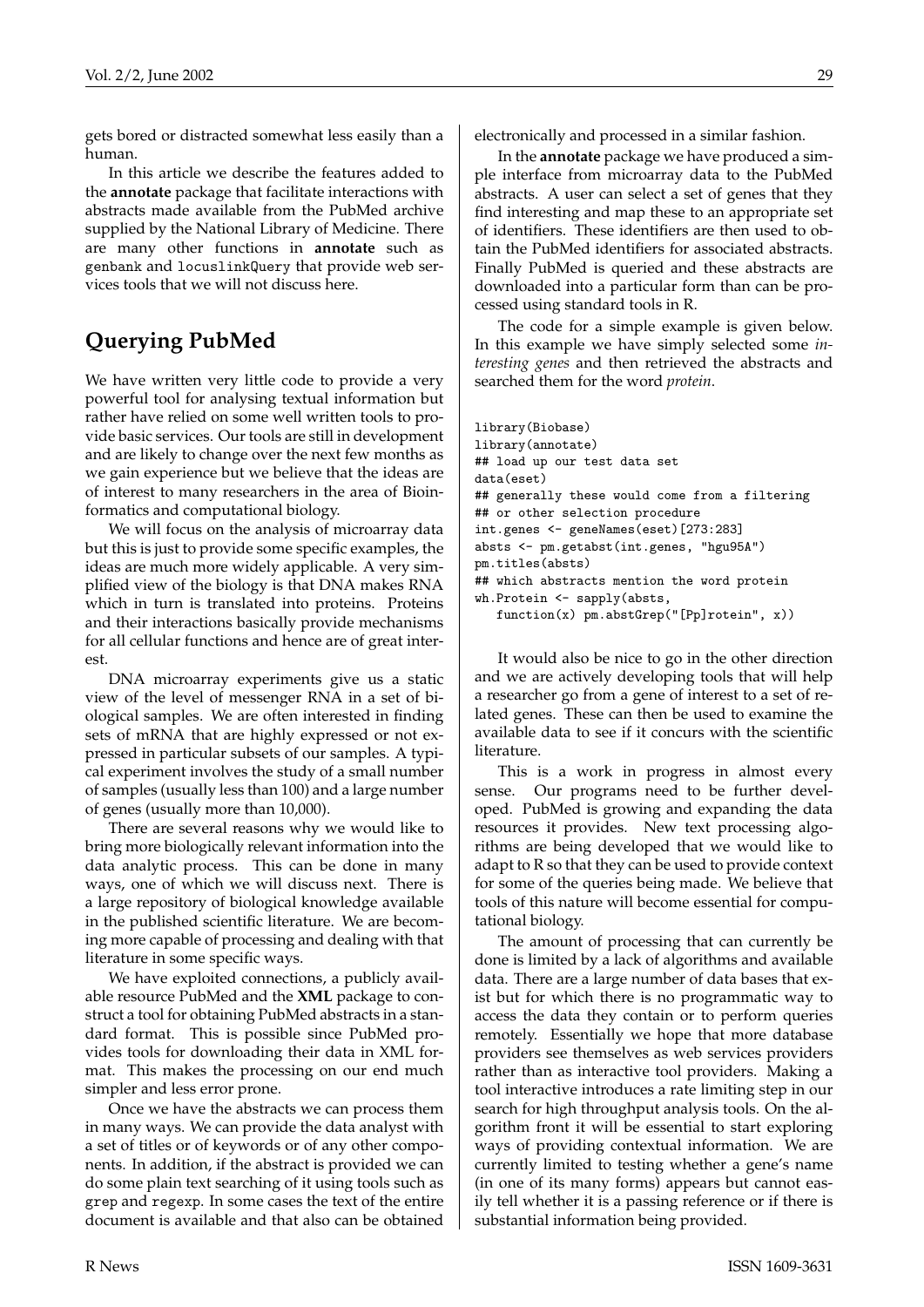## **The details**

The ability of the query functions to interact with the NCBI databases is provided by a set of well documented utilities provided by NCBI that work through standard HTTP connections. We describe some of them here, but refer the interested reader to the NCBI web site for definitive documentation.

All of our query functions can have the results of the query returned as an R object or have it rendered in the user's web browser. The NCBI resources are queried through CGI scripts which take various '&' separated parameters.

The LocusLink functions locuslinkByID and locuslinkQuery provide the ability to perform LocusLink searches either via a set of specific ID values or an actual text search respectively. In the former case, the URL to use is simple, [http://www.ncbi.](http://www.ncbi.nih.gov/LocusLink/LocRpt.cgi?l=<id1>,<id2>,<id3>...) [nih.gov/LocusLink/LocRpt.cgi?l=<id1>,<id2>](http://www.ncbi.nih.gov/LocusLink/LocRpt.cgi?l=<id1>,<id2>,<id3>...) [,<id3>...](http://www.ncbi.nih.gov/LocusLink/LocRpt.cgi?l=<id1>,<id2>,<id3>...). For all comma separated lists we use the HTML symbol '%2c' to circumvent browser issues.

The ability to run a text search is slightly more complicated, as the LocusLink database is divided by species. The R function locuslinkQuery takes a text query, and a set of zero or more species (the default is HS, human). Each supplied species is pasted to the string '&ORG=', and then appended to the query itself. Finally this string is pasted to the base URL to yield: [http://www.ncbi.nih.gov/LocusLink/list.cgi?](http://www.ncbi.nih.gov/LocusLink/list.cgi?Q=<query>&ORG=<S1>&ORG=<S2>...) [Q=<query>&ORG=<S1>&ORG=<S2>...](http://www.ncbi.nih.gov/LocusLink/list.cgi?Q=<query>&ORG=<S1>&ORG=<S2>...). This URL is then sent to the user's browser, and the proper LocusLink page is displayed. The interactions with LocusLink are limited because LocusLink does not provide for programmatic querying.

The pubmed and genbank functions both utilize a set of CGI tools known as *Entrez*. *Entrez* provides the same basic searching mechanisms that are available to the interactive user, as well as a set of utilities designed for downloading the results programmatically.

To render the output into the user's browser we use the query tool provided by *Entrez*. query understands either Pubmed ID values or Genbank accession numbers, although the structure of the query is slightly different depending on which is used. For Pubmed the option is,

cmd=Retrieve&db=<id1>,<id2>...

and for Genbank it is

cmd=Search&db=<acc1>,<acc2>...

#### In either case, this is attached to form the full URL [http://www.ncbi.nih.gov/entrez/query.fcgi?](http://www.ncbi.nih.gov/entrez/query.fcgi?tool=bioconductor&cmd=Retrieve&db=<id1>...) [tool=bioconductor&cmd=Retrieve&db=<id1>...](http://www.ncbi.nih.gov/entrez/query.fcgi?tool=bioconductor&cmd=Retrieve&db=<id1>...).

Note the use of the tool directive, which is requested by NCBI to mark automated usage of their *Entrez* tools to help them track usage information, etc.

Other forms of output are available if requests are made using the pmfetch tool provided by *Entrez*. Since XML is one of the formats available and R has the **XML** package (D. Temple Lang) we prefer to obtain the data in XML. The results of a query are a list of XML objects that can be further processed. The interactive tools discussed above (pm.getAbst) rely on pubmed. The pmFetch utility has four different options that can be set by the user. The first is what format to display the data in, and is noted in the URL by report=type, where type is one of a variety of options (e.g., brief, Medline, Docsum, xml). The next option determines what format the data should be rendered in (text, file, or html which is the default) and is set using mode=type. Third is a field to set which NCBI database to retrieve the data from (PubMed, Protein, Nucleotide, or Popset), and is called with db=type. Lastly, one needs to specify which IDs to use, which can be either PubMed IDs (PMID), MEDLINE Identifiers (UI), or molecular biology database (GI) and this is done with the command  $id=\text{id1} > \text{id2} > \dots$  or id=<id1>&<id2>&.... Note that these four parameters can be in any order within the URL and are separated using the '&' symbol.

For these functions we are always using text mode and a display value of XML. The database flag is currently set to either PubMed or Nucleotide depending on if this is being constructed by pubmed or genbank and we are using the comma separated method for the ID flags. As an example, if one were to make the call within R:

```
pubmed("11780146","11886385","11884611",
       disp="data")
```
the actual URL constructed to be sent to NCBI will  $he$ 

http://www.ncbi.nih.gov/entrez/utils/pmfetch. fcgi?report=xml&mode=text&tool=bioconductor&db= PubMed&id=11780146\%2c11886385\%2c11884611

Opening an http connection to this URL would provide the requested data. This is stored in XML objects and a list returned to the user for further processing.

# **Acknowledgment**

Robert Gentleman's work is supported in part by NIH/NCI Grant 2P30 CA06516-38.

*Robert Gentleman DFCI* [rgentlem@jimmy.harvard.edu](mailto:rgentlem@jimmy.harvard.edu)

*Jeff Gentry DFCI* [jgentry@jimmy.harvard.edu](mailto:jgentry@jimmy.harvard.edu)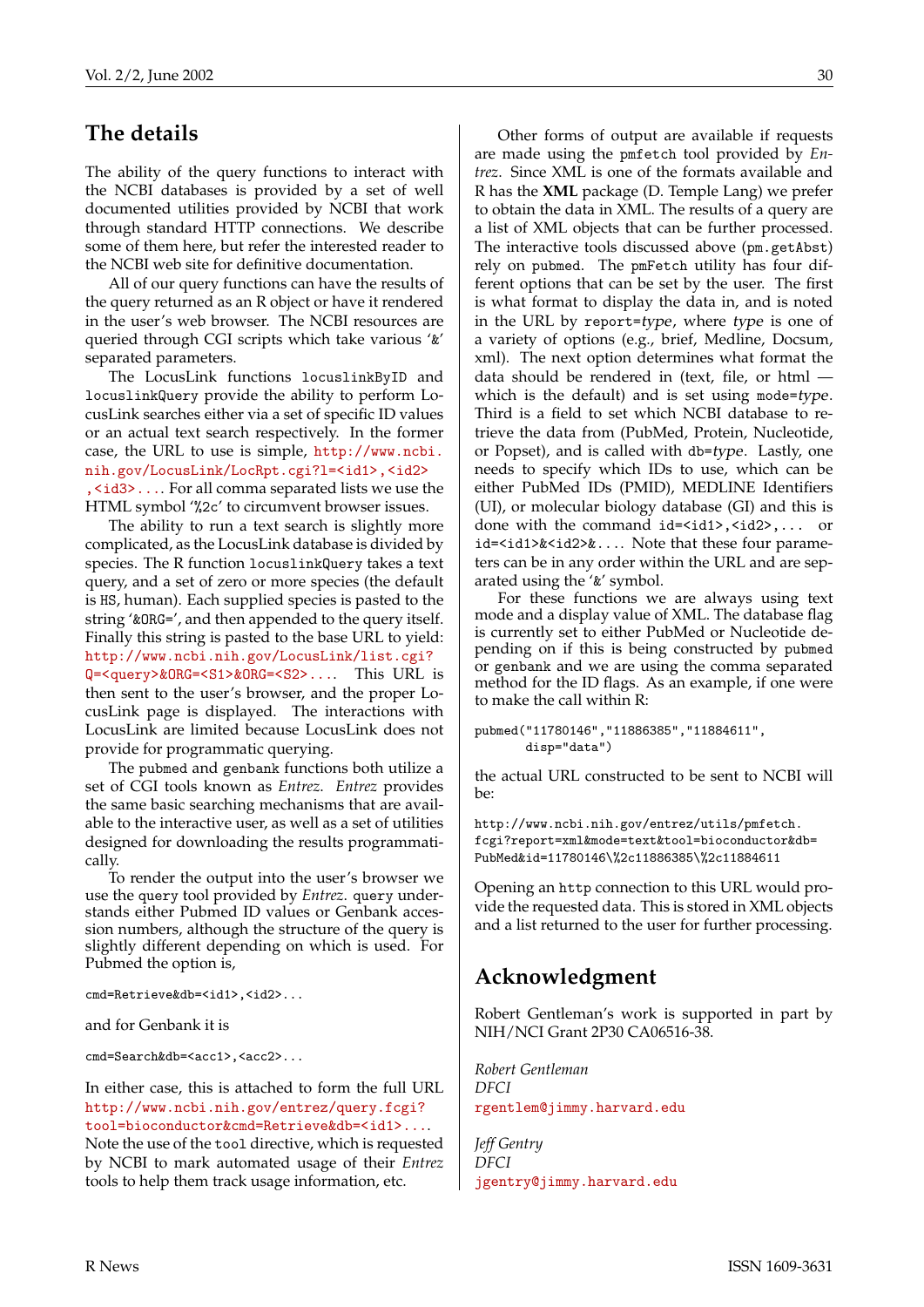# <span id="page-30-2"></span>**evd: Extreme Value Distributions**

#### <span id="page-30-0"></span>*by Alec Stephenson*

Extreme value distributions arise as the limiting distributions of normalized maxima. They are often used to model extreme behaviour; for example, joint flooding at various coastal locations.

**evd** contains simulation, distribution, quantile and density functions for univariate and multivariate parametric extreme value distributions.

It also provides functions that calculate maximum likelihood estimates for univariate and bivariate models.

A user's guide is included in the package. It can also be downloaded directly (in postscript or pdf) from <http://www.maths.lancs.ac.uk/~stephena/>.

### **Introduction**

Let  $X_1, \ldots, X_m$  be *iid* random variables with distribution function *F*. Let  $M_m = \max\{X_1, \ldots, X_m\}$ . Suppose there exists normalizing sequences *a<sup>m</sup>* and *b<sup>m</sup>* such that  $a_m > 0$  and as  $m \to \infty$ 

$$
Pr(Z_m \leq z) = [F(a_m z + b_m)]^m \rightarrow G(z)
$$

for  $z \in \mathbb{R}$ , where *G* is a non-degenerate distribution function and  $Z_m = (M_m - b_m)/a_m$  is a sequence of normalized maxima. It follows that the distribution function *G* is generalized extreme value, namely

$$
G(z) = \exp \left[ -\left\{1 + \xi \left(z - \mu\right) / \sigma \right\}^{-1/\xi}_{+} \right],
$$

where  $(\mu, \sigma, \xi)$  are location, scale and shape parameters,  $\sigma > 0$  and  $h_+ = \max(h, 0)$ . The case  $\xi = 0$  is defined by continuity.

Multivariate extreme value distributions arise in a similar fashion (see [Kotz and Nadarajah](#page-31-0) [\(2000\)](#page-31-0) for details). In particular, any bivariate extreme value distribution can be expressed as

$$
G(z_1, z_2) = \exp \left\{ -(y_1 + y_2) A \left( \frac{y_1}{y_1 + y_2} \right) \right\},
$$

where

$$
y_j = y_j(z_j) = \{1 + \xi_j(z_j - \mu_j)/\sigma_j\}_{+}^{-1/\xi_j}
$$

for  $j = 1, 2$ . The dependence function *A* characterizes the dependence structure of *G*.  $A(\cdot)$  is a convex function on [0, 1] with  $A(0) = A(1) = 1$  and  $\max(\omega, 1 - \omega) \leq A(\omega) \leq 1$  for all  $0 \leq \omega \leq 1$ . The *j*th univariate marginal distribution is generalized extreme value, with parameters  $(\mu_j, \sigma_j, \xi_j)$ .

Parametric models for the dependence function are commonly used for inference. The logistic model appears to be the most widely used. The corresponding distribution function is

<span id="page-30-1"></span>
$$
G(z_1, z_2; \alpha) = \exp \left\{ -(y_1^{1/\alpha} + y_2^{1/\alpha})^{\alpha} \right\}, \quad (1)
$$

where the dependence parameter  $\alpha \in (0,1]$ . Independence is obtained when  $\alpha = 1$ . Complete dependence is obtained as  $\alpha \downarrow 0$ . Non-parametric estimators of *A* also exist, most of which are based on the estimator of [Pickands](#page-31-1) [\(1981\)](#page-31-1).

### **Features**

- Simulation, distribution, quantile, density and fitting functions for the generalized extreme value and related models. This includes models such as  $[F(\cdot)]^m$  for a given integer *m* and distribution function *F*, which enable e.g. simulation of block maxima.
- Simulation, distribution, density and fitting functions for eight parametric bivariate extreme value models. Non-parametric estimates of the dependence function can also be calculated and plotted.
- Simulation and distribution functions for two parametric multivariate extreme value models.
- Linear models for the generalized extreme value location parameter(s) can be implemented within maximum likelihood estimation. (This incorporates the forms of nonstationary most often used in the literature.)
- All fitting functions allow any of the parameters to be held fixed, so that nested models can easily be compared.
- Model diagnostics and profile deviances can be calculated/plotted using plot, anova, profile and profile2d.

# **Application**

The sealevel data frame [\(Coles and Tawn,](#page-31-2) [1990\)](#page-31-2) is included in the package. It has two columns containing annual sea level maxima from 1912 to 1992 at Dover and Harwich, two sites on the coast of Britain. There are 39 missing maxima in total; nine at Dover and thirty at Harwich.

The maxima on both margins appear to be increasing with time. The following snippet fits the logistic model [\(1\)](#page-30-1) with simple linear trend terms on each marginal location parameter.

```
data(sealevel) ; sl <- sealevel
tt <- (1912:1992 - 1950)/100
lg \leftarrow fbvlog(sl, nshol = tt, nshol = tt)
```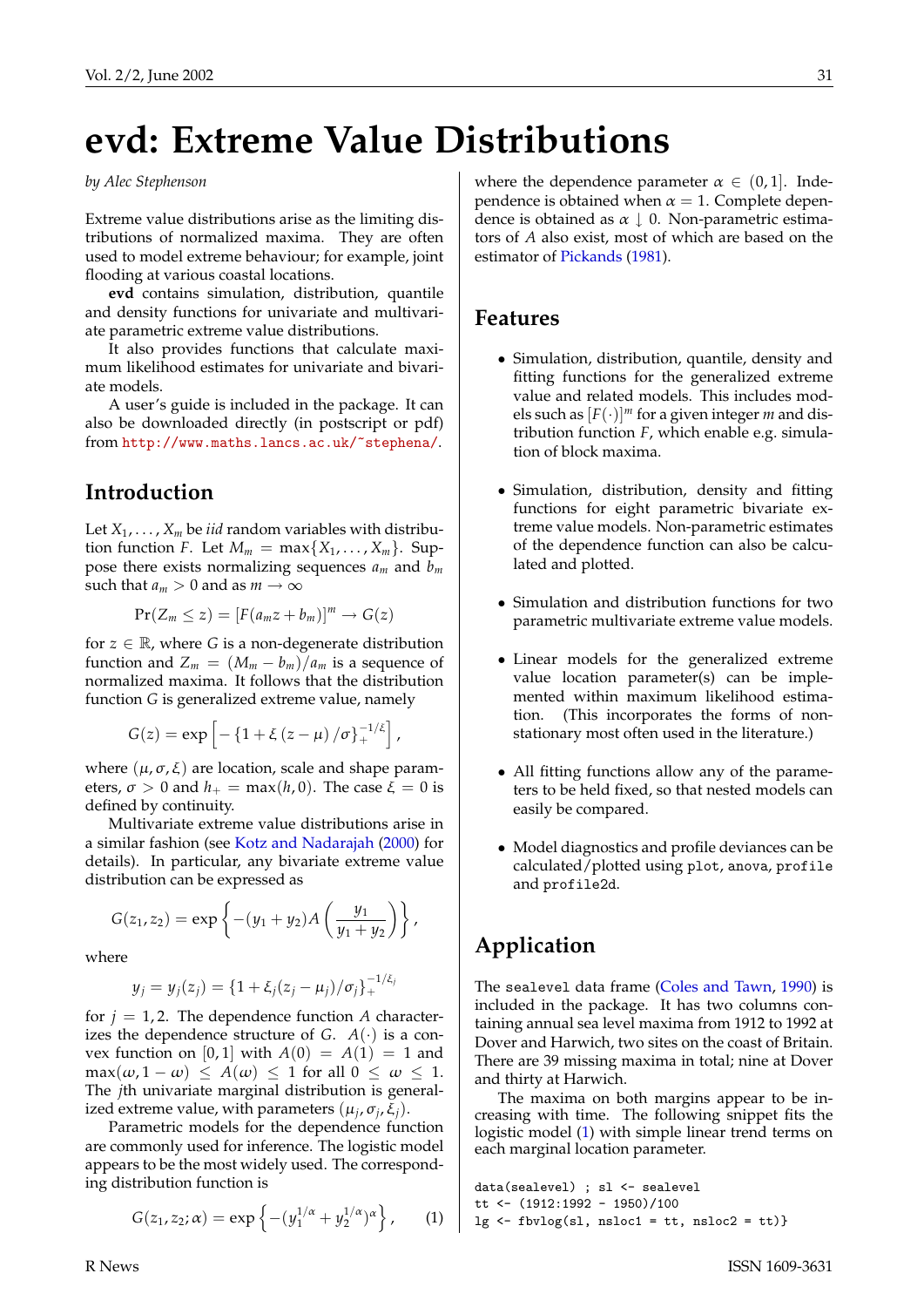<span id="page-31-5"></span>The fitted model contains maximum likelihood estimates for  $(\gamma_1, \beta_1, \sigma_1, \xi_1, \gamma_2, \beta_2, \sigma_2, \xi_2, \alpha)$  where, for the *i*th observation, the marginal location parameters are

$$
\mu_j(i) = \gamma_j + \beta_j t_i
$$

for  $j = 1, 2$  and  $t_i = \text{tt}[i]$ . The significance of the trend parameters can be tested using the following analysis of deviance.

 $lg2 \leftarrow fbvlog(s1)$ anova(lg, lg2)

This yields a p-value of about  $10^{-6}$  for the hypothesis  $\beta_1 = \beta_2 = 0.$ 

More complex models for the marginal location parameters can be fitted. Further tests suggest that a quadratic trend could be implemented for the Harwich maxima, but we retain the model 1g for further analysis. The profile deviance of the dependence parameter  $\alpha$  from [\(1\)](#page-30-1), which corresponds to element "dep" in lg\$estimate, can be produced using profile, as shown below.

pr <- profile(lg, "dep", xmax = 1) plot(pr)



Figure 1: Profile deviance for  $\alpha$ .

The horizontal line on the plot represents the 95% confidence interval (0.53, 0.89), which can be calculated explicitly by pcint(pr).

Diagnostic plots for the dependence structure and for the generalized extreme value margins can be produced as follows. The diagnostic plots for the dependence structure include Figure [2,](#page-31-3) which compares the fitted estimate of the dependence function *A* to the non-parametric estimator of [Capéraà et al.](#page-31-4) [\(1997\)](#page-31-4).

plot(lg)  $plot(lg, mar = 1)$  $plot(lg, mar = 2)$ 



Figure 2: Estimates for the dependence function  $A(\cdot)$ ; the logistic model (solid line), and the nonparametric estimator of [Capéraà et al.](#page-31-4) [\(1997\)](#page-31-4) (dashed line). The dotted border represents the constraint  $\max(\omega, 1 - \omega) \le A(\omega) \le 1$  for all  $0 \le \omega \le 1$ .

<span id="page-31-3"></span>0.0 0.2 0.4 0.6 0.8 1.0

Alternative parametric models for the dependence structure can be fitted in a similar manner. The logistic model has the lowest deviance (evaluated at the maximum likelihood estimates) amongst those models included in the package that contain one dependence parameter. The models that contain two dependence parameters produce similar fits compared to the logistic. The models that contain three dependence parameters produce unrealistic fits, as they contain a near singular component. Amongst all models included in the package, the logistic is seen to give the best fit under a number of widely used criteria.

### **Bibliography**

0.5 0.6 0.7 0.8 0.9 1.0

 $\overline{0}$ 

8.0

 $0.5$ 

 $0.8$ 

 $\tilde{a}$ 

 $0.9$ 

- <span id="page-31-4"></span>P. Capéraà, A.-L. Fougères, and C. Genest. A nonparametric estimation procedure for bivariate extreme value copulas. *Biometrika*, 84:567–577, 1997. [32](#page-31-5)
- <span id="page-31-2"></span>S. G. Coles and J. A. Tawn. Statistics of coastal flood prevention. *Phil. Trans. R. Soc. Lond., A*, 332:457–476, 1990. [31](#page-30-2)
- <span id="page-31-0"></span>S. Kotz and S. Nadarajah. *Extreme Value Distributions*. Imperial College Press, London, 2000. [31](#page-30-2)
- <span id="page-31-1"></span>J. Pickands. Multivariate extreme value distributions. *Proc. 43rd Sess. Int. Statist. Inst.*, 49:859–878, 1981. [31](#page-30-2)

*Alec Stephenson Lancaster University, UK* [a.stephenson@lancaster.ac.uk](mailto:a.stephenson@lancaster.ac.uk)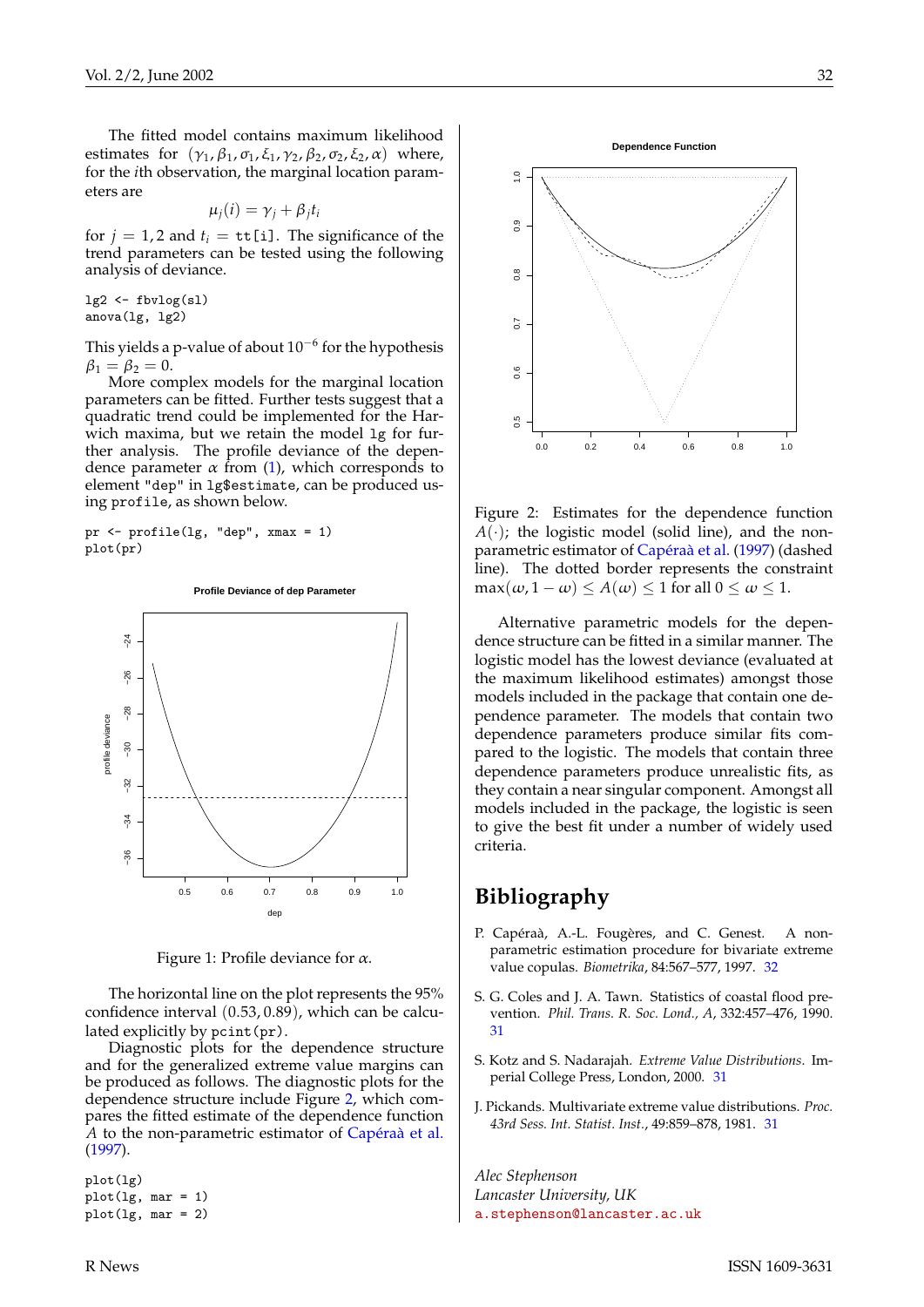# <span id="page-32-3"></span>**ipred: Improved Predictors**

<span id="page-32-0"></span>*by Andrea Peters, Torsten Hothorn and Berthold Lausen*

## **Introduction**

In classification problems, there are several attempts to create rules which assign future observations to certain classes. Common methods are for example linear discriminant analysis or classification trees. Recent developments lead to substantial reduction of misclassification error in many applications. Bootstrap aggregation ("bagging", [Breiman,](#page-35-1) [1996a\)](#page-35-1) combines classifiers trained on bootstrap samples of the original data. Another approach is indirect classification, which incorporates a priori knowledge into a classification rule [\(Hand et al.,](#page-35-2) [2001\)](#page-35-2). Since the misclassification error is a criterion to assess the classification techniques, its estimation is of main importance. A nearly unbiased but highly variable estimator can be calculated by cross validation. [Efron](#page-35-3) [and Tibshirani](#page-35-3) [\(1997\)](#page-35-3) discuss bootstrap estimates of misclassification error. As a by-product of bagging, [Breiman](#page-35-4) [\(1996b\)](#page-35-4) proposes the out-of-bag estimator.

However, the calculation of the desired classification models and their misclassification errors is often aggravated by different and specialized interfaces of the various procedures. We propose the **ipred** package as a first attempt to create a unified interface for improved predictors and various error rate estimators. In the following we demonstrate the functionality of the package in the example of glaucoma classification. We start with an overview about the disease and data and review the implemented classification and estimation methods in context with their application to glaucoma diagnosis.

### **Glaucoma**

Glaucoma is a slowly processing and irreversible disease that affects the optic nerve head. It is the second most reason for blindness worldwide. Glaucoma is usually diagnosed based on a reduced visual field, assessed by a medical examination of perimetry and a smaller number of intact nerve fibers at the optic nerve head.

One opportunity to examine the amount of intact nerve fibers is using the Heidelberg Retina Tomograph (HRT), a confocal laser scanning tomograph, which does a three dimensional topographical analysis of the optic nerve head morphology. It produces a series of 32 images, each of  $256 \times 256$  pixels, which are converted to a single topographic image, see Figure [1.](#page-32-1) A less complex, but although a less informative examination tool is the 2-dimensional fundus photography.



<span id="page-32-1"></span>Figure 1: Topographic image of the optic nerve head, obtained by an examination with the Heidelberg Retina Tomograph.

However, in cooperation with clinicians and a priori analysis we derived a diagnosis of glaucoma based on three variables only: *wlora* represents the loss of nerve fibers and is obtained by a 2-dimensional fundus photography,  $w_{cs}$  and  $w_{cls}$  describe the visual field defect [\(Peters et al.,](#page-35-5) [2002\)](#page-35-5).



<span id="page-32-2"></span>Figure 2: Glaucoma diagnosis.

Figure [2](#page-32-2) represents the diagnosis of glaucoma in terms of a medical decision tree. A complication of the disease is that a damage in the optic nerve head morphology precedes a measurable visual field defect. Furthermore, an early detection is of main importance, since an adequate therapy can only slow down the progression of the disease. Hence, a classification rule for detecting early damages should include morphological informations, rather than visual field data only. Therfore, we construct classification rules based on 64 HRT variables and 7 anamnestic variables to predict the class membership of future observations. We use data accumulated at the Erlanger Eye Hospital [\(Hothorn et al.,](#page-35-6) [2002\)](#page-35-6) and match 170 observations of 85 normal and 85 glaucoma eyes by age and sex to prevent for possible confounding.

#### **Bootstrap aggregation**

Referring to the example of glaucoma diagnosis we first demonstrate the functionality of bagging and predict.bagging. We fit a bootstrap aggregated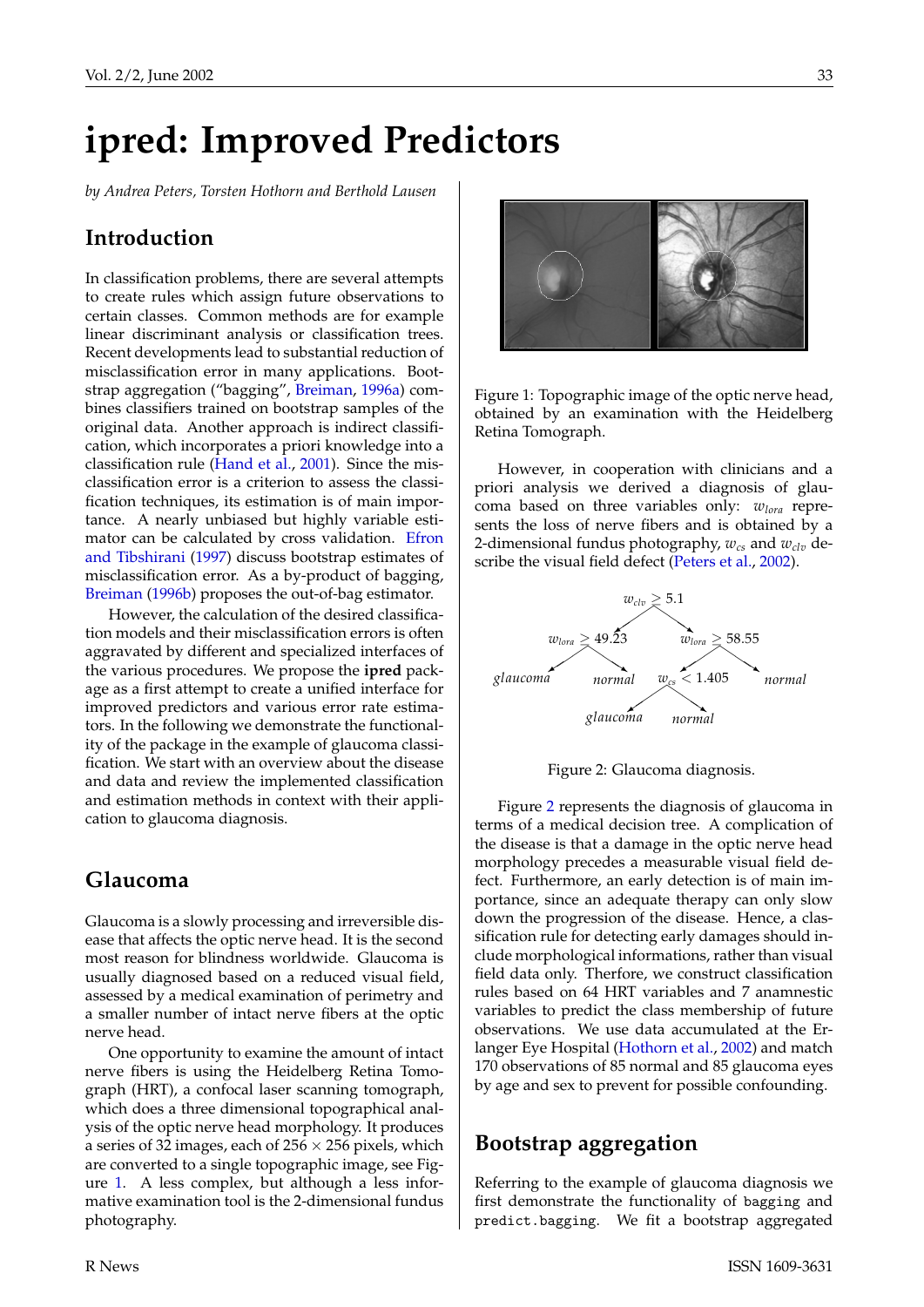<span id="page-33-0"></span>classification tree with nbagg = 50 bootstrap replications by

```
R> fit \leq bagging (diagnosis \sim ., nbagg = 50,
+ data = study.group, coob=TRUE)
```
where study.group contains explanatory HRT and anamnestic variables and the response of glaucoma diagnosis, a factor at two levels normal and glaucoma. print.bagging returns informations about the bagging object, i.e., the number of bootstrap replications used and, as requested by coob=TRUE, the out-of-bag estimate of misclassification error [\(Breiman,](#page-35-4) [1996b\)](#page-35-4).

```
R> fit
Bagging classification trees
with 50 bootstrap replications
```

```
Out-of-bag misclassification error: 0.2242
```
The out-of-bag estimate uses the observations which are left out in a bootstrap sample to estimate the misclassification error at almost no additional computational costs. [Hothorn and Lausen](#page-35-7) [\(2002\)](#page-35-7) propose to use the out-of-bag samples for a combination of linear discriminant analysis and classification trees, called "Double-Bagging", which is available by choosing method="double".

predict.bagging predicts future observations according to the fitted model.

```
R> predict(fit,
    newdata=study.group[c(1:3, 86:88), ])
[1] normal normal normal
                glaucoma glaucoma glaucoma
Levels: glaucoma normal
```
Both bagging and predict.bagging rely on the rpart routines. The rpart routine for each bootstrap sample can be controlled in the usual way. By default rpart.control is used with minsplit=2 and cp=0. The function prune.bagging can be used to prune each of the trees in a bagging object to an appropriate size.

# **Indirect classification**

Especially in a medical context it often occurs that a priori knowledge about a classifying structure is given. For example it might be known that a disease is assessed on a subgroup of the given variables or, moreover, that class memberships are assigned by a deterministically known classifying function. [Hand](#page-35-2) [et al.](#page-35-2) [\(2001\)](#page-35-2) proposes the framework of indirect classification which incorporates this a priori knowledge into a classification rule. In this framework we subdivide a given data set into three groups of variables: those to be used predicting the class membership (explanatory), those to be used defining the

class membership (intermediate) and the class membership variable itself (response). For future observations, an indirect classifier predicts values for the appointed intermediate variables based on explanatory variables only. The observation is classified based on their predicted intermediate variables and a fixed classifying function. This indirect way of classification using the predicted intermediate variables offers possibilities to incorporate a priori knowledge by the subdivision of variables and by the construction of a fixed classifying function.

We apply indirect classification by using the function inclass. Referring to the glaucoma example, explanatory variables are HRT and anamnestic variables only, intermediate variables are *wlora*, *wcs* and *wclv*. The response is the diagnosis of glaucoma which is determined by a fixed classifying function and therefore not included in the learning sample study.groupI. We assign the given variables to explanatory and intermediate by specifying the input formula.

```
R> formula.indirect <- clv + lora + cs \tilde{ }.
```
The variables on the left-hand side represent the intermediate variables, modeled by the explanatory variables on the right-hand side. Almost each modeling technique can be used to predict the intermediate variables. We chose a linear model by pFUN = lm.

```
R> fit <- inclass(formula.indirect,
    pFW = lm, data = study.groupI)
```
print.inclass displays the subdivision of variables and the chosen modeling technique

```
R> fit
Indirect classification, with 3
             intermediate variables:
clv lora cs
```
Predictive model per intermediate is lm

Indirect classification predicts the intermediate variables based on the explanatory variables and classifies them according to a fixed classifying function in a second step, that means a deterministically known function for the class membership has to be specified. In our example this function is given in Figure [2](#page-32-2) and implemented in the function classify.

```
R> classify <- function (data) {
+ clv <- data$clv
+ lora <- data$lora
   cs <- data$cs
   res <- ifelse(
+ (!is.na(clv) & !is.na(lora) & clv >= 5.1 &
+ lora >= 49.23372) |
+ (!is.na(clv) & !is.na(lora) & !is.na(cs) &
+ clv < 5.1 & lora >= 58.55409 &
+ cs < 1.405 |<br>+ (is \, \text{na} (c1y) \, k \, !)(is.na(clv) & !is.na(lora) & !is.na(cs)+ & lora >= 58.55409 & cs < 1.405) |
+ (!is.na(clv) & is.na(lora) & cs < 1.405),
```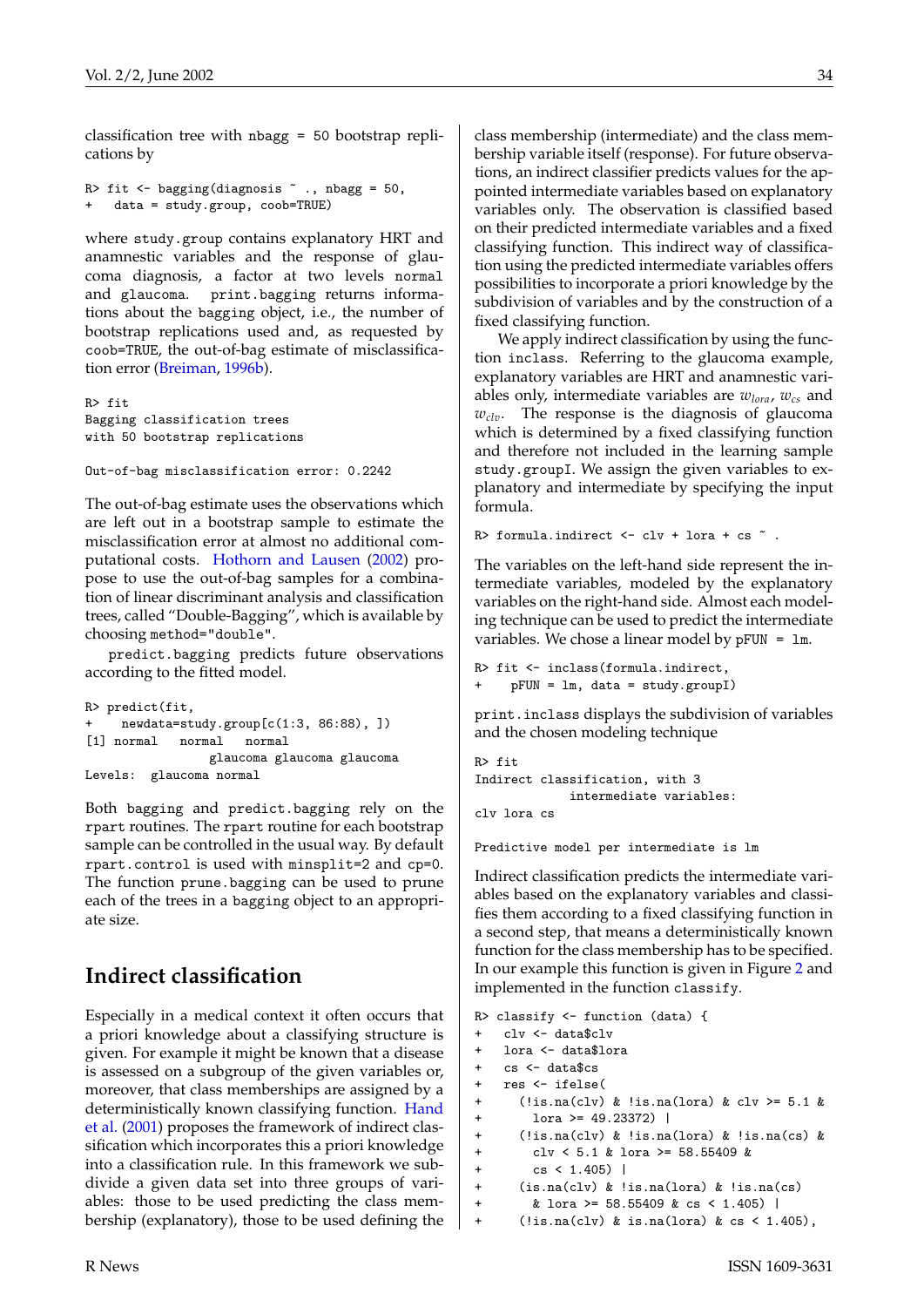```
+ 0, 1)
   factor(res, labels = c("normal", "glaucoma"))+ }
```
Prediction of future observations is now performed by

```
R> predict(object = fit, cFUN = classify,
+ newdata = study.group[c(1:3, 86:88),])
[1] normal normal normal
               glaucoma glaucoma glaucoma
```
We execute a bagged indirect classification approach by choosing pFUN = bagging and specifying the number of bootstrap samples [\(Peters et al.,](#page-35-5) [2002\)](#page-35-5). Regression or classification trees are fitted for each bootstrap sample, with respect to the measurement scale of the specified intermediate variables

```
R> fit <- inclass(formula.indirect,
   pFUN = bagging, nbagg = 50,
   data = study.groupI)R> fit
Indirect classification, with 3
          intermediate variables:
lora cs clv
```

```
Predictive model per intermediate
    is bagging with 50 bootstrap replications
```
The call for the prediction of values remains unchanged.

## **Error rate estimation**

Classification rules are usually assessed by their misclassification rate. Hence, error rate estimation is of main importance. The function errorest implements a unified interface to several resampling based estimators. Referring to the example, we apply a linear discriminant analysis and specify the error rate estimator by estimator = "cv", "boot" or "632plus", respectively. A 10-fold cross validation is performed by choosing estimator = "cv" and est.para =  $list(k = 10)$ . The options estimator = "boot" or estimator = "632plus" deliver a bootstrap estimator and its bias corrected version .632+ (see [Efron and Tibshirani,](#page-35-3) [1997\)](#page-35-3), we specify the number of bootstrap samples to be drawn by est.para = list(nboot = 50). Further arguments are required to particularize the classification technique. The argument predict represents the chosen predictive function. For a unified interface predict has to be based on the arguments object and newdata only, therefore a wrapper function mypredict is necessary for classifiers which require more than those arguments or do not return the predicted classes by default. For a linear discriminant analysis with lda, we need to specify

```
R> mypredict.lda <- function(object, newdata){
```

```
predict(object, newdata = newdata)$class}
```
and calculate a 10-fold-cross-validated error rate estimator for a linear discriminant analysis by calling

```
R> errorest(diagnosis ~ ., data= study.group,
   model=Ida, estimator = "cv",
   predict= mypredict.lda)
10-fold cross-validation estimator
   of misclassification error
```

```
Data: diagnosis on .
```

```
Error 0.2675
```
For the indirect approach the specification of the call becomes slightly more complicated. Again for a unified interface a wrapper function has to be used, which incorporates the fixed classification rule

```
R> mypredict.inclass <-
+ function(object, newdata){
+ predict.inclass(object = object,
+ cFUN = classify, newdata = newdata)
\overline{+}
```
The bias corrected estimator  $.632 +$  is computed by

R> errorest(formula.indirect,

```
+ data = study.groupI, model = inclass,
```

```
+ predict = mypredict.inclass,
```

```
+ estimator = "632plus",
```

```
+ iclass = "diagnosis", pFUN = lm)
```
.632+ Bootstrap estimator of misclassification error with 25 bootstrap replications

Data: diagnosis

Error 0.2658

Because of the subdivision of variables and a formula describing the modeling between explanatory and intermediate variables only, we must call the class membership variable. Hence, in contrast to the function inclass the data set study.groupI used in errorest must contain explanatory, intermediate and response variables.

To summarize the performance of different classification techniques in the considered example of glaucoma diagnosis, the 10-fold cross-validated error estimator delivers the results given in the following table:

| method          | error estimate |
|-----------------|----------------|
| lda             | 0.2237         |
| rpart           | 0.2529         |
| bagging         | 0.1882         |
| double-bagging  | 0.1941         |
| inclass-bagging | 0.2059         |
| inclass-lm      | 0.2294         |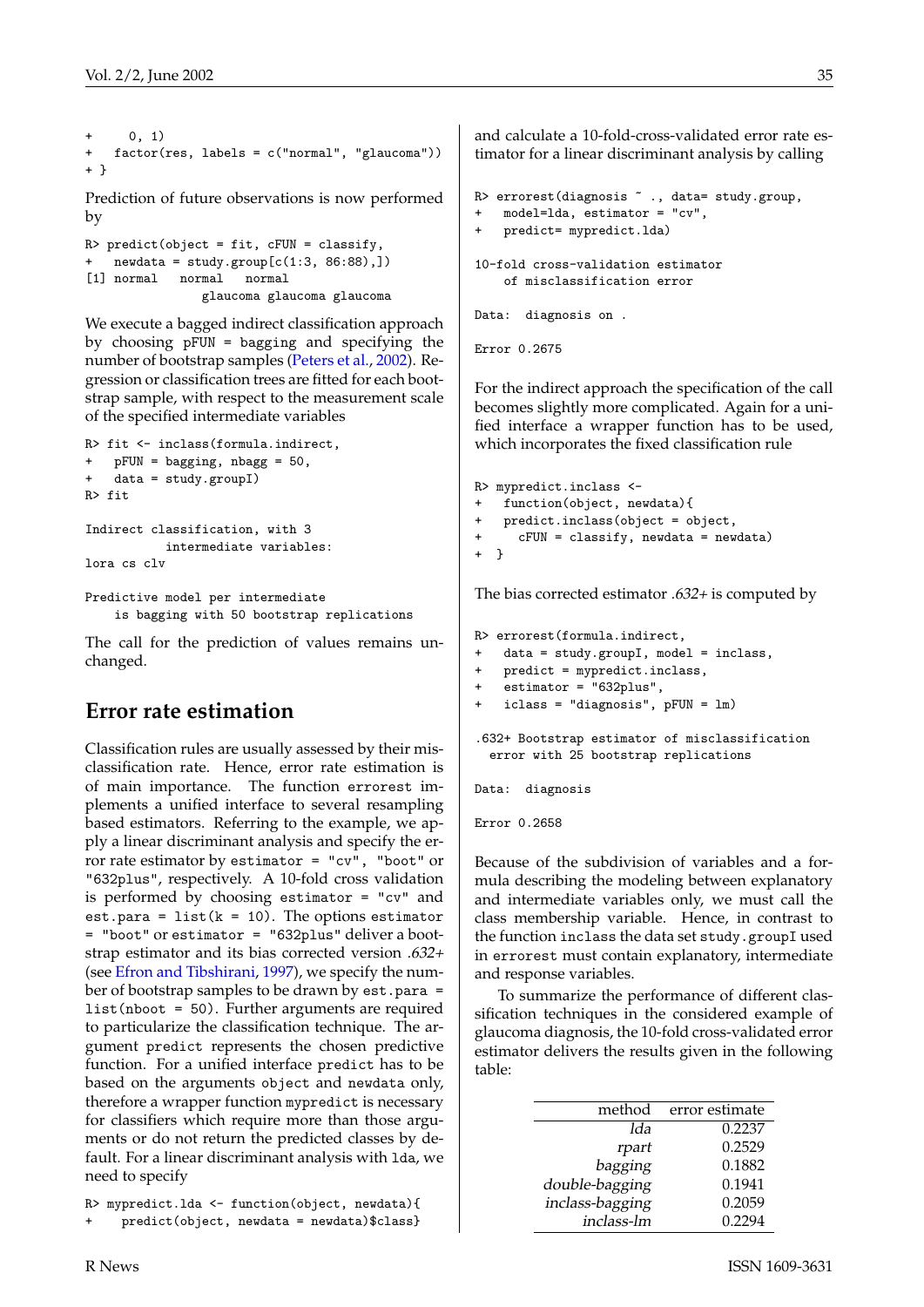<span id="page-35-8"></span>lda denotes the linear discriminant analysis, rpart a classification tree, bagging bagging with 50 bootstrap samples, double-bagging bagging with 50 bootstrap samples, combined with LDA, inclass-bagging indirect classification using bagging and inclass-lm indirect classification using linear modeling.

Note that an estimator of the variance is available for the ordinary bootstrap estimator (estimator="boot") only, see [Efron and Tibshirani](#page-35-3) [\(1997\)](#page-35-3).

### **Summary**

**ipred** tries to implement a unified interface to some recent developments in classification and error rate estimation. It is by no means finished nor perfect and we very much appreciate comments, suggestions and criticism. Currently, the major drawback is speed. Calling rpart 50 times for each bootstrap sample is relatively inefficient but the design of interfaces was our main focus instead of optimization. Beside the examples shown, bagging can be used to compute bagged regression trees and errorest computes estimators of the mean squared error for regression models.

## **Bibliography**

- <span id="page-35-1"></span>L. Breiman. Bagging predictors. *Machine Learning*, 24(2): 123–140, 1996a. [33](#page-32-3)
- <span id="page-35-4"></span>Leo Breiman. Out-of-bag estimation. Technical report, Statistics Department, University of California Berkeley, Berkeley CA 94708, 1996b. [33,](#page-32-3) [34](#page-33-0)

# **Changes in R**

<span id="page-35-0"></span>*by the R Core Team*

### **User-visible changes**

• XDR support is now guaranteed to be available, so the default save format will always be XDR binary files, and it is safe to distribute data in that format. (We are unaware of any platform that did not support XDR in recent versions of R.)

gzfile() is guaranteed to be available, so the preferred method to distribute sizeable data objects is now via save(compress = TRUE).

- pie() replaces piechart() and defaults to using pastel colours.
- formatC() has new arguments (see below) and format $C(*, d = \langle dig \rangle)$  is no longer valid
- <span id="page-35-3"></span>B. Efron and R. Tibshirani. Improvements on crossvalidation: The .632+ bootstrap method. *Journal of the American Statistical Association*, 92(438):548–560, 1997. [33,](#page-32-3) [35,](#page-34-0) [36](#page-35-8)
- <span id="page-35-2"></span>D.J. Hand, H.G. Li, and N.M. Adams. Supervised classification with structured class definitions. *Computational Statistics & Data Analysis*, 36:209–225, 2001. [33,](#page-32-3) [34](#page-33-0)
- <span id="page-35-7"></span>T. Hothorn and B. Lausen. Double-bagging: Combining classifiers by bootstrap aggregation. submitted, 2002. preprint available under http://www.mathpreprints.com/. [34](#page-33-0)
- <span id="page-35-6"></span>T. Hothorn, I. Pal, O. Gefeller, B. Lausen, G. Michelson, and D. Paulus. Automated classification of optic nerve head topography images for glaucoma screening. In *Studies in Classification, Data Analysis, and Knowledge Organization (to appear)*. Proceedings of the 25th Annual Conference of the German Classification Society, 2002. [33](#page-32-3)
- <span id="page-35-5"></span>A. Peters, T. Hothorn, and B. Lausen. Glaucoma diagnosis by indirect classifiers. In *Studies in Classification, Data Analysis, and Knowledge Organization (to appear)*. Proceedings of the 8th Conference of the International Federation of Classification Societies, 2002. [33,](#page-32-3) [35](#page-34-0)

*Friedrich-Alexander-Universität Erlangen-Nürnberg, Institut für Medizininformatik, Biometrie und Epidemiologie, Waldstraße 6, D-91054 Erlangen* [Andrea.Peters@imbe.imed.uni-erlangen.de](mailto:Andrea.Peters@imbe.imed.uni-erlangen.de) [Torsten.Hothorn@rzmail.uni-erlangen.de](mailto:Torsten.Hothorn@rzmail.uni-erlangen.de) [Berthold.Lausen@rzmail.uni-erlangen.de](mailto:Berthold.Lausen@rzmail.uni-erlangen.de)

Support from Deutsche Forschungsgemeinschaft SFB 539-C1/A4 is gratefully acknowledged.

> and must be written as  $formatC(*, digits =$  $\langle$ dig> $\rangle$ .

- Missingness of character strings is treated much more consistently, and the character string "NA" can be used as a non-missing value.
- summary.factor() now uses a stable sort, so the output will change where there are ties in the frequencies.

### **New features**

- Changes in handling missing character strings:
	- **–** "NA" is no longer automatically coerced to a missing value for a character string. Use as.character(NA) where a missing value is required, and test via  $is.na(x)$ , not x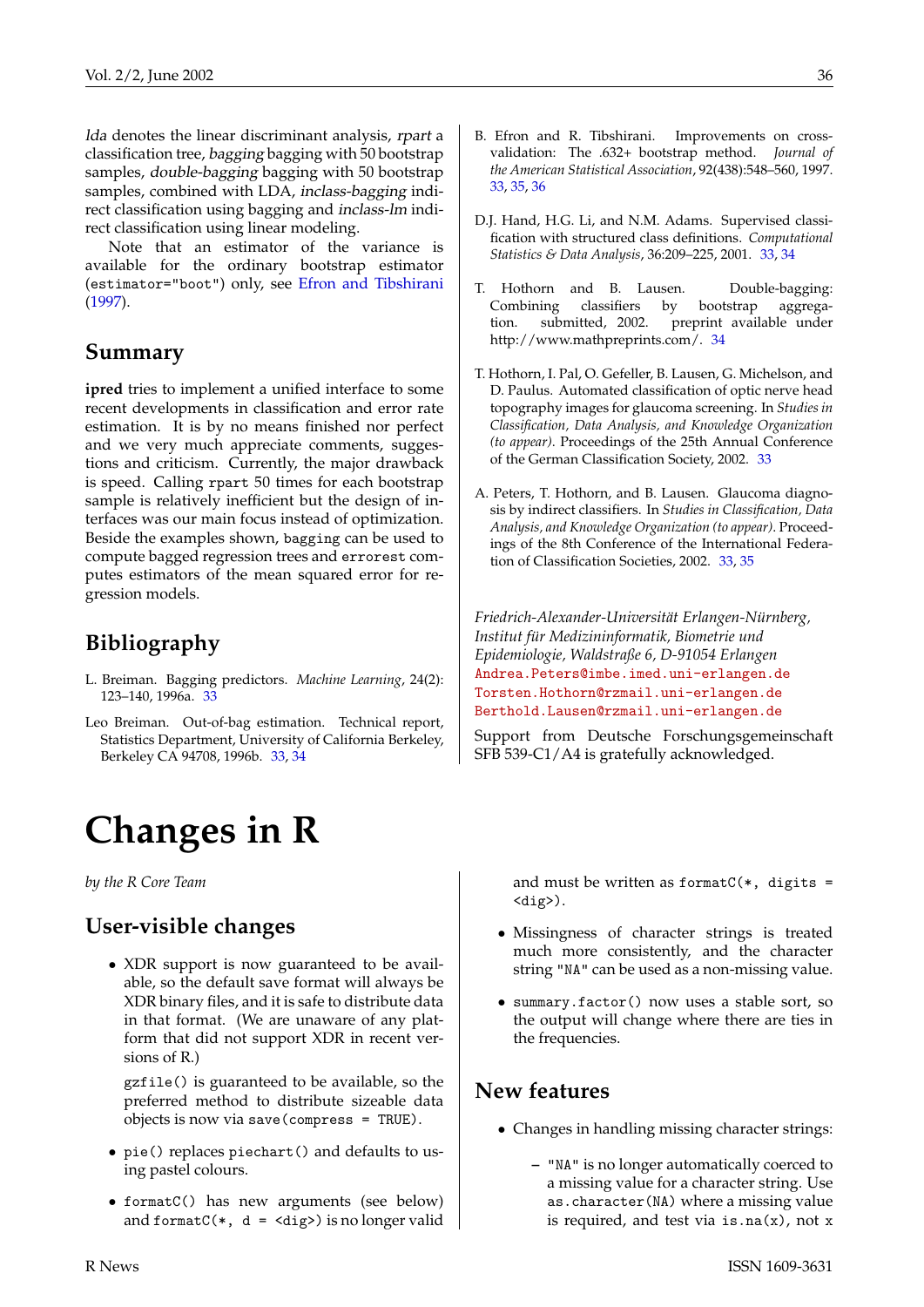== "NA". String "NA" is still converted to missing by scan() and read.table() unless 'na.strings' is changed from the default.

- **–** A missing character string is now printed as 'NA' (no quotes) amongst quoted character strings, and '<NA>' if amongst unquoted character strings.
- **–** axis() and text.default() omit missing values of their 'labels' argument (rather than plotting "NA").
- **–** Missing character strings are treated as missing much more consistently, e.g., in logical comparisons and in sorts. identical() now differentiates "NA" from the missing string.
- Changes in package **methods**:
	- **–** New function validSlotNames().
	- **–** Classes can explicitly have a "data part", formally represented as a .Data slot in the class definition, but implemented consistently with informal structures. While the implementation is different, the user-level behavior largely follows the discussion in *Programming with Data*.
	- **–** A "next method" facility has been provided, via the function callNextMethod(). This calls the method that would have been selected if the currently active method didn't exist. See ?callNextMethod. This is an extension to the API.
	- **–** Classes can have initialize methods, which will be called when the function new() is used to create an object from the class. See ?initialize. This is an extension to the API.
	- **–** The logic of setGeneric() has been clarified, simplifying nonstandard generic functions and default methods.
- Changes in package **tcltk**:
	- **–** Now works with the GNOME user interface.
	- **–** Several new functions allow access to C level Tcl objects. These are implemented using a new 'tclObj' class, and this is now the class of the return value from .Tcl() and tkcmd().
- Changes in package **ts**:
	- **–** More emphasis on handling time series with missing values where possible, for example in acf() and in the ARIMAfitting functions.
- **–** New function arima() which will replace arima0() in due course. Meanwhile, arima0() has been enhanced in several ways. Missing values are accepted. Parameter values can be initialized and can held fixed during fitting. There is a new argument 'method' giving the option to use conditional-sum-of-squares estimation.
- **–** New function arima.sim().
- **–** New datasets AirPassengers, Nile, UKgas and WWWusage, and a expanded version of UKDriverDeaths (as a multiple time series Seatbelts).
- **–** New generic function tsdiag() and methods for arima and arima0, to produce diagnostic plots. Supersedes arima0.diag().
- **–** New functions ARMAacf() and ARMAtoMA() to compute theoretical quantities for an ARMA process.
- **–** New function acf2AR() to compute the AR process with a given autocorrelation function.
- **–** New function StructTS() to fit structural time series, and new generic function tsSmooth() for fixed-interval statespace smoothing of such models.
- **–** New function monthplot() (contributed by Duncan Murdoch).
- **–** New functions decompose() and HoltWinters() (contributed by David Meyer) for classical seasonal decomposition and exponentially-weighted forecasting.
- An extensible approach to safe prediction for models with e.g. poly(), bs() or ns() terms, using the new generic function makepredictcall(). Used by most modelfitting functions including lm() and glm(). See ?poly, ?cars and ?ns for examples.
- acosh(), asinh(), atanh() are guaranteed to be available.
- axis() now omits labels which are NA (but still draws the tick mark.
- Connections to bzip2-ed files via bzfile().
- chol() allows pivoting via new argument 'pivot'.
- cmdscale() now takes rownames from a dist object 'd' as well as from a matrix; it has new arguments 'add' (as S) and 'x.ret'.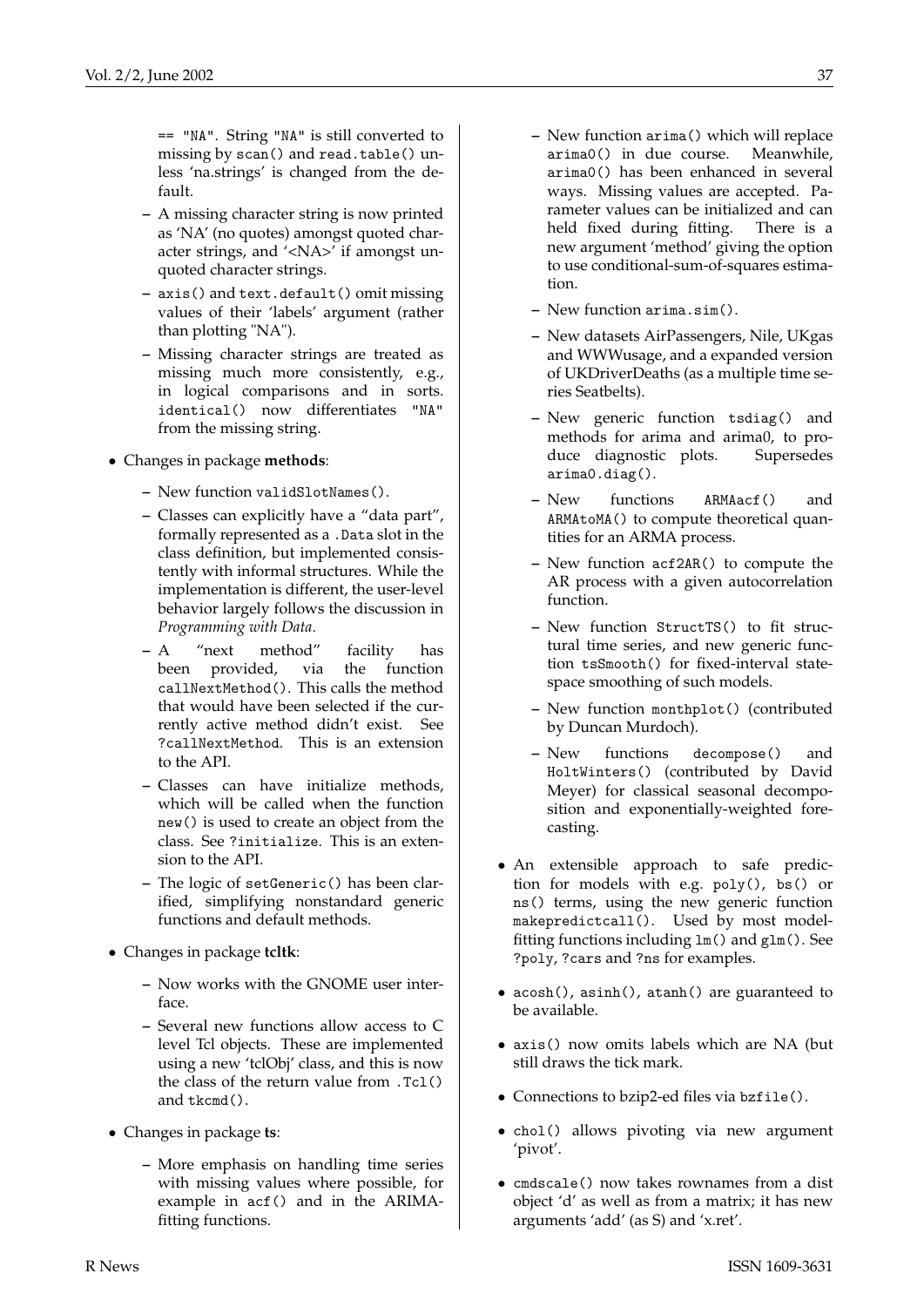- crossprod() handles the case of real matrices with  $y = x$  separately (by accepting  $y = NULL$ ). This gives a small performance gain (suggestion of Jonathan Rougier).
- deriv() and deriv3() can now handle expressions involving pnorm and dnorm (with a single argument), as in S-PLUS.
- New function expm1() both in R and in C API, for accurate  $exp(x) - 1$ ; precision improvement in pexp() and pweibull() in some cases. (PR#1334-5)
- New function findInterval() using new C entry point findInterval, see below.
- formatDL() now also works if both items and descriptions are given in a suitable list or matrix.
- gzfile() is guaranteed to be available, and hence the 'compress' option to save() and save.image().
- hist() now has a method for date-time objects.
- library() now checks the dependence on R version (if any) and warns if the package was built under a later version of R.
- library(help = PKG) now also returns the information about the package PKG.
- Added function logb(), same as log() but for S-PLUS compatibility (where log now has only one argument).
- New na.action function na.pass() passes through NAs unaltered.
- piechart() has been renamed to pie(), as piechart is a Trellis function for arrays of pie charts. The default fill colours are now a set of pastel shades, rather than par("bg").
- plclust() in package **mva**, for more S-PLUS compatibility.
- poly() now works with more than one vector or a matrix as input, and has a predict method for objects created from a single vector.
- polyroot() now handles coefficient vectors with terminal zeroes (as in S).
- New prettyNum() function used in formatC() and format.default() which have new optional arguments 'big.mark', 'big.interval', 'small.mark', 'small.interval', and 'decimal.mark'.
- print.coefmat() has a new argument 'eps.Pvalue' for determining when small Pvalues should be printed as  $\leq$  {...}'.
- The recover() function has been moved to the **base** package. This is an interactive debugging function, usually a good choice for options(error=). See ?recover.
- rep() has a new argument 'each' for S-PLUS compatibility. The internal call is made available as rep.int(), again for help in porting code.
- New functions rowSums(), colSums(), rowMeans() and colMeans(): versions of apply() optimized for these cases.
- rug() now has a '...' argument allowing its location to be specified.
- scan() can have NULL elements in 'what', useful to save space when columns need to be discarded.
- New option 'by = "DSTday"' for seq.  $\text{POSTXt}()$ .
- Changes to sorting:
	- **–** sort(), sort.list() and order() have a new argument 'decreasing' to allow the order to be reversed whilst still preserving ties.
	- **–** sort() has an option to use quicksort in some cases (currently numeric vectors and increasing order).
	- **–** The default Shell sort is Sedgewick's variant, around 20% faster, and pre-screening for NAs speeds cases without any NAs several-fold.
	- **–** sort.list() (and order with just one vector) is several times faster for numeric, integer and logical vectors, and faster for character vectors.
- New assignment forms of split(); new function unsplit().
- New sprintf() function for general C like formatting, from Jonathan Rougier.
- Argument 'split' of both summary.aov and summary.aovlist is now implemented.
- summary.princomp() now has a separate print method, and 'digits' is now an argument to the print method and not to summary.princomp itself.
- An extended version of the trace() function is available, compatible with the function in S-PLUS. Calls to R functions can be inserted on entry, on exit, and before any subexpressions. Calls to browser() and recover() are useful. See ?trace.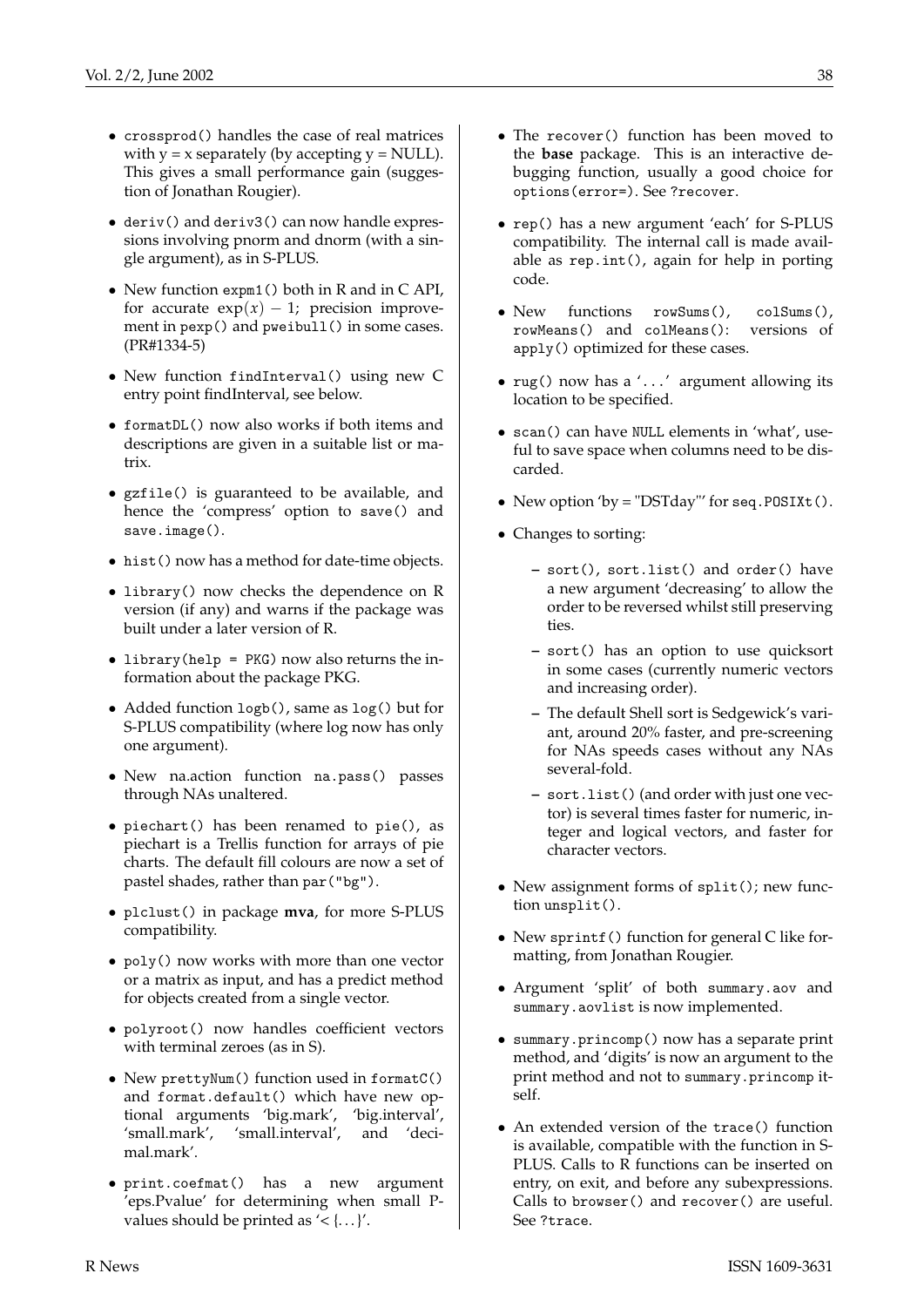- New function TukeyHSD() for multiple comparisons in the results of aov(). (Formerly function Tukey in package **Devore5** by Douglas Bates.)
- New read-only connections to files in zip files via unz().
- warning() has new argument 'call.', like stop()'s.
- zip.file.extract() is no longer provisional and has an "internal" method available on all platforms.
- Methods for [, [<- and as.data.frame() for class "POSIXlt".
- Much improved printing of matrices and arrays of type "list".
- The "Knuth-TAOCP" option for random number generation has been given an option of using the 2002 revision. See ?RNG for the details: the R usage already protected against the reported 'weakness'.
- min/max of integer(0) (or NULL) is now Inf/-Inf, not an extreme integer.

# **Deprecated & defunct**

- .Alias(), reshapeLong(), reshapeWide() are defunct.
- arima0.diag() (package **ts**) is deprecated: use tsdiag() instead.
- piechart() is deprecated; renamed to pie().

# **Documentation changes**

- *Writing R Extensions* now has an example of calling R's random numbers from FORTRAN via C.
- R itself and all R manuals now have ISBN numbers, please use them when citing R or one of the manuals.

# **Installation changes**

- The configure script used when building R from source under Unix is now generated using Autoconf 2.50 or later, which has the following 'visible' consequences:
	- **–** By default, configure no longer uses a cache file. Use the command line option '–config-cache' (or '-C') to enable caching.
- **–** Key configuration variables such as CC are now *precious*, implying that the variables
	- ∗ no longer need to be exported to the environment and can and should be set as command line arguments;
	- ∗ are kept in the cache even if not specified on the command line, and checked for consistency between two configure runs (provided that caching is used, see above);
	- ∗ are kept during automatic reconfiguration as if having been passed as command line arguments, even if no cache is used.

See the variable output section of 'configure –help' for a list of all these variables.

- Configure variable FC is deprecated, and options '–with-g77', '–with-f77' and '–with-f2c' are defunct. Use configure variable F77 to specify the FORTRAN 77 compiler, and F2C to specify the FORTRAN-to-C compiler and/or that it should be used even if a FORTRAN 77 compiler is available.
- Non-standard directories containing libraries are specified using configure variable LDFLAGS (not LIBS).

# **Utilities**

- Sweave(), Stangle() and friends in package **tools**. Sweave allows mixing LATEX documentation and R code in a single source file: the R code can be replaced by its output (text, figures) to allow automatic report generation. Sweave files found in package subdir 'inst/doc' are automatically tested by R CMD check and converted to PDF by R CMD build, see the section on package vignettes in *Writing R Extensions*.
- Rdconv can convert to the S4 '.sgml' format.
- 'R::Utils.pm' masks some platform dependencies in Perl code by providing global variables like R\_OSTYPE or wrapper functions like  $R_$ run $R()$ .
- If a directory 'inst/doc' is present in the sources of a package, the HTML index of the installed package has a link to the respective subdirectory.
- R CMD check is more stringent: it now also fails on malformed 'Depends' and 'Maintainer' fields in 'DESCRIPTION' files, and on unbalanced braces in Rd files. It now also provides pointers to documentation for problems it reports.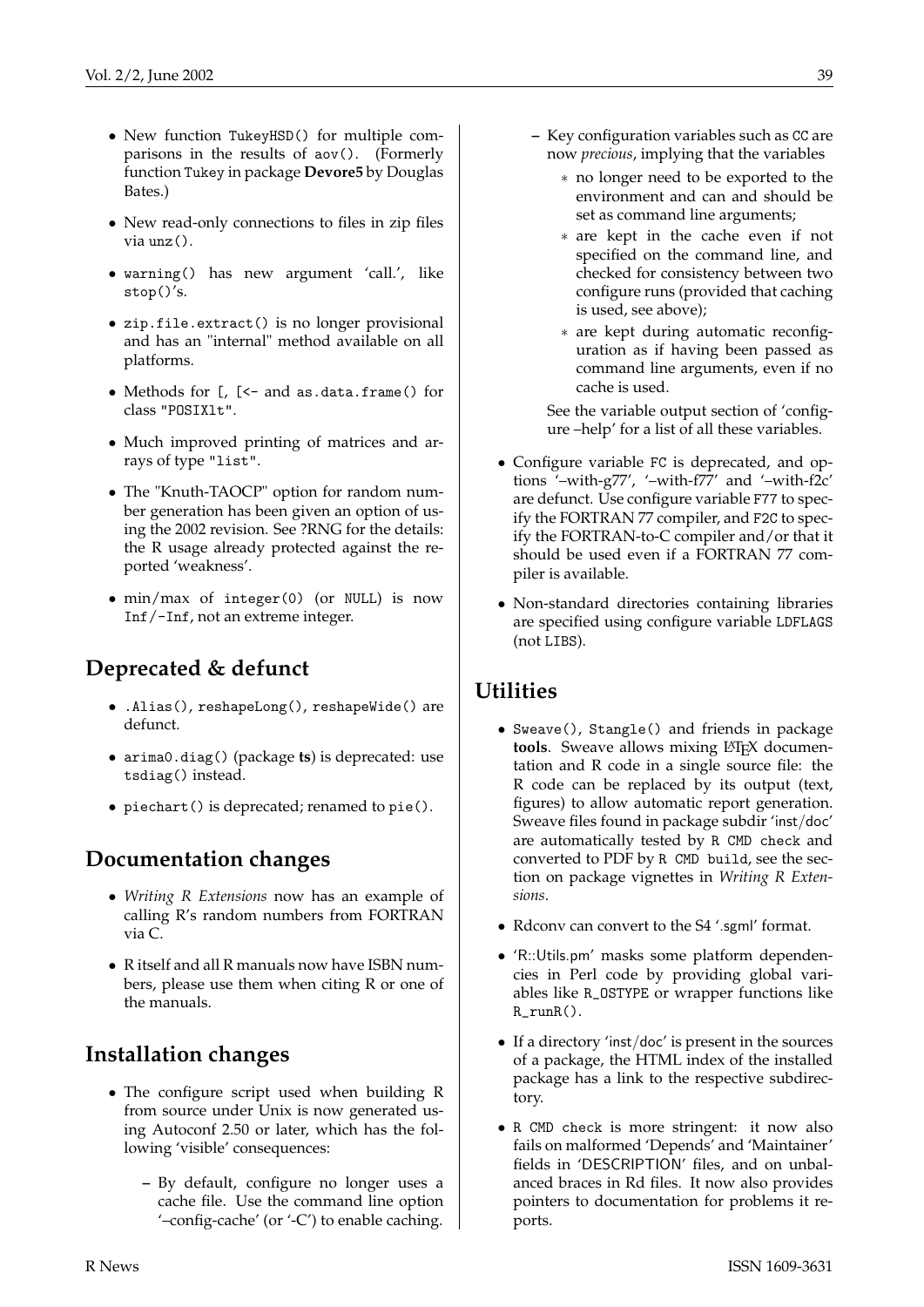- R CMD check, build and INSTALL produce outline-type output.
- QA functions in package **tools** now return the results of their computations as objects with suitable print() methods. By default, output is only produced if a problem was found.
- New utility R CMD config to get the values of basic R configure variables, or the header and library flags necessary for linking against R.
- Rdindex and 'maketitle.pl' require Perl 5.005, as 'Text::Wrap::fill' was only introduced at 5.004\_05.

# **C-level facilities**

- All the double-precision BLAS routines are now available, and package writers are encouraged not to include their own (so enhanced ones will be used if requested at configuration).
- findInterval( $xt[]$ ,  $n, x, ...$ ) gives the index (or interval number) of x in the sorted sequence  $xt[]$ . There's an F77\_SUB(interv)(.) to be called from FORTRAN; this used to be part of predict.smooth.spline's underlying FOR-TRAN code.
- Substitutes for (v)snprintf will be used if the OS does not supply one, so tests for HAVE\_(V)SNPRINTF are no longer needed.
- The DUP and NAOK arguments in a .C() call are not passed on to the native routine being invoked. Any code that relied on the old behaviour will need to be modified.
- log1p is only provided in 'Rmath.h' if it is not provided by the platform, in which case its name is not remapped, but a backcompatibility entry point Rf\_log1p is provided. Applications using libRmath may need to be re-compiled.
- The methods used by integrate() and optim() have entry points in 'R ext/Applic.h' and have a more general interface documented in *Writing R Extensions*.
- The bessel\_? entry points are now suitable to be called repeatedly from code loaded by .C(). (They did not free memory until .C() returned in earlier versions of R.)
- Server sockets on non-Windows platforms now set the SO\_REUSEADDR socket option. This allows a server to create simultanous connections to several clients.
- New quicksort sorting (for numeric no-NA data), accessible from C as R\_qsort() etc and from FORTRAN as qsort4() and qsort3().
- 'Rinternals.h' no longer includes 'fcntl.h', as this is not an ISO C header and cannot be guaranteed to exist.
- FORTRAN subroutines are more correctly declared as 'extern void' in 'R exts/Applic.h' and 'R\_exts/Linpack.h'.

## **Bug fixes**

- The calculation of which axes to label on a persp() plot was incorrect in some cases.
- Insufficient information was being recorded in the display list for the identify() function. In particular, the 'plot' argument was ignored when replaying the display list. (PR#1157)
- The vertical alignment of mathematical annotations was wrong. When a vertical adjustment was not given, it was bottom-adjusting i.e,. it was treating  $adj=0$  as  $adj=c(0, 0)$ . It now treats adj=0 as  $adj=c(0, 0.5)$  as for "normal" text. (PR#1302)
- the man page ('doc/R.1') wasn't updated with the proper R version.
- smooth.spline() had a 'df =  $5'$  default which was never used and hence extraneous and misleading.
- read.fwf() was interpreting comment chars in its call to scan: replaced by a call to readLines(). (PR#1297/8)
- The default comment char in scan() has been changed to '""' for consistency with earlier code (as in the previous item).
- $bxp(*, notch.frac = f)$  now draws the median line correctly.
- Current versions of gs were rotating the output of bitmap(type = "pdfwrite") and when converting the output of postscript() to PDF; this has been circumvented by suppressing the '%%Orientation' comment for non-standard paper sizes.
- plot.ts(x, log = "y") works again when  $x$ has 0s, also for matrix x.
- add1(), drop1(), step() work again on glm objects with formulae with rhs's containing '.'. (Broken by a 'bug fix' (in reality an API change) in 1.2.1.)
- optim(method="BFGS") was not reporting reaching 'maxit' iterations in the convergence component of the return value.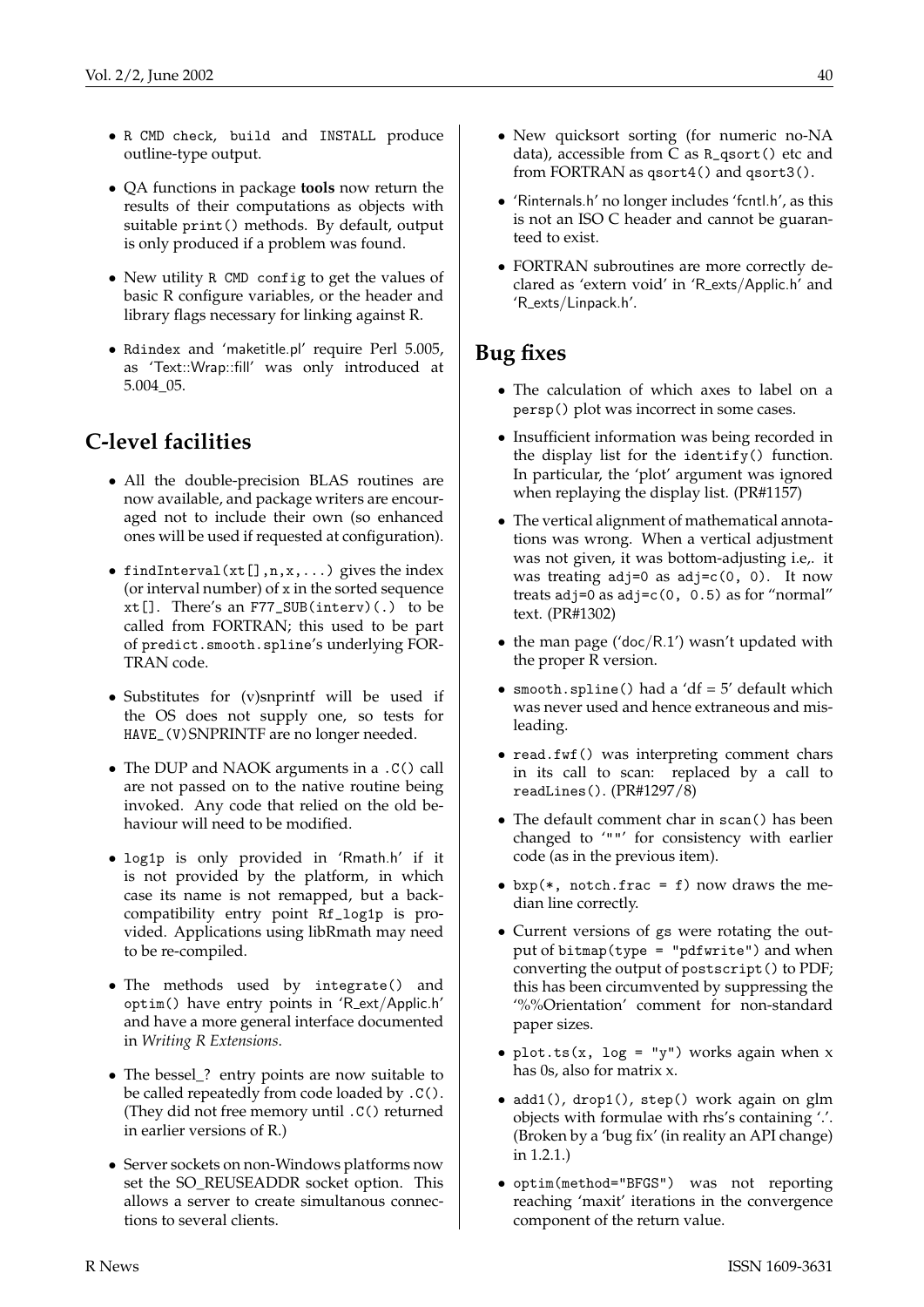- aov() and model.tables() were failing on multistrata models with excessively long Error formula. (PR#1315)
- Transparent backgrounds on png() devices on Unix-alikes had been broken during the driver changes just prior to 1.4.0. (They worked correctly on Windows.)
- demo(is.things) didn't work properly when the methods package was attached.
- match(), unique() and duplicated() were not declaring all NaNs to be equal, yet not always distinguishing NA and NaN. This was very rare except for data imported as binary numbers.
- The error handler recover() protects itself against errors in dump.frames and uses a new utility, limitedLabels, to generate names for the dump that don't inadvertently blow the limit on symbol length. (TODO: either fix dump.frames accordingly or remove the limit– say by truncating very long symbols?)
- se.contrasts() works more reliably with multistratum models, and its help page has an example.
- summary.lm() was not returning r.squared nor adj.r.squared for intercept-only models, but summary.lm.null() was returning r.squared but not adj.r.squared. Now both are always returned. Neither returned f.statistic, and that is now documented.
- Subsetting of matrices of mode "list" (or other non-atomic modes) was not implemented and gave incorrect results without warning. (PR#1329). Under some circumstances subsetting of a character matrix inserted NA in the wrong place.
- abs () was not being treated as member of the Math group generic function, so e.g. its method for data frames was not being used.
- set.seed(seed, "default") was not using the 'seed' value (only for 'kind = "default"').
- logLik.lm() now uses 'df =  $p + 1'$  again ('+ sigma'!).
- logLik.glm() was incorrect for families with estimated dispersion.
- Added strptime() workaround for those platforms (such as Solaris) that returned missing components as 0. Missing days are now detected, but missing years will still be interpreted as 1900 on such platforms.
- Inheritance in formal classes (the **methods** package) works breadth-first as intuition would expect.
- The new() function in package **methods** works better (maybe even correctly?) for the various combinations of super-classes and prototypes that can be supplied as unnamed arguments.
- Internal code allowed one more connection to be allocated than the table size, leading to segfaults. (PR#1333)
- If a user asks to open a connection when it is created and it cannot be opened, the connection is destroyed before returning from the creation call. (related to PR#1333)
- Sys.putenv() was not using permanent storage. (PR#1371)
- La.svd() was not coercing integer matrices. (PR#1363)
- deriv(3) now reports correctly the function it cannot find the derivatives table.
- The GNOME user interface was overenthusiastic about setting locale information. Now only LC\_CTYPE, LC\_COLLATE and LC\_TIME are determined by the user's environment variables (PR#1321).
- In X11, locator() would sound the bell even if xset b off had been set.
- merge() could be confused by inconsistent use of as.character() giving leading spaces.
- [pqr]binom() no longer silently round the 'size' argument, but return NaN (as dbinom() does). (PR#1377)
- Fixed socket writing code to block until all data is written. Fixed socket reading code to properly handle long reads and reads with part of the data in the connection buffer.
- Allow sockets to be opened in binary mode with both 'open="ab"' and 'open="a+b"'.
- levels<-.factor() was using incorrectly list values longer than the number of levels (PR#1394), and incorrectly documented that a character value could not be longer than the existing levels.
- The pdf() device was running out of objects before the documented 500 page limit. Now there is no limit.
- legend() did not deal correctly with 'angle' arguments. (PR#1404)
- sum() tried to give an integer result for integer arguments, but (PR#1408)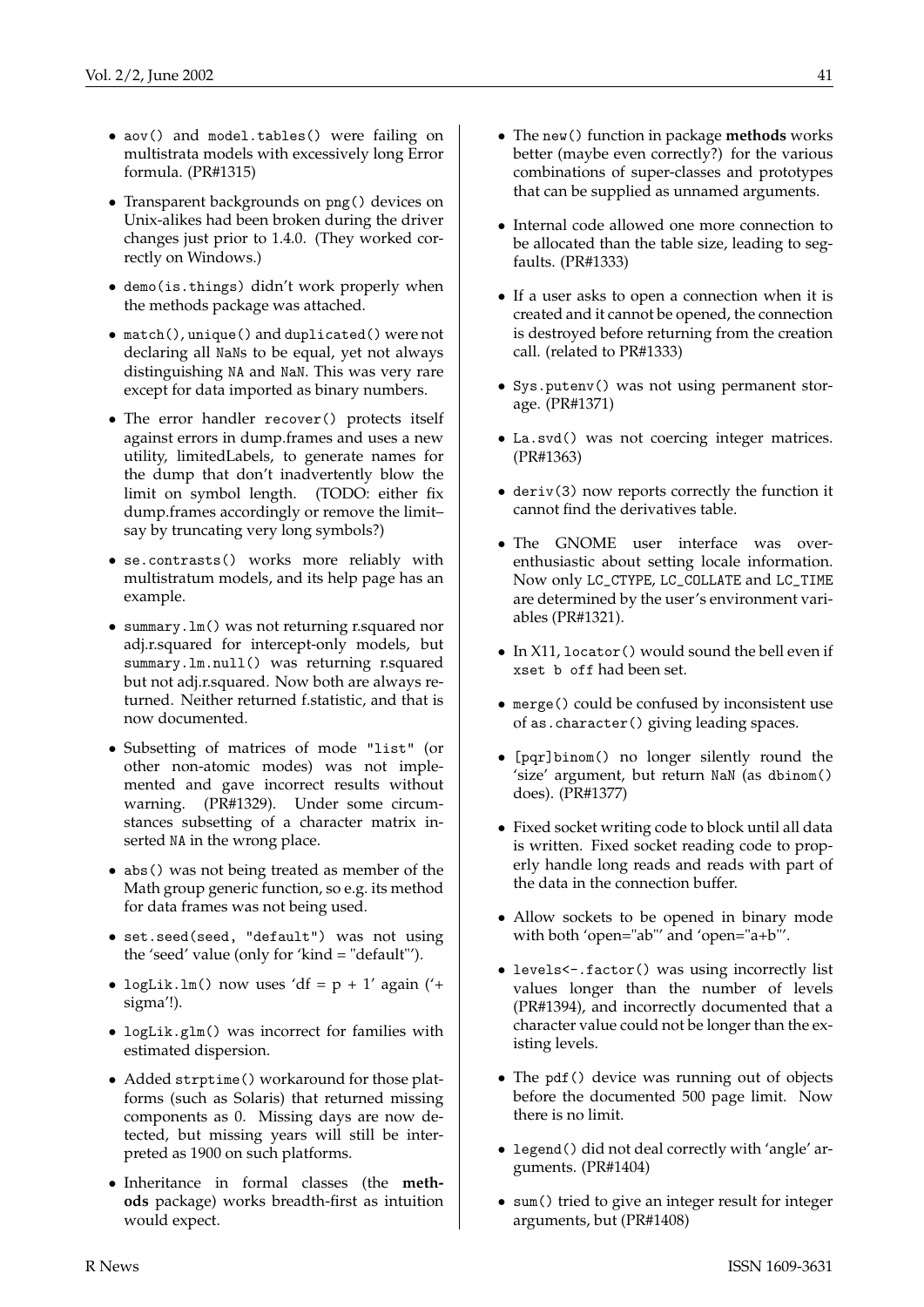- **–** this was not documented
- **–** it sometimes warned on overflow, sometimes not
- **–** it was order-dependent for a mixture of integer and numeric args.
- mean() gave (numeric) NA if integer overflow occurred in sum(), but now always works internally with numeric (or complex) numbers.
- sort.list() and order() were treating NA\_STRING as "NA".
- sort.list(na.last = NA) was not implemented.
- seq.default() was returning only one element for a relative range of less than about 1e-8, which was excessively conservative. (PR#1416)
- $tsp(x)$  <- NULL now also works after attaching the **methods** package.
- persp(shade=) was not working correctly with the default col=NULL if this was transparent. (PR#1419)
- min(complex(0)) and max(complex(0)) were returning random values.
- range() gave  $c(1, 1)$ .
- range(numeric(0)) is now  $c(Inf, -Inf)$ , as it was documented to be.
- print.ts() was occasionally making rounding errors in the labels for multiple calendar time series.
- Rdconv was not handling nested \describe{} constructs in conversion to HTML (PR#1257) and not fixing up mal-formed \item fields in \describe{} in conversion to text (PR#1330).
- filled.contour() was not checking consistency of x, y, z. (PR#1432)
- persp.default() no longer crashes with noncharacter labels. (PR#1431)
- fft() gave incorrect answers for input sizes 392, 588, 968, 980, . . . (PR#1429)
- det(method = "qr") gave incorrect results for numerically singular matrices. (PR#1244)
- barplot() now allows the user to control 'xpd'. (PR#1088, 1398)
- library() (with no arguments) no longer fails on empty 'TITLE' files.
- glm() was failing if both offset() and start were specified. (PR#1421)
- glm() might have gotten confused if both step-shortening and pivoting had occurred (PR#1331). Step-halving to avoid the boundary of feasible values was not working.
- Internal representation of logical values was not being treated consistently. (Related to PR#1439)
- The c() function sometimes inserted garbage in the name vector for some types of objects, e.g. names $(c(1s, a=1))$ .
- Fixed bug in '\$' that could cause mutations on assignment (PR#1450).
- Some X servers displayed random bytes in the window title of graphics windows (PR#1451)
- The X11 data editor would segfault if closed with window manager controls (PR#1453)
- Interrupt of Sys.sleep() on UNIX no longer causes subsequent Sys.sleep() calls to segfault due to infinite recusion.
- Eliminated a race condition that could cause segfaults when a SIGINT was received while handling an earlier SIGINT.
- rect(lty = "blank") was incorrectly drawing with a dashed line.
- type.convert() was not reporting incorrectly formatted complex inputs. (PR#1477)
- readChar() was not resetting vmax, so causing memory build-up. (PR#1483)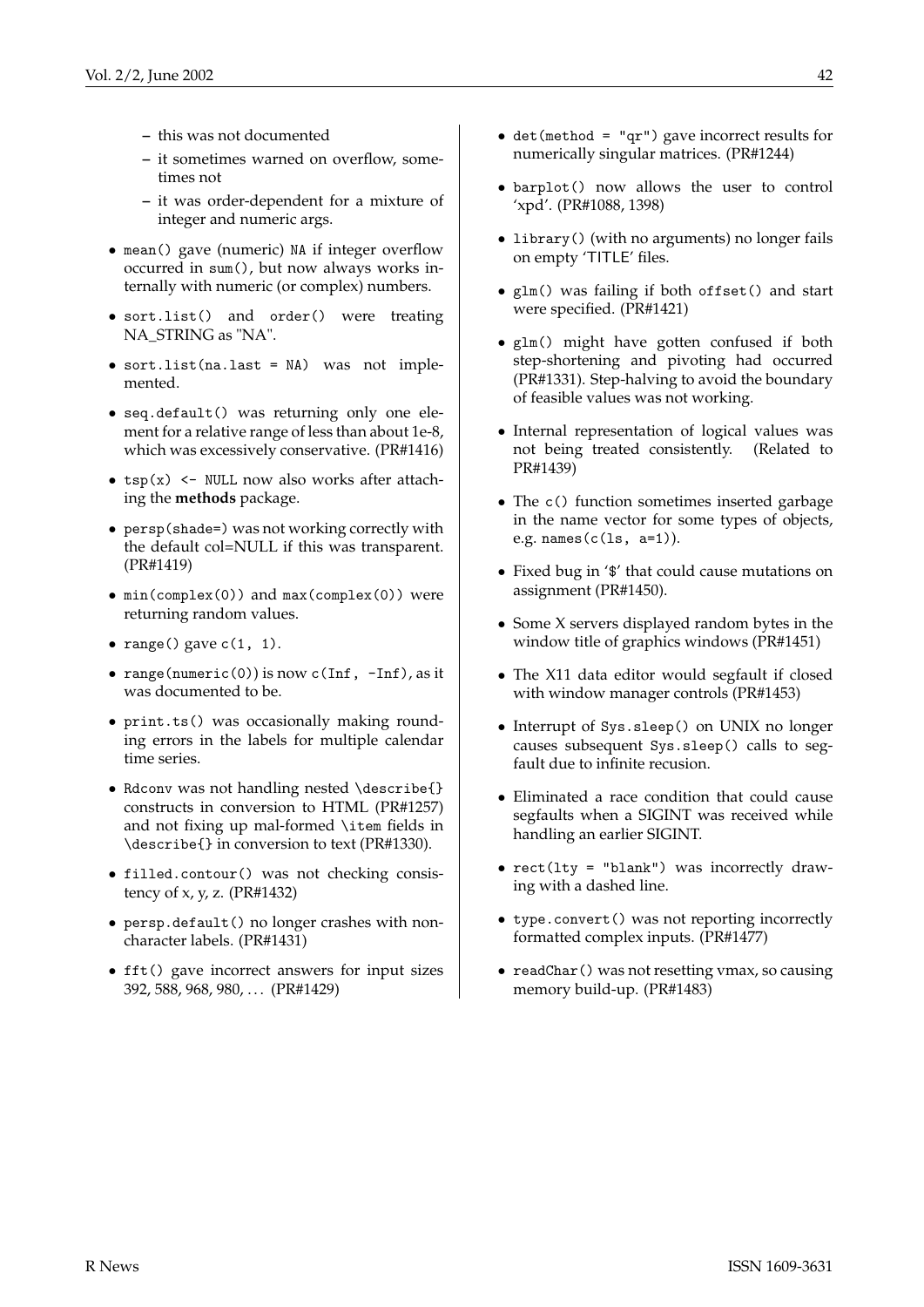# **Changes on CRAN**

<span id="page-42-0"></span>*by Kurt Hornik*

# **CRAN packages**

- **DBI** A common database interface (DBI) class and method definitions. All classes in this package are virtual and need to be extended by the various DBMS implementatios. By the R Special Interest Group on Databases (R-SIG-DB).
- **Rmpi** Rmpi provides an interface (wrapper) to MPI APIs. It also provides interactive R slave functionalities to make MPI programming easier in R than in  $C(+)$  or FORTRAN. By Hao Yu.
- **VLMC** Functions, classes & methods for estimation, prediction, and simulation (bootstrap) of VLMC – Variable Length Markov Chain – Models. By Martin Maechler.
- **brlr** Fits logistic regression models by maximum penalized likelihood. By David Firth.
- **cobs** Qualitatively Constrained (Regression) Smoothing via Linear Programming. By Pin T. Ng and Xuming He, U. Illinois; R port by Martin Maechler.
- **dblcens** Use EM algorithm to compute the NPMLE of CDF and also the two censoring distributions. Data can be doubly censored. You can also specify a constraint, it will return the constrained NPMLE and the −2 log likelihood ratio. This can be used to test the hypothesis and find confidence interval for  $F(K)$  via empirical likelihood ratio theorem. Influence function may be calculated (but slow). By Mai Zhou, Li Lee, Kun Chen.
- **dichromat** Collapse red-green distinctions to simulate the effects of colour-blindness. By Thomas Lumley.
- **gllm** Routines for log-linear models of incomplete contingency tables, including some latent class models via EM and Fisher scoring approaches. By David Duffy.
- **gtkDevice** GTK graphics device driver that may be used independently of the R-GNOME interface and can be used to create R devices as embedded components in a GUI using a Gtk drawing area widget, e.g., using RGtk. By Lyndon Drake; packaging and extensions by Martyn Plummer and Duncan Temple Lang.
- **knnTree** Construct or predict with *k*-nearestneighbor classifiers, using cross-validation to

select *k*, choose variables (by forward or backwards selection), and choose scaling (from among no scaling, scaling each column by its SD, or scaling each column by its MAD). The finished classifier will consist of a classification tree with one such *k*-nn classifier in each leaf. By Sam Buttrey.

- **ipred** Improved predictive models by direct and indirect bootstrap aggregation in classification and regression as well as resampling based estimators of prediction error. By Andrea Peters and Torsten Hothorn.
- **npmc** Provides simultaneous rank test procedures for the one-way layout without presuming a certain distribution. By Joerg Helms, Ullrich Munzel.
- **randomForest** Classification based on a forest of classification trees using random inputs. FOR-TRAN original by Leo Breiman and Adele Cutler, R port by Andy Liaw and Matthew Wiener.
- **rsprng** Provides interface to SPRNG APIs, and examples and documentation for its use. By Na (Michael) Li.
- **serialize** Simple interfce for serializing to connections. By Luke Tierney.
- **spdep** A collection of functions to create spatial weights matrix objects from polygon contiguities, from point patterns by distance and tesselations, for summarising these objects, and for permitting their use in spatial data analysis; a collection of tests for spatial autocorrelation, including global Moran's I and Geary's C, local Moran's I, saddlepoint approximations for global and local Moran's I; and functions for estimating spatial simultaneous autoregressive (SAR) models. Was formerly the three packages: spweights, sptests, and spsarlm. By Roger Bivand, with contributions by Nicholas Lewin-Koh and Michael Tiefelsdorf.
- **subselect** A collection of functions which assess the quality of variable subsets as surrogates for a full data set, and search for subsets which are optimal under various criteria. By Jorge Orestes Cerdeira, Jorge Cadima and Manuel Minhoto.
- **systemfit** This package contains functions for fitting simultaneous systems of equations using Ordinary Least Sqaures (OLS), Two-Stage Least Squares (2SLS), and Three-Stage Least Squares (3SLS). By Jeff D. Hamann.